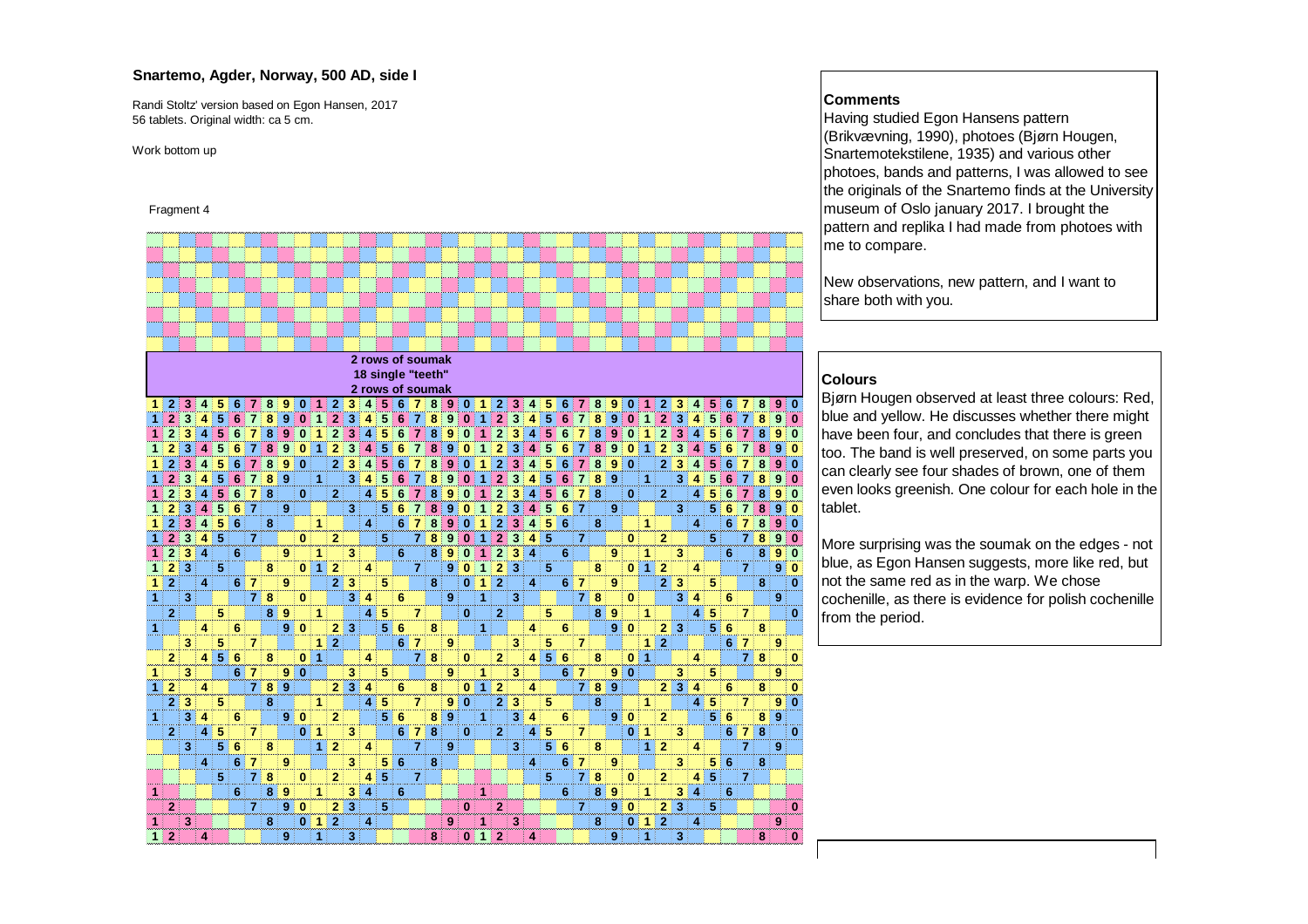| 1                    | 2              | 3                       |                         | 5                       |                 |                |                         |                         | $\bf{0}$     |                | $\overline{2}$          |                                      |                         |                         |                 | 7              |                         | 9                | $\bf{0}$                | 1                    | $\mathbf{2}$            | 3                         |                         | 5                       |                 |                         |                         |                  | $\bf{0}$     | $\overline{2}$                         |                               |                         |                         |                 | $\overline{7}$ |                         | 9                | $\bf{0}$     |               |
|----------------------|----------------|-------------------------|-------------------------|-------------------------|-----------------|----------------|-------------------------|-------------------------|--------------|----------------|-------------------------|--------------------------------------|-------------------------|-------------------------|-----------------|----------------|-------------------------|------------------|-------------------------|----------------------|-------------------------|---------------------------|-------------------------|-------------------------|-----------------|-------------------------|-------------------------|------------------|--------------|----------------------------------------|-------------------------------|-------------------------|-------------------------|-----------------|----------------|-------------------------|------------------|--------------|---------------|
| $\overline{1}$       | $\overline{2}$ | 3                       | 4                       |                         | $6\phantom{1}$  |                |                         |                         |              | 1              |                         |                                      |                         |                         | 6               |                | 8                       | 9                | $\bf{0}$                | $\mathbf{1}$         | $\overline{2}$          | 3                         | 4                       |                         | 6               |                         |                         |                  |              | 1                                      |                               |                         |                         | 6               |                | 8                       | 9                | $\bf{0}$     |               |
| 1                    | $\overline{2}$ | 3                       | 4                       | 5                       |                 | $\overline{7}$ |                         |                         |              |                |                         |                                      |                         | 5                       |                 | 7              | $\boldsymbol{8}$        | $\boldsymbol{9}$ | $\bf{0}$                |                      | $\mathbf{2}$            | 3                         | $\overline{4}$          | 5                       |                 | $\overline{7}$          |                         |                  |              |                                        |                               |                         | 5                       |                 | $\overline{7}$ | 8                       | 9                | $\bf{0}$     | <b>Dynami</b> |
| $\mathbf{1}$         | $\overline{2}$ | 3                       | 4                       | 5                       | $6\phantom{1}6$ |                | 8                       |                         |              |                |                         |                                      | 4                       |                         | 6               | 7              | 8                       | $\boldsymbol{9}$ |                         | 1                    |                         | 3                         | 4                       |                         | 6               |                         | 8                       |                  |              |                                        |                               | 4                       |                         | 6               |                | 8                       | 9                | $\mathbf 0$  | The figur     |
|                      | $\overline{2}$ |                         |                         | 5                       |                 |                |                         |                         |              |                |                         |                                      |                         |                         |                 |                |                         |                  |                         |                      |                         |                           |                         | 5                       |                 |                         |                         |                  |              |                                        |                               |                         |                         |                 | 7<br>7         | $\overline{\mathbf{8}}$ |                  |              | moving.       |
| 1                    |                | 3                       | 4                       |                         | 6               | $\overline{7}$ |                         | 9                       |              |                |                         | 3                                    |                         | 5                       | 6               | $\overline{7}$ | 8                       |                  | $\mathbf{0}$            |                      | $\overline{2}$          |                           | 4                       | 5                       | 6               | $\overline{7}$          |                         | 9                |              |                                        | 3                             |                         | 5                       | $6\phantom{1}6$ |                |                         | 9                | $\bf{0}$     |               |
| 1                    | $\overline{2}$ | 3                       | 4                       | 5                       | $6\phantom{1}6$ | $\overline{7}$ | 8                       |                         | $\bf{0}$     |                | $\mathbf{2}$            |                                      |                         | 4 5                     | $6\phantom{1}6$ | $\overline{7}$ |                         | $\boldsymbol{9}$ |                         |                      |                         | 3                         |                         | 5                       | $\bf 6$         | $\overline{7}$          | 8                       |                  | $\bf{0}$     | $\mathbf{2}$                           |                               | 4                       | $\overline{5}$          | $6\phantom{1}$  | $\overline{7}$ | 8                       | $\boldsymbol{9}$ | $\bf{0}$     |               |
| $\mathbf{1}$         | $\overline{2}$ | $\mathbf 3$             | $\overline{\mathbf{4}}$ |                         | 56              | $\overline{7}$ |                         | 8 9                     |              | 1              |                         | 3                                    | 4                       | $\overline{\mathbf{5}}$ | 6               |                | 8                       |                  |                         |                      |                         |                           | 4                       |                         | 6               | $\overline{7}$          | 8                       | $\pmb{9}$        |              | 1                                      | 3 <sup>2</sup>                | $\overline{\mathbf{4}}$ |                         | 567             |                | 8 <sup>1</sup>          | 9                | $\mathbf{0}$ | Slope lin     |
|                      |                |                         |                         |                         |                 |                |                         |                         | $\bf{0}$     |                | $\overline{\mathbf{2}}$ | 3                                    | $\overline{\mathbf{4}}$ | $\sqrt{5}$              |                 | $\overline{7}$ |                         |                  |                         |                      |                         |                           |                         | 5                       |                 | $\overline{7}$          | 8                       | $\boldsymbol{9}$ | $\bf{0}$     | 2                                      |                               |                         |                         |                 |                |                         |                  |              | Symmet        |
|                      |                |                         |                         |                         |                 |                |                         | 9                       |              | $\mathbf{1}$   | $\overline{2}$          | $\mathbf 3$                          | $\overline{4}$          |                         | $6\phantom{1}$  |                |                         |                  |                         | 1                    |                         |                           |                         |                         | $\bf 6$         |                         | 8                       | $\boldsymbol{9}$ | $\bf{0}$     | $\mathbf{1}$                           | 3                             |                         |                         |                 |                |                         |                  |              | impressi      |
|                      |                |                         |                         |                         |                 |                | 8                       |                         | $\bf{0}$     | 1              | $\overline{2}$          | $\overline{\overline{\overline{3}}}$ |                         | 5                       |                 |                | 7 8                     | 9                | $\bf{0}$                |                      | $\overline{2}$          |                           |                         |                         |                 | 7                       |                         | 9                | $\bf{0}$     | $\overline{2}$<br>1                    |                               | $\overline{\mathbf{4}}$ |                         |                 |                |                         |                  |              |               |
|                      |                |                         |                         |                         |                 | $\overline{7}$ |                         | 9                       | $\bf{0}$     | $\mathbf{1}$   | $\mathbf{2}$            |                                      | 4                       |                         |                 |                | 8                       | 9                | $\overline{\mathbf{0}}$ | $\blacktriangleleft$ |                         | 3                         |                         |                         |                 |                         | 8                       |                  | $\mathbf{0}$ | $\overline{2}$<br>1                    | 3                             |                         | 5                       |                 |                |                         |                  |              | contrast      |
|                      |                |                         |                         |                         | 6               |                | 8 <sup>1</sup>          | $\boldsymbol{9}$        | $\bf{0}$     | $\mathbf{1}$   |                         | $\mathbf{3}$                         |                         |                         |                 |                |                         | $\pmb{9}$        | $\pmb{0}$               | $\mathbf{1}$         | $\mathbf{2}$            |                           | 4                       |                         |                 |                         |                         | $\boldsymbol{9}$ |              | $\mathbf{2}$<br>1                      | 3                             | 4                       |                         | 6               |                |                         |                  |              |               |
|                      |                |                         |                         | 5                       |                 | $\overline{7}$ | $\overline{\mathbf{8}}$ | 9                       | $\bf{0}$     |                | $\bf{2}$                |                                      |                         |                         |                 |                |                         |                  | $\mathbf{0}$            | $\mathbf{1}$         | $\overline{2}$          | $\mathbf{3}$              |                         | 5                       |                 |                         |                         |                  | $\bf{0}$     | $\overline{2}$                         | 3                             | 4                       | 5                       |                 | 7              |                         |                  |              | There is      |
|                      |                |                         | 4                       |                         | 6               | $\overline{7}$ | $\overline{\mathbf{8}}$ | <b>9</b>                |              | $\blacksquare$ |                         |                                      |                         |                         | 6               |                |                         |                  |                         |                      | $1\overline{2}$         | 3 4                       |                         |                         | 6               |                         |                         |                  |              | $\mathbf{1}$                           | $\overline{\mathbf{3}}$       | $\overline{4}$          | 5                       | 6               |                | 8                       |                  |              |               |
|                      |                | 3                       |                         |                         | 56              | $\overline{7}$ | $\overline{\mathbf{8}}$ |                         | $\bf{0}$     |                | $\mathbf{2}$ :          | 3                                    | $\vert$                 | $\overline{5}$          |                 | 7              |                         |                  |                         |                      |                         |                           |                         | 5                       |                 | 7                       | 8                       |                  | 90           | $\overline{2}$                         |                               | 4                       | 5                       | 6               | 7              |                         | 9                |              | many his      |
|                      | $\overline{2}$ |                         | 4                       | 5                       | $6\phantom{1}6$ | $\overline{7}$ |                         | 9                       |              |                |                         | 3                                    | $\overline{4}$          | ${\bf 5}$               | $6\phantom{1}6$ |                | 8                       |                  |                         |                      |                         |                           | 4                       |                         | 6               | $\overline{7}$          | 8                       | $\overline{9}$   |              |                                        | 3                             |                         | 5                       | 6               | $\overline{7}$ | 8                       |                  | $\bf{0}$     |               |
| $\mathbf{1}$         |                | 3                       | 4                       | 5                       | $6\phantom{1}6$ |                | 8                       |                         |              |                |                         |                                      | $\overline{4}$          | 5                       | 6               | $\overline{7}$ |                         | 9                |                         |                      |                         | 3                         |                         | 5                       | $6\phantom{1}6$ | $\overline{7}$          | 8                       |                  |              |                                        |                               | 4                       |                         | 6               | $\overline{7}$ | 8                       | 9                |              |               |
|                      | $\overline{2}$ | $\overline{\mathbf{3}}$ | $\overline{\mathbf{4}}$ | 5                       |                 | $\overline{7}$ |                         |                         |              |                |                         |                                      |                         | 5                       | 6               | $7 \vert 8$    |                         |                  | $\bf{0}$                |                      | $\overline{2}$          |                           | $\overline{\mathbf{4}}$ | 5                       | 6               |                         |                         |                  |              |                                        |                               |                         | 5                       |                 | $\overline{7}$ | 8                       | 9                | $\bf{0}$     |               |
|                      |                |                         | 4                       |                         |                 |                |                         |                         |              | 1              |                         |                                      |                         |                         |                 |                |                         | 9                |                         |                      |                         |                           |                         |                         | $6\phantom{1}$  |                         |                         |                  |              |                                        |                               |                         |                         |                 |                |                         | $\boldsymbol{9}$ |              |               |
| $\mathbf{1}$         | $\mathbf 2$    | 3                       |                         |                         | 6               |                |                         |                         |              |                |                         |                                      |                         |                         | 6               |                | 7 8                     |                  |                         | 1                    |                         | 3                         | $\boldsymbol{4}$        | 5                       |                 |                         |                         |                  |              | 1                                      |                               |                         |                         | $6\phantom{1}6$ |                | 8                       |                  | $\bf{0}$     |               |
| $\mathbf{1}$         | $\mathbf{2}$   | 3                       |                         | $\sqrt{5}$              |                 | $\overline{7}$ | $\bf8$                  | 9                       | $\bf{0}$     |                | $\overline{2}$          |                                      |                         |                         |                 |                |                         |                  | $\bf{0}$                |                      | $\mathbf{2}$            | $\overline{\overline{3}}$ | $\overline{4}$          | $5\phantom{.0}$         |                 |                         |                         |                  | 0            | 2                                      |                               |                         |                         |                 | $\overline{7}$ |                         | 9                | $\bf{0}$     |               |
| 1                    | $\overline{2}$ |                         | 4                       |                         |                 |                | 8 <sup>1</sup>          | $\overline{9}$          | $\bf{0}$     | $\mathbf{1}$   |                         | 3                                    |                         |                         |                 |                |                         | 9                |                         | $\mathbf{1}$         | $\overline{\mathbf{2}}$ | $\overline{\mathbf{3}}$   | $\overline{\mathbf{4}}$ |                         |                 |                         |                         | 9                |              | $\mathbf{1}$                           | 3                             |                         |                         |                 |                | 8                       |                  | $\bf{0}$     |               |
| $\overline{1}$       |                | 3                       |                         |                         |                 |                |                         | 9                       | $\bf{0}$     | $\blacksquare$ | $\mathbf{2}$            |                                      | 4                       |                         |                 |                | 8                       |                  |                         | $\overline{0}$ 1     | $\overline{2}$          | 3                         |                         |                         |                 |                         | 8                       |                  | $\bf{0}$     | $\mathbf 2$<br>1                       |                               | 4                       |                         |                 |                |                         | 9                |              |               |
|                      | $\mathbf{2}$   |                         |                         |                         |                 |                |                         |                         | $\bf{0}$     |                | 1 2                     | 3                                    |                         | $\sqrt{5}$              |                 | 7              |                         | $\bf{9}$         | $\bf{0}$                | $\mathbf{1}$         | $\overline{2}$          |                           |                         |                         |                 | $\overline{7}$          |                         | 9 <sup>1</sup>   | $\bf{0}$     | $\mathbf{1}$<br>$\overline{2}$         | 3                             |                         | 5                       |                 |                |                         |                  | $\bf{0}$     |               |
| $\blacktriangleleft$ |                |                         |                         |                         | 6               |                |                         |                         |              | $\mathbf{1}$   |                         | 2 3                                  | $\overline{\mathbf{4}}$ |                         | $6\phantom{1}$  |                | 8                       | 9                |                         | $\overline{0}$ 1     |                         |                           |                         |                         | 6               |                         | 8                       | $\pmb{9}$        | $\mathbf{0}$ | $\vert$                                | $\overline{2}$ 3              | $\overline{4}$          |                         | 6               |                |                         |                  |              |               |
|                      | 2 3            |                         | 4                       | 5                       |                 | $\overline{7}$ |                         |                         |              |                |                         |                                      |                         | 5                       |                 |                | 7 8                     | $\boldsymbol{9}$ | $\bf{0}$                |                      |                         |                           |                         | 5                       |                 | $\overline{7}$          | $\overline{\mathbf{8}}$ | $\bf{9}$         | $\bf{0}$     |                                        |                               |                         | 5                       |                 | $\overline{7}$ |                         |                  |              |               |
|                      |                | 3                       | 4                       | 5                       | $6\phantom{1}6$ |                | 8                       |                         |              |                |                         |                                      | 4                       |                         | 6               | $\overline{7}$ | 8                       | 9                |                         |                      |                         |                           | $\overline{\mathbf{4}}$ |                         | 6               | $\overline{7}$          | 8                       | 9                |              |                                        |                               | $\overline{\mathbf{4}}$ |                         | $6\phantom{1}6$ |                | 8                       |                  |              | If you wi     |
|                      |                |                         | 4                       | 5                       | $6\phantom{1}6$ | $\overline{7}$ |                         | 9                       |              |                |                         | 3                                    |                         | 5                       | 6               |                | $7 \vert 8$             |                  |                         |                      |                         | 3                         |                         | 5                       | $\overline{6}$  | $\overline{7}$          | 8                       |                  |              |                                        | 3                             |                         | 5 <sup>1</sup>          | $6\phantom{1}6$ | 7              |                         | 9                |              | scroll do     |
|                      |                |                         |                         | 5                       | 6               | $\overline{7}$ | $\bf8$                  |                         | $\bf{0}$     |                | $\overline{2}$          |                                      | 4                       | 5                       | 6               | $\overline{7}$ |                         |                  |                         |                      | $\overline{2}$          |                           | 4                       | 5                       | $6\phantom{1}$  | $\overline{7}$          |                         |                  |              | $\overline{2}$                         |                               | 4                       | 5                       | $6\phantom{1}6$ | 7              | 8                       |                  | $\bf{0}$     |               |
| $\mathbf{1}$         |                |                         |                         |                         | 6               | $\overline{7}$ |                         | 8 9                     |              | $\mathbf{1}$   |                         | $\mathbf{3}$                         | $\overline{4}$          | 5                       | 6               |                |                         |                  |                         | $\mathbf{1}$         |                         | $\overline{3}$            | $\overline{4}$          | 5                       | $\bf 6$         |                         |                         |                  |              | $\mathbf{1}$                           | $\mathbf{3}$                  | $\overline{\mathbf{4}}$ | $\overline{5}$          | $6\phantom{1}6$ | 7              | 8                       | 9                |              | fragmen       |
|                      | $\overline{2}$ |                         |                         |                         |                 |                |                         |                         | $\bf{0}$     |                | $\overline{2}$          | $\overline{\mathbf{3}}$              |                         | $4 \overline{5}$        |                 |                |                         |                  | $\bf{0}$                |                      | $\overline{2}$          | $\overline{\overline{3}}$ | $\overline{4}$          | $5\phantom{1}$          |                 |                         |                         |                  | $\mathbf{0}$ | $\overline{2}$                         |                               |                         |                         |                 | $\overline{7}$ | 8                       | $\pmb{9}$        | $\bf{0}$     |               |
| $\mathbf{1}$         |                | 3                       |                         |                         |                 |                |                         | $\boldsymbol{9}$        |              | 1              | $\bf{2}$                | 3                                    | $\overline{\mathbf{4}}$ |                         |                 |                |                         | $\boldsymbol{9}$ |                         | 1                    | $\mathbf{2}$            |                           | 3 4                     |                         |                 |                         |                         | 9                |              | 1                                      | 3                             |                         |                         |                 |                | 8                       | 9                | $\bf{0}$     |               |
| 1                    | $\overline{2}$ |                         | 4                       |                         |                 |                | 8                       |                         | $\bf{0}$     | $\mathbf{1}$   | $\overline{2}$          | 3                                    |                         |                         |                 |                | 8                       |                  | 0                       | $\mathbf{1}$         | $\overline{2}$          | $\overline{\overline{3}}$ |                         |                         |                 |                         | 8                       |                  | $\bf{0}$     | $\overline{2}$<br>$\blacktriangleleft$ |                               | 4                       |                         |                 |                |                         | 9                | 0            |               |
| 1                    | $\mathbf{2}$   | 3                       |                         | 5                       |                 | $\overline{7}$ |                         | $\boldsymbol{9}$        | $\bf{0}$     | $\mathbf{1}$   | $\overline{2}$          |                                      |                         |                         |                 | $\overline{7}$ |                         | $\boldsymbol{9}$ | $\overline{\mathbf{0}}$ | $\mathbf{1}$         | $\overline{2}$          |                           |                         |                         |                 | $\overline{7}$          |                         |                  | 9 0          | $\overline{2}$<br>1                    | 3                             |                         | 5                       |                 |                |                         |                  | $\bf{0}$     |               |
| $\mathbf{1}$         | $\overline{2}$ | 3                       | 4                       |                         | 6               |                |                         | $8 \overline{\smash)9}$ | $\mathbf{0}$ | $\overline{1}$ |                         |                                      |                         |                         | $6\phantom{1}$  |                | 8                       | $\overline{9}$   | $\overline{0}$ 1        |                      |                         |                           |                         |                         | $6\phantom{1}6$ |                         | 8                       |                  | 901          | $\overline{2}$                         | 3                             | $\boldsymbol{4}$        |                         | $6\phantom{1}6$ |                |                         |                  |              |               |
|                      | $\overline{2}$ |                         |                         |                         |                 |                |                         |                         |              |                |                         |                                      |                         |                         |                 |                |                         |                  |                         |                      |                         |                           |                         |                         |                 |                         |                         |                  |              | $\overline{2}$                         |                               |                         |                         |                 |                |                         |                  |              |               |
|                      |                | 3                       | 4                       | 5                       |                 | $\overline{7}$ |                         |                         |              |                |                         |                                      |                         | 5                       |                 |                | 78                      | $\boldsymbol{9}$ | $\bf{0}$                |                      |                         |                           |                         | 5                       |                 | $\overline{7}$          |                         |                  |              |                                        | $\mathbf 3$                   | $\overline{\bf{4}}$     | 5                       |                 | 7              | 8                       | $\boldsymbol{9}$ | $\bf{0}$     |               |
| $\mathbf{1}$         |                | 3                       | 4                       | 5                       | $6\phantom{1}6$ |                | 8                       |                         |              |                |                         |                                      | 4                       |                         | 6               | $\overline{7}$ | $\overline{\mathbf{8}}$ | $\boldsymbol{9}$ |                         |                      |                         |                           | 4                       |                         | 6               |                         | 8                       |                  |              |                                        | 3                             | 4                       | 5                       | $6\phantom{1}6$ | 7              | 8                       | $\overline{9}$   |              |               |
|                      | $\mathbf{2}$   |                         | 4                       | 5                       | 6               | 7              |                         | 9                       |              |                |                         | $\mathbf{3}$                         |                         | 5                       | 6               | 7 <sup>1</sup> | 8                       |                  |                         |                      |                         | 3                         |                         | 5                       | $\bf 6$         | $\overline{7}$          |                         | 9                |              |                                        |                               | 4                       | 5                       | $6\phantom{1}6$ | 7              | $\bf8$                  |                  | $\bf{0}$     |               |
|                      |                | 3                       |                         | 5                       | $6\phantom{1}6$ | $\overline{7}$ | 8                       |                         | $\bf{0}$     |                | $\overline{2}$          |                                      | $\vert$ 4               | ${\bf 5}$               | 6               | $\overline{7}$ |                         |                  |                         |                      | $\overline{2}$          |                           | $\overline{\mathbf{4}}$ | $\overline{\mathbf{5}}$ | $\overline{6}$  | $\overline{7}$          | 8                       |                  | $\bf{0}$     |                                        |                               |                         | 5                       | 6               | $\overline{7}$ |                         | $\boldsymbol{9}$ |              |               |
|                      |                |                         | 4                       |                         | 6               | $\overline{7}$ | 8                       | 9                       |              | $\mathbf{1}$   |                         | 3                                    | $\vert$                 | $\overline{5}$          | $6\phantom{1}6$ |                |                         |                  |                         | $\mathbf{1}$         |                         | $\overline{3}$            | $\vert$                 | $5\phantom{.0}$         | 6               | $\overline{7}$          | 8                       | 9                |              | 1                                      |                               |                         |                         | 6               |                | 8                       |                  |              |               |
|                      |                |                         |                         | 5                       |                 | $\overline{7}$ | 8                       | $\boldsymbol{9}$        | $\bf{0}$     |                | $\overline{2}$          | $\overline{\mathbf{3}}$              |                         | $4 \overline{5}$        |                 |                |                         |                  | $\bf{0}$                |                      | $\mathbf{2}$            |                           |                         |                         |                 | 7                       | 8                       | 9 <sup>°</sup>   | $\bf{0}$     | $\overline{2}$                         | $\overline{\mathbf{3}}$       | 4                       | $5\phantom{.0}$         |                 | $\overline{7}$ |                         |                  |              |               |
| 1                    |                |                         |                         |                         | $\bf 6$         |                | 8                       | 9                       | $\bf{0}$     | $\mathbf{1}$   | $\mathbf 2$             | 3                                    | $\overline{4}$          |                         |                 |                |                         | $\bf{9}$         |                         | 1                    |                         | 3                         |                         |                         |                 |                         | 8                       | $\boldsymbol{9}$ | $\bf{0}$     | $\overline{2}$<br>$\blacktriangleleft$ | $\overline{\mathbf{3}}$       | $\overline{\mathbf{4}}$ |                         | $6\phantom{1}6$ |                |                         |                  |              |               |
|                      | $\overline{2}$ |                         |                         |                         |                 | $\overline{7}$ |                         | 9                       | $\bf{0}$     | $\mathbf{1}$   | $\overline{2}$          | $\overline{\mathbf{3}}$              |                         |                         |                 |                | 8                       |                  | $\bf{0}$                | 1                    | $\overline{2}$          |                           | 4                       |                         |                 |                         |                         |                  | 9 0          | $\mathbf{1}$                           | $\overline{2}$ $\overline{3}$ |                         | 5                       |                 |                |                         |                  | $\mathbf{0}$ |               |
| $\mathbf{1}$         |                | 3                       |                         |                         |                 |                | 8                       |                         | $\bf{0}$     | $\mathbf{1}$   | $\overline{2}$          |                                      |                         |                         |                 | $\overline{7}$ |                         | 9                | $\bf{0}$                | $\blacktriangleleft$ | $\boldsymbol{2}$        | $\mathbf{3}$              |                         | 5                       |                 |                         |                         |                  | $\mathbf{0}$ | $\overline{2}$<br>$\mathbf{1}$         |                               | 4                       |                         |                 |                |                         | 9                |              |               |
| 1                    | $\mathbf{2}$   |                         | 4                       |                         |                 |                |                         | 9                       |              | 1              |                         |                                      |                         |                         | 6               |                | 8                       | 9                |                         | $0 \mid 1$           | $\overline{2}$          | 3                         | 4                       |                         | 6               |                         |                         |                  |              | 1                                      | 3                             |                         |                         |                 |                | 8                       |                  | $\bf{0}$     |               |
| 1                    | $\mathbf 2$    | 3                       |                         | 5                       |                 |                |                         |                         | $\bf{0}$     |                | $\mathbf{2}$ :          | $\mathbf{3}$                         | $\vert$                 | 5                       |                 | $\overline{7}$ |                         |                  |                         |                      | $\mathbf{2}$            | 3                         | 4                       | 5                       |                 | $\overline{7}$          | $\bf{8}$                | 9 0              |              | 2                                      |                               |                         |                         |                 | 7              |                         | 9                | $\bf{0}$     |               |
| 1                    | $\overline{2}$ | 3                       | 4                       |                         | $6\phantom{1}$  |                |                         |                         |              | $\mathbf{1}$   |                         | 3                                    | 4                       | $\overline{\mathbf{5}}$ | 6               |                | 8                       |                  |                         |                      |                         | 3 <sup>1</sup>            | 4                       | 5                       | 6 <sup>1</sup>  | $\overline{\mathbf{r}}$ | 8                       | $\overline{9}$   |              | $\mathbf{1}$                           |                               |                         |                         | $6\phantom{1}6$ |                | 8                       | 9                | 0            |               |
| $\mathbf{1}$         | $\overline{2}$ | 3                       | 4                       | 5                       |                 | $\overline{7}$ |                         |                         |              |                | $\overline{2}$          |                                      | $\overline{4}$          | $\overline{5}$          | 6               | $\overline{7}$ |                         | $\boldsymbol{9}$ |                         |                      |                         |                           | 4                       | 5                       |                 | $6 \overline{7}$        | 8                       |                  | $\mathbf{0}$ |                                        |                               |                         | 5                       |                 | 7              | 8                       | 9                | $\bf{0}$     |               |
| 1                    | $\overline{2}$ | 3                       | 4                       | 5                       | $6\phantom{1}6$ |                | 8                       |                         |              |                |                         | 3                                    |                         | 5                       | 6               | $\mathbf{7}$   | 8                       |                  | 0                       |                      |                         |                           |                         | 5                       | $6\phantom{1}$  | $\overline{7}$          |                         | $\boldsymbol{9}$ |              |                                        |                               | 4                       |                         | $6\phantom{a}$  | $\overline{7}$ | 8                       | 9                | $\bf{0}$     |               |
|                      | $\mathbf 2$    | 3                       | 4                       | 5                       | $6\phantom{1}6$ | $\overline{7}$ |                         | $\boldsymbol{9}$        |              |                |                         |                                      | 4                       |                         | 6               | $\overline{7}$ | 8                       | 9                |                         | $\mathbf{1}$         |                         |                           |                         |                         | 6               |                         | 8                       |                  |              |                                        | 3                             |                         |                         | $\bf 6$         | $\overline{7}$ | 8                       | 9                |              |               |
| 1                    |                |                         |                         |                         |                 |                |                         |                         |              |                |                         |                                      |                         |                         |                 | $\overline{7}$ |                         |                  |                         |                      |                         |                           |                         |                         |                 |                         |                         |                  |              |                                        |                               |                         | 5                       |                 |                |                         |                  | 0            |               |
| $\mathbf{1}$         | $\overline{2}$ | 3                       | $\overline{\mathbf{4}}$ | $\overline{5}$          | 6               | $\overline{7}$ | 8                       |                         | $\bf{0}$     |                |                         |                                      |                         | 5                       |                 |                | 8                       | 9                | $\bf{0}$                |                      | $\mathbf{2}$            | $\overline{\mathbf{3}}$   | $\overline{4}$          | $\overline{5}$          |                 | $\overline{7}$          |                         |                  |              | $\overline{2}$                         |                               | 4                       | $\overline{5}$          | $\overline{6}$  | $\overline{7}$ | 8                       | 9                | 0            |               |
| $\mathbf{1}$         | $\overline{2}$ | $\mathbf 3$             | $\overline{4}$          | $\overline{\mathbf{5}}$ | $6\phantom{1}6$ | $\overline{7}$ | $\overline{\bf 8}$      | $\overline{9}$          |              | $\mathbf{1}$   |                         |                                      |                         |                         | 6               |                | 8                       | 9                | $\bf{0}$                | 1                    | $\mathbf 2$             | $\overline{\mathbf{3}}$   | $\overline{4}$          |                         | 6               |                         |                         |                  |              | $\mathbf{1}$                           | 3                             | $\overline{4}$          | $\overline{\mathbf{5}}$ | 6 <sup>1</sup>  | $\overline{7}$ | $\overline{\mathbf{8}}$ | 9                | $\bf{0}$     |               |
|                      |                |                         |                         |                         |                 |                |                         |                         | $\bf{0}$     |                | $\mathbf{2}$            |                                      |                         |                         |                 | 7              |                         | 9                | $\bf{0}$                | $\mathbf{1}$         | $\overline{2}$          | $\overline{\overline{3}}$ |                         | 5                       |                 |                         |                         |                  | $\bf{0}$     | $\overline{2}$                         |                               |                         |                         |                 |                |                         |                  |              |               |

**Dear figures** 

 The figures of the Snartemo band seem to be moving. Maybe they do when you don't look?

nes are dynamic, horizontal lines are calm. tric figures stand still, svastikas give an impression of turning around. Bright colours and make them even more lively.

so much energy in this band, no wonder many historical tablet weavers want to weave it!

ish to weave more than a 40 cm replika, scroll down and continue from the comb figure on nt 1.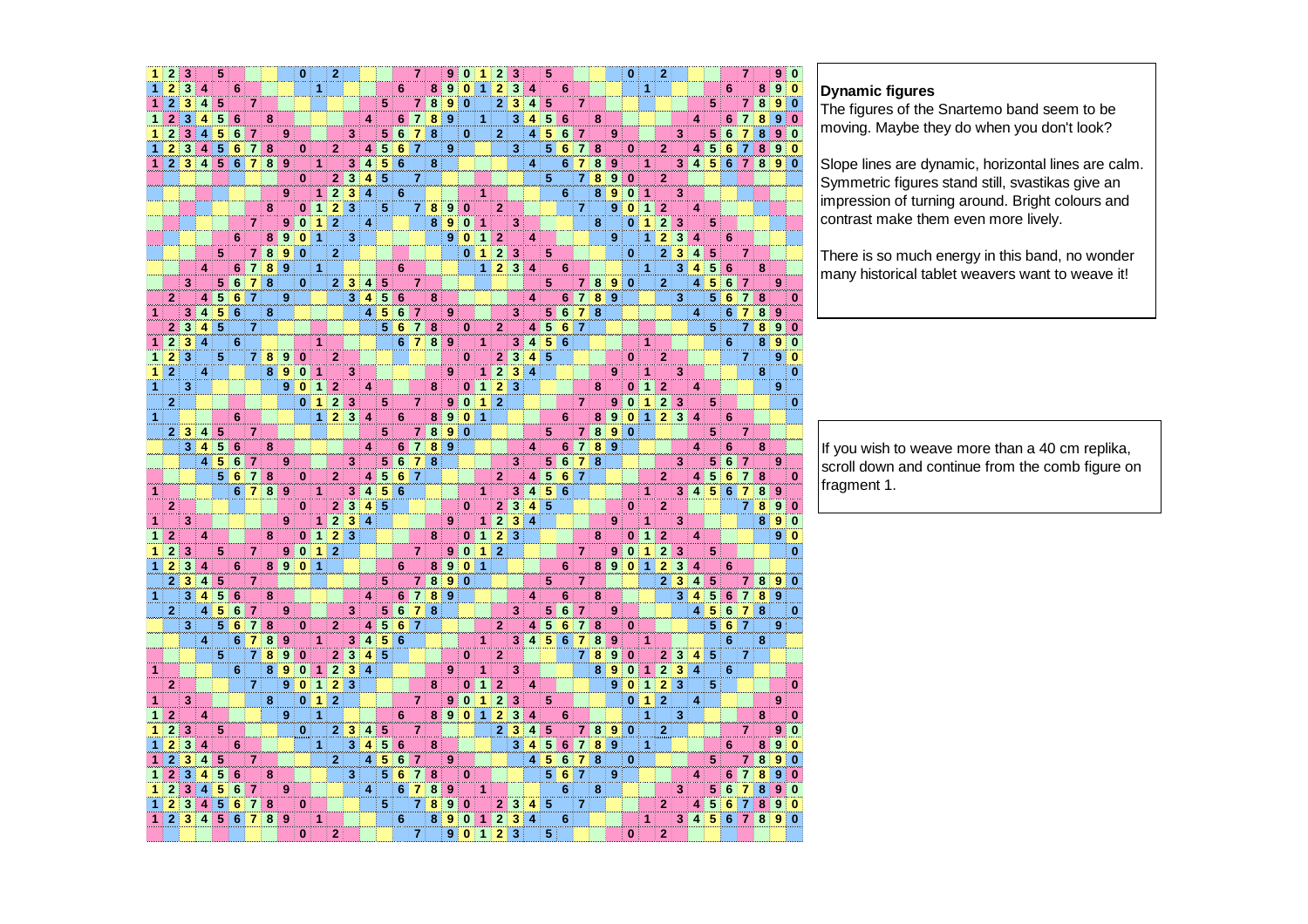|    |                |   |                |   |   |                |                | 9              |          | 1              |                | 3 |   |   |   |                | 8 <sup>1</sup> |                | 0        | 1                    | $\overline{2}$ |   | 4              |   |   |                |                | 9 |              | 1            |                | 3 |   |   |   |                |   |   |          |
|----|----------------|---|----------------|---|---|----------------|----------------|----------------|----------|----------------|----------------|---|---|---|---|----------------|----------------|----------------|----------|----------------------|----------------|---|----------------|---|---|----------------|----------------|---|--------------|--------------|----------------|---|---|---|---|----------------|---|---|----------|
|    |                |   |                |   |   |                | 8              |                | $\bf{0}$ | 1 <sup>1</sup> | $\mathbf{2}$   |   | 4 |   |   |                |                | 9 <sup>1</sup> |          | $\blacktriangleleft$ |                | 3 |                |   |   |                | 8              |   | $\bf{0}$     | 1            | $\mathbf{2}$   |   | 4 |   |   |                |   |   |          |
|    |                |   |                |   |   | $\overline{7}$ |                | 9 <sup>1</sup> | $\Omega$ |                | 2              | 3 |   | 5 |   |                |                |                | $\bf{0}$ |                      | $\overline{2}$ |   |                |   |   | $\overline{7}$ |                | 9 | $\bf{0}$     |              | $\mathbf{2}$   | 3 |   | 5 |   |                |   |   |          |
|    |                |   |                |   | 6 |                | 8              | 9              | 0        | 1              | 2              | 3 | 4 |   | 6 |                |                |                |          | 1                    |                |   |                |   | 6 |                | 8              | 9 | 0            | 1            | $\mathbf{2}$   | 3 | 4 |   | 6 |                |   |   |          |
|    |                |   |                | 5 |   | 7              | 8              | 9              | 0        |                | $\mathbf{2}$   | 3 | 4 | 5 |   | 7              |                |                |          |                      |                |   |                | 5 |   | 7              | 8              | 9 | $\bf{0}$     |              | $\overline{2}$ | 3 | 4 | 5 |   | 7              |   |   |          |
|    |                |   | $\overline{4}$ |   | 6 | $\overline{7}$ | 8              | 9              |          | $\mathbf{1}$   |                | 3 | 4 | 5 | 6 |                | 8              |                |          |                      |                |   | 4              |   | 6 | $\overline{7}$ | 8              | 9 |              | $\mathbf{1}$ |                | 3 | 4 | 5 | 6 |                | 8 |   |          |
|    |                | 3 |                | 5 | 6 | 7              | 8              |                | 0        |                | $\mathbf{2}$   |   | 4 | 5 | 6 | $\overline{7}$ |                | 9              |          |                      |                | 3 |                | 5 | 6 | 7              | 8              |   | 0            |              | $\mathbf{2}$   |   | 4 | 5 | 6 | 7              |   | 9 |          |
|    | $\mathbf{2}$   |   | $\overline{4}$ | 5 | 6 | $\overline{7}$ |                | 9              |          |                |                | 3 |   | 5 | 6 | $\mathbf{7}$   | 8              |                | 0        |                      | $\mathbf{2}$   |   | 4              | 5 | 6 | 7              |                | 9 |              |              |                | 3 |   | 5 | 6 | 7              | 8 |   | n        |
| 1  |                | 3 | 4              | 5 | 6 |                | 8              |                |          |                |                |   | 4 |   | 6 | 7              | 8              | 9              |          | 1                    |                | 3 | 4              | 5 | 6 |                | 8              |   |              |              |                |   | 4 |   | 6 | 7              | 8 | 9 |          |
|    | $\mathbf{2}$   | 3 | 4              | 5 |   | $\overline{7}$ |                |                |          |                |                |   |   | 5 |   | 7              | 8              | 9              | 0        |                      | $\overline{2}$ | 3 | 4              | 5 |   | $\overline{7}$ |                |   |              |              |                |   |   | 5 |   | 7              | 8 | 9 | 0        |
| 1  | $\overline{2}$ | 3 | 4              |   | 6 |                |                |                |          |                |                |   |   |   | 6 |                | 8 <sup>1</sup> | 9              | 0        | 1                    | $\overline{2}$ | 3 | 4              |   | 6 |                |                |   |              |              |                |   |   |   | 6 |                | 8 | 9 | 0        |
|    | $\overline{2}$ | 3 |                | 5 |   |                |                |                |          |                |                |   |   |   |   | 71             |                | 9              | 0        | 1                    | 2              | 3 |                | 5 |   |                |                |   |              |              |                |   |   |   |   | $\overline{7}$ |   | 9 | o        |
|    | $\mathbf{2}$   |   | 4              |   |   |                |                |                |          | $\mathbf{1}$   |                |   |   |   |   |                | 8              |                | $\bf{0}$ | 1                    | $\overline{2}$ |   | 4              |   |   |                |                |   |              | $\mathbf{1}$ |                |   |   |   |   |                | 8 |   | 0        |
| 1  |                | 3 |                |   |   |                | 8 <sup>1</sup> | 9              | $\bf{0}$ |                | $\mathbf{2}$   |   |   |   |   |                |                | 9              |          | 1                    |                | 3 |                |   |   |                | 8 <sup>1</sup> | 9 | $\bf{0}$     |              | $\mathbf{2}$   |   |   |   |   |                |   | 9 |          |
|    | $\overline{2}$ |   |                |   |   |                |                | 9              | $\bf{0}$ | 1.             |                | 3 |   |   |   |                |                |                | $\bf{0}$ |                      | $\overline{2}$ |   |                |   |   |                |                | 9 | $\bf{0}$     | 1            |                | 3 |   |   |   |                |   |   | 0        |
| 1  |                |   |                |   |   |                |                |                | 0        | ۰              | $\overline{2}$ |   | 4 |   |   |                |                |                |          | 1                    |                |   |                |   |   |                |                |   | 0            | 1            | $\mathbf{2}$   |   | 4 |   |   |                |   |   |          |
|    |                |   |                |   |   | $\overline{7}$ |                |                |          | 1              | 2 <sup>1</sup> | 3 |   | 5 |   |                |                |                |          |                      |                |   |                |   |   | 7              |                |   |              | 1            | $\mathbf{2}$   | 3 |   | 5 |   |                |   |   |          |
|    |                |   |                |   | 6 |                | 8              |                |          |                |                |   | 4 |   | 6 | 7              | 8              |                |          |                      |                |   |                |   | 6 |                | 8              |   |              |              |                |   | 4 |   | 6 | 71             | 8 |   |          |
|    |                |   |                | 5 |   | 7              |                | 9              |          |                |                | 3 |   | 5 | 6 | $\mathbf{7}$   |                |                |          |                      |                |   |                | 5 |   | 7              |                | 9 |              |              |                | 3 |   | 5 | 6 | $\overline{7}$ |   |   |          |
|    |                |   | 4              |   | 6 | $\overline{7}$ | 8              |                | 0        |                | $\mathbf{2}$   |   | 4 | 5 | 6 |                |                |                |          |                      |                |   | 4              |   | 6 | $\overline{7}$ | 8              |   | $\bf{0}$     |              | $\mathbf{2}$   |   | 4 | 5 | 6 |                |   |   |          |
|    |                | 3 |                | 5 | 6 | $\overline{7}$ | 8              | 9              |          | 1              |                | 3 | 4 | 5 |   |                |                | 9              |          |                      |                | 3 |                | 5 | 6 | $\overline{7}$ | 8              | 9 |              | 1            |                | 3 | 4 | 5 |   |                |   | 9 |          |
|    | $\overline{2}$ |   | 4              | 5 | 6 |                |                |                | 0        |                | 2              |   |   |   |   |                | 8 <sup>1</sup> |                | 0        |                      | 2              |   | 4              | 5 | 6 |                |                |   | $\bf{0}$     |              | $\overline{2}$ |   |   |   |   |                | 8 |   | 0        |
|    | 2              | 3 |                | 5 |   |                |                | 9              |          | $\mathbf{1}$   |                | 3 |   |   |   | $\overline{7}$ |                | 9              | 0        | 1                    | $\mathbf{2}$   | 3 | 4              | 5 |   |                |                | 9 |              | 1            |                | 3 |   |   |   | 7              |   | 9 | 0        |
|    | $\overline{2}$ | 3 | 4              |   |   |                | 8              |                | 0        | 1              | $\overline{2}$ |   | 4 |   | 6 |                | 8              | 9              | 0        | 1                    | $\overline{2}$ | 3 | 4              |   |   |                | 8              |   | 0            | 1            | $\mathbf{2}$   |   | 4 |   | 6 |                | 8 |   | $\Omega$ |
|    | $\overline{2}$ | 3 |                |   |   | $\overline{7}$ |                | 9              | $\bf{0}$ | $\blacksquare$ | $\mathbf{2}$   | 3 |   | 5 |   | 7              | 8              | 9              | 0        | 1                    | 2              | 3 |                |   |   | $\overline{7}$ |                | 9 | $\mathbf{0}$ | $\mathbf{1}$ | $\overline{2}$ | 3 |   | 5 |   | 7              | 8 |   | $\Omega$ |
| 1  | $\overline{2}$ | 3 | 4              | 5 | 6 |                | 8              |                |          |                | 2 <sup>1</sup> | 3 | 4 |   | 6 | 7              | 8              | 9              | 0        | 1                    | $\overline{2}$ | 3 | 4              | 5 | 6 |                | 8              |   |              |              | 2 <sup>1</sup> | 3 | 4 |   | 6 | 7              | 8 | 9 | Ω        |
|    | $\overline{2}$ | 3 | 4              | 5 | 6 | $\overline{7}$ |                | 9              |          |                |                | 3 | 4 | 5 | 6 | $\mathbf{7}$   | 8              | 9              | 0        |                      | $\overline{2}$ | 3 | 4              | 5 | 6 | $\overline{7}$ |                | 9 |              |              |                | 3 |   | 5 | 6 | $\overline{7}$ | 8 | 9 | 0        |
| 1. |                | 3 | 4              | 5 | 6 | $\overline{7}$ | 8              |                | 0        |                |                |   | 4 | 5 | 6 | $\overline{7}$ | 8              | 9              |          | $\blacktriangleleft$ |                | 3 | $\overline{4}$ | 5 | 6 | 7              | 8              |   | $\bf{0}$     |              |                |   | 4 | 5 | 6 | $\overline{7}$ | 8 | 9 |          |
|    | $\mathbf{2}$   |   | $\vert$ 4      | 5 | 6 | 7              | 8              | 9              |          | 1              |                |   |   | 5 | 6 | $\overline{7}$ | 8              |                | 0        |                      | $\mathbf{2}$   |   | 4              | 5 | 6 | 7              | 8              | 9 |              | 1            |                |   |   | 5 | 6 | 7              | 8 |   | 0        |
|    |                | 3 |                | 5 | 6 | 7              | 8              | 9              | 0        |                | 2              | 3 | 4 | 5 | 6 | 7 <sup>1</sup> |                | 9              |          |                      |                | 3 |                | 5 | 6 | 7              | 8              | 9 | 0            |              | 2              | 3 | 4 |   | 6 | 7              |   | 9 |          |
|    |                |   | 4              |   | 6 | 7              | 8              | 9              | 0        | 1              | $\mathbf{2}$   | 3 | 4 | 5 | 6 |                | 8              |                |          |                      |                |   | 4              |   | 6 | 7              | 8              | 9 | $\bf{0}$     | 1            | $\mathbf{2}$   | 3 | 4 | 5 | 6 |                | 8 |   |          |
|    |                |   |                | 5 |   | $\overline{7}$ | 8              | 9              | 0        |                | $\mathbf{2}$   | 3 | 4 | 5 |   | 7              |                |                |          |                      |                |   |                | 5 |   | 7              | 8              | 9 | 0            | 1            | $\mathbf{2}$   | 3 | 4 | 5 |   | 7              |   |   |          |
|    |                |   |                |   | 6 |                | 8              | g              |          |                |                | з |   |   | 6 |                |                |                |          | 1                    |                |   |                |   | 6 |                | 8              |   | Ω            |              | 2              | 3 |   |   | 6 |                |   |   |          |

### **Single svastika**

 Only one svastika is visible on fragment 4, the rest is torn off. Most likely it has a twin. The direction of the yellow svastika is different from the green ones on fragment 1. Both will be oppositeon the back.

One thing I asked myself before seeing the original, was: Are there really such long flottations? Yes, there are. On the big figures, flottations pass 2, 4, 6 or 8 wefts, never more. On this figure there are some passing 12 wefts. Egon Hansen made changes in the figures to avoid them. I think what is good enough for the Snartemo weaver is good enough for me too. A replika should always be as close to the original as possible, even if there are bad solutions or mistakes.

#### New fragment

| $\mathbf{2}$   |   |   |   |   |                |   | 9. |              |   | $\mathbf{2}^{\prime}$ | з |   | 5              |    |                |                |                | 0        |   | 2              |   |   |   |   | 71             |   | 9 |              | 2              | 3 |   | 5  |    |   |   |  |
|----------------|---|---|---|---|----------------|---|----|--------------|---|-----------------------|---|---|----------------|----|----------------|----------------|----------------|----------|---|----------------|---|---|---|---|----------------|---|---|--------------|----------------|---|---|----|----|---|---|--|
|                | з |   |   |   |                | 8 |    |              |   |                       |   | 4 |                |    |                |                | 9              |          |   |                | 3 |   |   |   |                | 8 |   |              | $\mathbf{2}$   |   | 4 |    |    |   | 9 |  |
| $\mathbf{2}$   |   | 4 |   |   |                |   | 9  |              |   |                       | 3 |   |                |    |                | 8              |                |          |   | 2              |   |   |   |   |                |   | 9 |              |                | 3 |   |    |    | Զ |   |  |
|                |   |   | 5 |   |                |   |    | $\bf{0}$     |   |                       |   |   |                |    |                |                | 9              |          |   | $\overline{2}$ | 3 |   | 5 |   |                |   |   | $\mathbf{0}$ | - 2            |   |   |    |    |   | 9 |  |
| $\overline{2}$ |   |   |   | 6 |                |   |    |              | и |                       |   |   |                | 6. |                | 8              | 9              |          | 1 |                | 3 |   |   | 6 |                |   |   |              |                |   |   |    | 6  |   | 9 |  |
| ּ              |   |   | 5 |   | 7              |   |    |              |   |                       |   |   | 5              |    |                | 8              |                |          |   | $\overline{2}$ |   |   | 5 |   |                |   |   |              |                |   |   | 5  |    |   |   |  |
| $\overline{2}$ |   |   | 5 | 6 |                | 8 |    |              |   |                       |   | 4 |                | 6  |                |                | 9              |          |   |                | 3 |   | 5 | 6 |                | 8 |   |              |                |   |   |    | 6  |   | 9 |  |
| $\overline{2}$ |   |   | 5 | 6 |                |   | 9  |              |   |                       | 3 |   | 5.             | 6  |                | 8              |                |          |   |                |   | 4 |   | 6 | 7              |   | 9 |              |                | 3 |   | 5. | 6. |   | 9 |  |
| $\mathbf{2}$   | 3 |   | 5 | 6 |                | 8 |    | $\mathbf{0}$ |   | 2 <sup>1</sup>        |   | 4 | 5              |    |                |                |                |          |   |                |   |   | 5 |   | $\overline{7}$ | 8 |   | $\mathbf{0}$ | $\overline{2}$ |   |   | 5  | 6  |   |   |  |
| $\mathbf{2}$   |   |   | 5 | 6 |                | 8 | 9  |              |   |                       | 3 |   |                | 6  |                |                |                |          | и |                |   |   |   | 6 |                | 8 | 9 |              |                | 3 |   | 5. | 61 | 8 | 9 |  |
|                |   |   |   |   |                |   |    | $\Omega$     |   | $\overline{2}$        | 3 |   | 5 <sup>3</sup> |    | 7 <sup>1</sup> |                | 8 9            |          |   | $\overline{2}$ |   |   |   |   | $\overline{7}$ |   | 9 | 0            | $\overline{2}$ |   |   |    |    |   |   |  |
|                |   |   |   |   |                |   | 9  |              |   | $\overline{2}$        |   |   |                |    |                | 8 <sup>1</sup> | 9              |          |   |                | 3 |   |   |   |                | 8 |   | $\mathbf{0}$ |                | 3 |   |    |    |   |   |  |
|                |   |   |   |   |                | 8 |    |              |   |                       | 3 |   |                |    |                |                | 9 <sup>1</sup> | $\bf{0}$ | 1 | $\mathbf{2}$   |   |   |   |   |                |   | 9 |              | $\overline{2}$ |   | 4 |    |    |   |   |  |
|                |   |   |   |   | $\overline{7}$ |   | 9  |              |   | 2                     |   |   |                |    |                |                |                |          |   | າ              |   |   | 5 |   |                |   |   | $\mathbf{0}$ | $\mathbf{2}$   | 3 |   | 5  |    |   |   |  |
|                |   |   |   | 6 |                | 8 | 9  |              | 1 |                       |   |   |                | 6  |                |                |                |          | 1 | 2.             | 3 |   |   | 6 |                |   |   |              |                | 3 | 4 |    | 6  |   |   |  |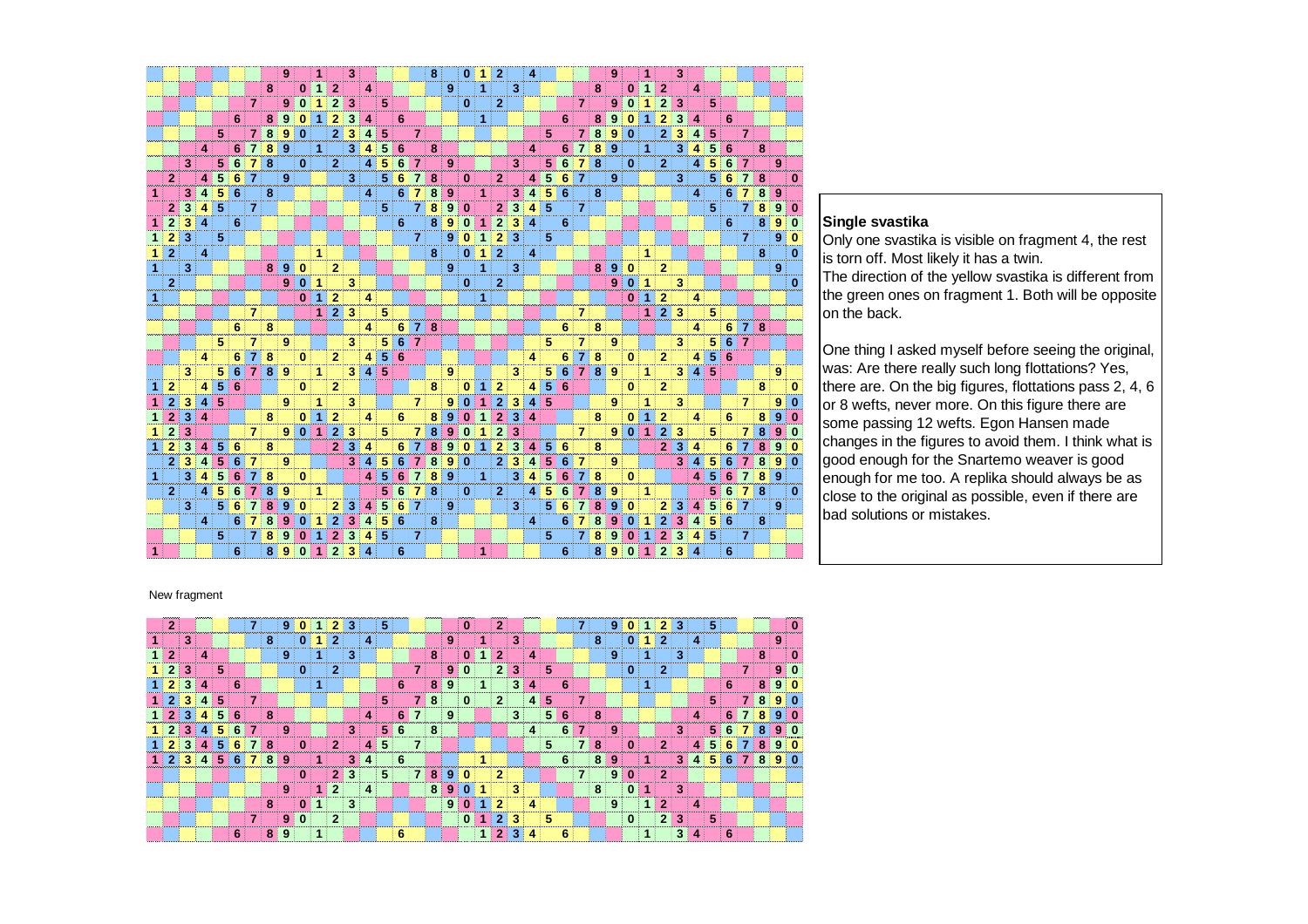|   |                |   |                         | 5                   |                 | $\overline{7}$ | 8 |   | $\bf{0}$ |                | 2 <sup>1</sup> | 3                       |   | 5 |                 | 7              |                         |                  |          |                      |                |                         |                         | 5                       |   | 7              | 8 | 9                   | $\bf{0}$                            |                | $\overline{2}$ |                         | 4 | 5 |                | 7              |   |   |             |
|---|----------------|---|-------------------------|---------------------|-----------------|----------------|---|---|----------|----------------|----------------|-------------------------|---|---|-----------------|----------------|-------------------------|------------------|----------|----------------------|----------------|-------------------------|-------------------------|-------------------------|---|----------------|---|---------------------|-------------------------------------|----------------|----------------|-------------------------|---|---|----------------|----------------|---|---|-------------|
|   |                |   | 4                       |                     | 6               | $\overline{7}$ |   | 9 |          |                |                | 3                       |   | 5 | 6               |                | 8                       |                  |          |                      |                |                         | 4                       |                         | 6 | 7              | 8 | 9                   |                                     |                |                | 3                       |   | 5 | 6              |                | 8 |   |             |
|   |                | 3 |                         | 5 <sup>5</sup>      | 6               |                | 8 |   |          |                |                |                         | 4 | 5 | 6               | 7              |                         | 9                |          |                      |                | 3                       |                         | 5                       | 6 | 7              | 8 |                     |                                     |                |                |                         | 4 |   | 6              | $\overline{7}$ |   | 9 |             |
|   | $\mathbf{2}$   |   | 4                       | 5                   |                 | $\overline{7}$ |   |   |          |                |                |                         |   | 5 | 6               | $\overline{7}$ | 8                       |                  | $\bf{0}$ |                      | $\overline{2}$ |                         | 4                       | $\overline{\mathbf{5}}$ | 6 | $\overline{7}$ |   |                     |                                     |                |                |                         |   | 5 |                | $\overline{7}$ | 8 |   | 0           |
| 1 |                | 3 | $\overline{\mathbf{4}}$ |                     | 6               |                |   |   |          | 1              |                |                         |   |   | 6               | $\overline{7}$ |                         | 8 9              |          | 1                    |                | 3                       | $\overline{\mathbf{4}}$ | 5                       | 6 |                |   |                     |                                     | 1              |                |                         |   |   | 6              |                | 8 | 9 |             |
|   | $\overline{2}$ | 3 |                         | 5                   |                 | 7              | 8 | 9 | 0        |                | $\overline{2}$ |                         |   |   |                 |                |                         |                  | $\bf{0}$ |                      | 2              | 3                       | 4                       | 5                       |   |                |   |                     | 0                                   |                | $\overline{2}$ | 3                       | 4 | 5 |                | $\overline{7}$ |   | 9 | 0           |
| 1 | $\overline{2}$ |   | 4                       |                     |                 |                | 8 | 9 | 0        | 1              |                | 3                       |   |   |                 |                |                         | 9                |          | 1                    | $\mathbf{2}$   | 3                       | 4                       |                         |   |                |   | 9                   |                                     | 1              | $\overline{2}$ | 3                       | 4 |   |                |                | 8 |   | 0           |
| 1 |                | 3 |                         |                     |                 |                |   | 9 | $\bf{0}$ | 1              | $\overline{2}$ |                         | 4 |   |                 |                | 8                       |                  | $\bf{0}$ | 1                    | $\overline{2}$ | 3                       |                         |                         |   |                | 8 |                     | 0                                   | 1              | $\overline{2}$ | 3                       |   |   |                |                |   | 9 |             |
|   |                |   |                         |                     |                 |                |   |   | $\bf{0}$ | $\mathbf{1}$   | $\overline{2}$ |                         |   |   |                 |                |                         |                  |          |                      |                |                         |                         |                         |   |                |   |                     |                                     | 1              | $\overline{2}$ |                         |   |   |                |                |   |   |             |
|   | $\overline{2}$ |   |                         |                     |                 |                |   |   |          |                |                | 3                       |   | 5 |                 | 7              |                         | 9                | $\bf{0}$ | 1                    | $\overline{2}$ |                         |                         |                         |   | 7              |   | 9<br>$\overline{9}$ | $\bf{0}$<br>$\overline{\mathbf{0}}$ |                |                |                         |   |   |                |                |   |   | 0           |
| 1 |                |   |                         |                     | 6               |                |   |   |          | $\mathbf{1}$   | $\overline{2}$ | 3                       | 4 |   | 6               |                | 8 <sup>1</sup>          | $\boldsymbol{9}$ | $\bf{0}$ | $\blacktriangleleft$ |                |                         |                         |                         | 6 |                | 8 |                     |                                     | $\overline{1}$ |                |                         |   |   | 6              |                |   |   |             |
|   |                |   |                         | 5                   |                 | $\overline{7}$ |   |   |          |                | $\overline{2}$ | 3                       | 4 | 5 |                 | $\overline{7}$ |                         |                  |          |                      |                |                         |                         | 5                       |   | $\overline{7}$ |   |                     |                                     |                |                |                         |   | 5 |                | $\overline{7}$ | 8 | 9 | $\mathbf 0$ |
|   |                |   | 4                       |                     | 6               |                | 8 |   |          |                |                | 3                       | 4 | 5 | 6               |                | 8                       |                  |          |                      |                |                         | 4                       |                         | 6 |                | 8 |                     |                                     |                |                |                         | 4 |   | 6              | 7              | 8 | 9 |             |
|   |                | 3 |                         | 5                   | $6\phantom{1}$  | $\overline{7}$ |   | 9 |          |                |                |                         | 4 | 5 | 6               | 7              |                         | 9                |          |                      |                | 3                       |                         | 5                       | 6 | 7              |   | 9                   |                                     |                |                | 3                       |   | 5 | $6\phantom{1}$ | $\overline{7}$ | 8 |   |             |
|   | $\overline{2}$ |   | 4                       | 5                   | $6\phantom{1}$  | $\overline{7}$ | 8 |   | $\bf{0}$ |                |                |                         |   | 5 | 6               | $\overline{7}$ | 8                       |                  | $\bf{0}$ |                      | $\overline{2}$ |                         | 4                       | 5                       | 6 | 7              | 8 |                     | $\mathbf{0}$                        |                | $\overline{2}$ |                         | 4 | 5 | 6              | $\overline{7}$ |   |   |             |
| 1 |                | 3 | 4                       | $\overline{5}$      | 6               | $\overline{7}$ | 8 | 9 |          | 1.             |                |                         |   |   | 6               | $\overline{7}$ |                         | 8 9              |          | 1                    |                | 3                       | 4                       | 5                       | 6 | 7              | 8 | 9                   |                                     | 1              |                | 3                       | 4 | 5 | 6              |                |   |   |             |
|   | $\mathbf{2}$   | 3 | $\overline{\mathbf{4}}$ | 5                   |                 |                |   |   | 0        |                | $\overline{2}$ |                         |   |   |                 |                |                         |                  | 0        |                      | $\overline{2}$ |                         |                         |                         |   | 7              | 8 | 9                   | 0                                   |                | 2              |                         |   |   |                |                |   |   | 0           |
| 1 | $\overline{2}$ | 3 | $\overline{\bf{4}}$     |                     |                 |                |   | 9 |          | 1              |                | 3                       |   |   |                 |                |                         | 9                |          | 1                    |                | 3                       |                         |                         |   |                | 8 | 9                   | 0                                   | 1              |                | 3                       |   |   |                |                |   | 9 |             |
| 1 | $\overline{2}$ | 3 |                         |                     |                 |                | 8 |   | 0        | 1              | $\overline{2}$ |                         | 4 |   |                 |                | 8                       |                  | 0        | 1                    | $\mathbf{2}$   |                         | 4                       |                         |   |                |   | 9                   | $\bf{0}$                            | $\overline{1}$ | $\overline{2}$ |                         | 4 |   |                |                | 8 |   | $\bf{0}$    |
| 1 | $\overline{2}$ |   |                         |                     |                 | $\overline{7}$ |   | 9 | $\bf{0}$ | $\overline{1}$ | $\overline{2}$ | 3                       |   | 5 |                 | $\overline{7}$ |                         | 9                | $\bf{0}$ | 1                    | $\overline{2}$ | 3                       |                         | 5                       |   |                |   |                     | $\bf{0}$                            | $\mathbf{1}$   | $\overline{2}$ | 3                       |   | 5 |                | $\overline{7}$ |   | 9 | $\bf{0}$    |
| 1 |                |   |                         |                     | 6               |                | 8 | 9 | $\bf{0}$ | $\mathbf{1}$   | 2 <sup>1</sup> | $\overline{\mathbf{3}}$ | 4 |   | 6               |                | 8 <sup>1</sup>          | 9                | $\bf{0}$ | 1                    | $\overline{2}$ | $\overline{\mathbf{3}}$ | 4                       |                         | 6 |                |   |                     |                                     | 1              | $\overline{2}$ | 3                       | 4 |   | 6              |                | 8 | 9 | $\bf{0}$    |
|   | $\mathbf{2}$   | 3 | 4                       | 5                   |                 | $\overline{7}$ | 8 | 9 | $\bf{0}$ |                |                |                         |   | 5 |                 | $\overline{7}$ | 8                       | $\boldsymbol{9}$ | $\bf{0}$ |                      |                |                         |                         | 5                       |   | 7              |   |                     |                                     |                | $\overline{2}$ | 3                       | 4 | 5 |                | $\overline{7}$ | 8 | 9 | 0           |
| 1 |                | 3 | 4                       | $\overline{5}$      | 6               | $\overline{7}$ | 8 | 9 |          |                |                |                         | 4 |   | 6               | $\overline{7}$ | $\overline{\mathbf{8}}$ | $\overline{9}$   |          |                      |                |                         | 4                       |                         | 6 |                | 8 |                     |                                     |                |                | 3                       | 4 | 5 | 6              | 7              | 8 | 9 |             |
|   | $\overline{2}$ |   | 4                       | $\overline{\bf{5}}$ | $6\phantom{1}6$ | $\overline{7}$ | 8 |   |          |                |                | 3                       |   | 5 | $6\phantom{1}6$ | 7              | 8                       |                  |          |                      |                | 3                       |                         | 5                       | 6 | $\overline{7}$ |   | 9                   |                                     |                |                |                         | 4 | 5 | 6              | $\overline{7}$ | 8 |   | 0           |
|   |                | 3 |                         | $\overline{5}$      | $6\phantom{1}6$ | $\overline{7}$ |   |   |          |                | $\overline{2}$ |                         | 4 | 5 | 6               | $\overline{7}$ |                         |                  |          |                      | $\overline{2}$ |                         | 4                       | 5                       | 6 | 7              | 8 |                     | 0                                   |                |                |                         |   | 5 | 6              | $\overline{7}$ |   | 9 |             |
| 1 |                |   | 4                       |                     | 6               |                |   |   |          | 1.             |                | 3                       | 4 | 5 | 6               |                |                         |                  |          | 1                    |                | 3                       | 4                       | 5                       | 6 | 7              | 8 | 9                   |                                     | 1              |                |                         |   |   | 6              |                | 8 |   |             |
|   | $\overline{2}$ |   |                         | 5                   |                 | $\overline{7}$ | 8 | 9 | 0        |                | $\mathbf{2}$   | 3                       | 4 | 5 |                 |                |                         |                  | $\bf{0}$ |                      | $\overline{2}$ |                         |                         |                         |   | $\overline{7}$ | 8 | 9                   | 0                                   |                | $\overline{2}$ | 3                       | 4 | 5 |                | $\overline{7}$ |   |   | 0           |
| 1 |                | 3 |                         |                     | 6               |                | 8 | 9 | $\bf{0}$ | 1              | $\mathbf{2}$   | 3                       | 4 |   |                 |                |                         | 9                |          | 1                    |                | 3                       |                         |                         |   |                | 8 | 9                   | 0                                   | 1              | $\overline{2}$ | 3                       | 4 |   | 6              |                |   | 9 |             |
| 1 | $\overline{2}$ |   | 4                       |                     |                 | $\overline{7}$ |   | 9 | $\bf{0}$ | $\mathbf{1}$   | $\overline{2}$ | 3                       |   |   |                 |                | 8                       |                  | $\bf{0}$ | 1                    | $\overline{2}$ |                         | 4                       |                         |   |                |   | 9                   | $\bf{0}$                            | 1              | $\mathbf{2}$   | $\overline{\mathbf{3}}$ |   | 5 |                |                | 8 |   | 0           |
| 1 | $\overline{2}$ | 3 |                         | 5                   |                 |                | 8 |   | 0        | 1              | $\mathbf{2}$   |                         |   |   |                 | 7              |                         | 9                | $\bf{0}$ | 1                    | $\overline{2}$ | 3                       |                         | 5                       |   |                |   |                     | $\bf{0}$                            | 1              | $\overline{2}$ |                         | 4 |   |                | 7              |   | 9 | $\bf{0}$    |
| 1 | $\overline{2}$ | 3 | 4                       |                     | 6               |                |   | 9 |          | $\overline{1}$ |                |                         |   |   | 6               |                | 8 <sup>1</sup>          | 9                | $\bf{0}$ | 1                    | $\overline{2}$ | 3                       | 4                       |                         | 6 |                |   |                     |                                     | $\overline{1}$ |                | 3                       |   |   | 6              |                | 8 | 9 | 0           |
|   | $\overline{2}$ | 3 | 4                       | 5                   |                 | $\overline{7}$ |   |   | $\bf{0}$ |                | 2 <sup>1</sup> | 3                       | 4 | 5 |                 | $\overline{7}$ |                         |                  |          |                      | $\overline{2}$ | 3                       | $\overline{\mathbf{4}}$ | 5                       |   | 7              | 8 | 9                   | $\bf{0}$                            |                | $\mathbf{2}$   |                         |   | 5 |                | 7              | 8 | 9 | $\bf{0}$    |
| 1 |                | 3 | 4                       | 5                   | 6               |                | 8 |   |          | $\mathbf{1}$   |                | 3                       | 4 | 5 | 6               |                | 8                       |                  |          |                      |                | 3                       | 4                       | 5                       | 6 | 7              | 8 | 9                   |                                     | 1              |                |                         | 4 |   | 6              | $\overline{7}$ | 8 | 9 |             |
|   | $\mathbf{2}$   |   | 4                       | 5                   | 6               | 7              |   | 9 |          |                | $\mathbf{2}$   |                         | 4 | 5 | 6               | 7              |                         | 9                |          |                      |                |                         | 4                       | 5                       | 6 | 7              | 8 |                     | 0                                   |                |                | 3                       |   | 5 | 6              | $\overline{7}$ | 8 |   | 0           |
|   |                | 3 |                         | 5                   | 6               | $\overline{7}$ | 8 |   | $\bf{0}$ |                |                | 3                       |   | 5 | 6               | $\overline{7}$ | 8                       |                  | $\bf{0}$ |                      |                |                         |                         | 5                       | 6 | $\overline{7}$ |   | 9                   |                                     |                | 2 <sup>1</sup> |                         | 4 | 5 | 6              | $\overline{7}$ |   | 9 |             |
|   |                |   | 4                       |                     | 6               | $\overline{7}$ | 8 | 9 |          | 1              |                |                         | 4 |   | 6               | 7              | 8                       | 9                |          | 1                    |                |                         |                         |                         | 6 |                | 8 |                     |                                     | $\mathbf{1}$   |                | 3                       | 4 | 5 | 6              |                | 8 |   |             |
| 1 | $\overline{2}$ | 3 |                         | 5                   |                 |                |   |   | 0        |                | $\overline{2}$ |                         |   | 5 |                 | $\overline{7}$ | 8                       | 9                | 0        |                      | 2              | 3                       | 4                       | $5\phantom{1}$          |   | $\overline{7}$ |   |                     | $\bf{0}$                            |                | $\overline{2}$ |                         |   |   |                | $\overline{7}$ |   | 9 | $\bf{0}$    |
| 1 | $\overline{2}$ |   | 4                       |                     |                 |                |   | 9 |          | 1              |                | 3                       |   |   | $6\phantom{1}$  |                | 8 <sup>1</sup>          | 9                | $\bf{0}$ | 1                    | 2              | 3                       | $\overline{\mathbf{4}}$ |                         | 6 |                |   | 9                   |                                     | 1              |                | 3                       |   |   |                |                | 8 |   | $\bf{0}$    |
| 1 |                | 3 |                         |                     |                 |                | 8 |   | 0        | 1              | 2              |                         | 4 |   |                 | $\overline{7}$ |                         | 9                | $\bf{0}$ | 1                    | $\overline{2}$ | 3                       |                         | 5                       |   |                | 8 |                     | 0                                   | 1              | $\mathbf{2}$   |                         | 4 |   |                |                |   | 9 |             |
|   | $\overline{2}$ |   |                         |                     |                 | $\overline{7}$ |   | 9 | $\bf{0}$ | 1              | $\overline{2}$ | 3                       |   | 5 |                 |                | 8                       |                  | $\bf{0}$ | 1                    | $\overline{2}$ |                         | 4                       |                         |   | $\overline{7}$ |   | 9                   | $\bf{0}$                            | 1              | $\overline{2}$ | 3                       |   | 5 |                |                |   |   | $\bf{0}$    |
| 1 |                |   |                         |                     | 6               |                | 8 | 9 | 0        | $\mathbf{1}$   | $\overline{2}$ | 3                       | 4 |   | 6               |                |                         | 9                |          | 1                    |                | 3                       |                         |                         | 6 |                | 8 | 9                   | 0                                   | 1              | $\overline{2}$ | 3                       | 4 |   | 6              |                |   |   |             |
|   |                |   |                         | 5                   |                 | $\overline{7}$ | 8 | 9 | $\bf{0}$ |                | 2 <sup>1</sup> | 3                       | 4 | 5 |                 | $\overline{7}$ |                         |                  | $\bf{0}$ |                      | $\overline{2}$ |                         |                         | 5                       |   | $\overline{7}$ | 8 | 9                   | $\bf{0}$                            |                | $\overline{2}$ | 3                       | 4 | 5 |                | 7              |   |   |             |
|   |                |   |                         |                     |                 |                | 8 | 9 |          |                |                | 3                       |   |   |                 |                |                         |                  |          |                      |                |                         |                         |                         |   |                |   | 9                   |                                     |                |                | 3                       |   |   |                |                |   |   |             |
|   |                |   | 4                       |                     | 6               | $\overline{7}$ |   |   |          | 1.             |                |                         | 4 | 5 | 6               |                | 8                       |                  |          | 1                    |                |                         | 4                       |                         | 6 | 7              | 8 |                     |                                     | 1              |                |                         | 4 | 5 | 6              |                | 8 |   |             |
|   |                | 3 |                         | 5 <sup>5</sup>      | 6               | $\overline{7}$ | 8 |   | 0        |                | $\overline{2}$ |                         | 4 | 5 | 6               | $\overline{7}$ |                         | 9                |          |                      |                | 3                       |                         | 5                       | 6 | $\overline{7}$ | 8 |                     | 0                                   |                | $\mathbf{2}$   |                         | 4 | 5 | 6              | 7              |   | 9 |             |
|   | $\mathbf{2}$   |   | 4                       | 5                   | 6               | $\overline{7}$ |   | 9 |          |                |                | 3                       |   | 5 | 6               | 7              | 8                       |                  | $\bf{0}$ |                      | $\overline{2}$ |                         | 4                       | 5                       | 6 | 7              |   | 9                   |                                     |                |                | 3                       |   | 5 | 6              | 7              | 8 |   | 0           |
| 1 |                | 3 | $\overline{\mathbf{4}}$ | 5                   | 6               |                | 8 |   |          | 1              |                |                         | 4 |   | 6               | 7              | 8                       | 9                |          | 1                    |                | 3                       | $\overline{\bf{4}}$     | 5                       | 6 |                | 8 |                     |                                     | 1              |                |                         | 4 |   | 6              | 7              | 8 | 9 |             |

# **New figure**

 There is a couple of small figures at the end of fragment 3, and another at the beginning of fragment 4. The rest of the band has a rythm: One big figure, two smaller, 1 - 2 - 1 - 2 etc. Something is missing between fragment 3 and 4, could ithave been a big figure?

Or many? Bjørn Hougen observes that there are no traces of sewing thread on the band, and suggest ithas been a bandoleer to carry the sword. In that case, the band might have been 150 cm long. We will never know. There might have been nothing more than the lengt we have evidence for - about 40 cm.

I decided to fill this hole with a big svastikavariation. Take a look at Latvian bands, svastikas are flourishing there! I chose one with combes, andmade it yellow.

#### **Fragment 3**

|                                   |  |  |  |  | <b>MARABARAS</b> |  |  |  |  |  |  |  |  | <b><i><u>A CARD AND A REPORTED</u></i></b> | <b>STATISTICS</b> | --------- |  |  |  |  |  |  |
|-----------------------------------|--|--|--|--|------------------|--|--|--|--|--|--|--|--|--------------------------------------------|-------------------|-----------|--|--|--|--|--|--|
| <b><i><u>PERMIT BERTH</u></i></b> |  |  |  |  |                  |  |  |  |  |  |  |  |  |                                            |                   |           |  |  |  |  |  |  |
|                                   |  |  |  |  |                  |  |  |  |  |  |  |  |  |                                            |                   |           |  |  |  |  |  |  |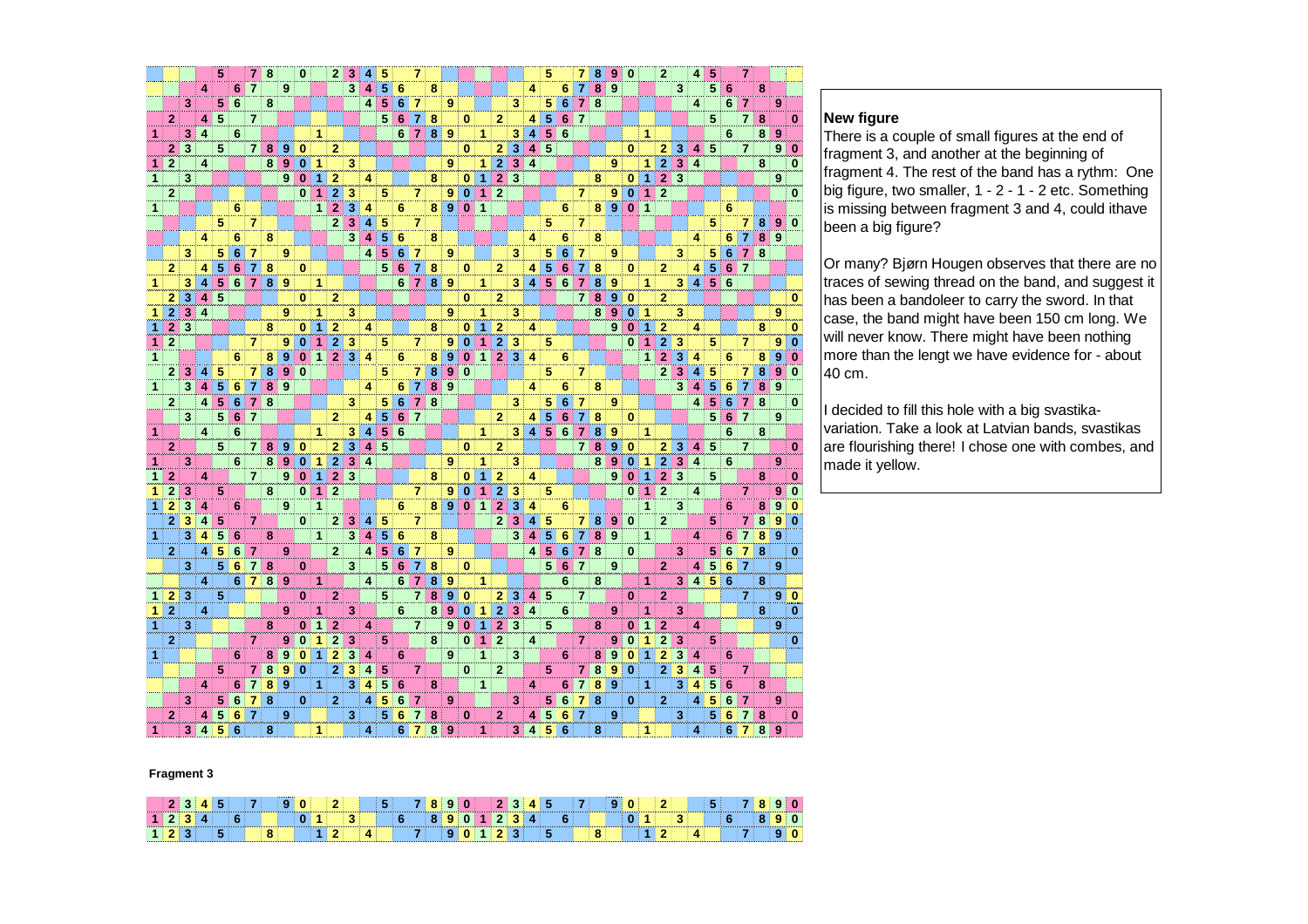| 1 | 2              |   | 4              |                |                 |                |   | 9 |              |                |                | 3 |                | 5              | 6               |                        | 8  |                | 0        |                | 2              |   | 4                       |                |                 |                |                | 9      |              |                |                | 3              |                         | 5 | 6 |                | 8 |   | 0        |
|---|----------------|---|----------------|----------------|-----------------|----------------|---|---|--------------|----------------|----------------|---|----------------|----------------|-----------------|------------------------|----|----------------|----------|----------------|----------------|---|-------------------------|----------------|-----------------|----------------|----------------|--------|--------------|----------------|----------------|----------------|-------------------------|---|---|----------------|---|---|----------|
| 1 |                | 3 |                |                | 6               |                | 8 |   | 0            |                | $\overline{2}$ |   | 4              | 5              |                 |                        |    | 9              |          | 1              |                | 3 |                         |                | 6               |                | 8              |        | 0            |                | 2              |                | 4                       | 5 |   |                |   | 9 |          |
|   | $\overline{2}$ |   |                | 5              |                 | $\overline{7}$ | 8 | 9 |              | 1              |                | 3 | $\overline{4}$ |                |                 | $\overline{7}$         |    |                | $\bf{0}$ |                | $\overline{2}$ |   |                         | 5              |                 | 7              | 8 <sup>1</sup> | 9      |              | 1              |                | 3              | $\overline{\mathbf{A}}$ |   |   | $\overline{7}$ |   |   | $\bf{0}$ |
| 1 |                |   | 4              |                | 6               | $\overline{7}$ |   | 9 | $\bf{0}$     |                | $\overline{2}$ |   |                |                | 6               |                        | 8  |                |          | 1              |                |   | 4                       |                | 6               | $\overline{7}$ |                | 9      | $\bf{0}$     |                | 2              |                |                         |   | 6 |                | 8 |   |          |
|   |                | 3 |                | 5 <sup>1</sup> | $6\phantom{1}6$ |                |   |   | 0            | 1              |                | 3 |                | 5              |                 | $\overline{7}$         |    | 9              |          |                |                | 3 |                         | 5              | $6\phantom{1}6$ |                |                |        | $\bf{0}$     | -1             |                | 3              |                         | 5 |   | $\overline{7}$ |   | 9 |          |
|   | $\overline{2}$ |   | 41             | 5              |                 |                | 8 |   |              | 1              | $\overline{2}$ |   | 4              |                | 6               | $\overline{7}$         | 8  |                | $\bf{0}$ |                | $\mathbf{2}$   |   | 4                       | 5              |                 |                | 8              |        |              | 1              | $\overline{2}$ |                | 4                       |   | 6 | $\overline{7}$ | 8 |   | 0        |
| 1 |                | 3 |                |                |                 | $\overline{7}$ |   | 9 |              |                | $\overline{2}$ | 3 |                | 5              | 6               |                        |    | 9              |          | 1              |                | 3 |                         |                |                 | $\overline{7}$ |                | 9      |              |                | $\mathbf{2}$   | 3              |                         | 5 | 6 |                |   | 9 |          |
| 1 | 2              |   | 4              |                | 6               |                | 8 |   | $\mathbf{0}$ |                |                | 3 | 4              | 5              |                 |                        | 8  |                | $\bf{0}$ | $\mathbf{1}$   | $\overline{2}$ |   | 4                       |                | 6               |                | 8              |        | 0            |                |                | 3              | 4                       | 5 |   |                | 8 |   | o        |
|   | 2              | 3 |                | 5              |                 | 7              | 8 | 9 |              | 1              |                |   | 4              |                |                 | $\mathbf{7}$           |    | 9              | $\bf{0}$ |                | $\overline{2}$ | 3 |                         | 5              |                 | 7              | 8              | 9      |              | 1              |                |                | 4                       |   |   | 7              |   | 9 | 0        |
| 1 |                | 3 | 4              |                | 6               | $\overline{7}$ |   |   | 0            |                | $\overline{a}$ |   |                |                | 6               |                        | 8  | 9              |          | 1              |                | 3 | 4                       |                | 6               | 7              |                |        | 0            |                | 2              |                |                         |   | 6 |                | 8 | 9 |          |
|   | $\overline{2}$ |   | 4              | 5              | 6               |                |   | 9 |              | 1              |                | 3 |                | 5              |                 | 7 <sup>1</sup>         | 8  |                | $\bf{0}$ |                | $\overline{2}$ |   | $\overline{4}$          | 5              | $6\phantom{1}6$ |                |                | 9      |              | 1              |                | 3              |                         | 5 |   | $\overline{7}$ | 8 |   | $\bf{0}$ |
|   |                | 3 |                | 5              |                 |                | 8 |   | $\bf{0}$     | 1              | $\overline{2}$ |   | 4              |                | 6               | $\overline{7}$         |    | 9              |          |                |                | 3 |                         | 5              |                 |                | 8              |        | $\mathbf{0}$ | $\overline{1}$ | $\overline{2}$ |                | 4                       |   | 6 | $\overline{7}$ |   | 9 |          |
|   |                |   | 4              |                | 6.              | 7              |   | 9 |              |                | $\overline{2}$ | 3 |                | 5              | $\bf 6$         |                        | 8  |                |          |                |                |   | 4                       |                | 6               | $\overline{7}$ |                | 9      |              |                | $\overline{2}$ | 3              |                         | 5 | 6 |                | 8 |   |          |
|   |                |   |                | 5              |                 | $\overline{7}$ | 8 |   | 0            |                |                | 3 | 4              | $\overline{5}$ |                 | $\mathbf{7}$           |    |                |          |                |                |   |                         | 5              |                 | $\overline{7}$ | 8              |        | 0            |                |                | 3              | 4                       | 5 |   | $\overline{7}$ |   |   |          |
|   |                |   |                |                | 6               |                | 8 |   |              | 1              |                |   | 4              |                |                 |                        |    |                |          | 1              |                |   |                         |                | $6\phantom{1}$  |                | 8              |        |              | 1              |                |                | 4                       |   |   |                |   |   |          |
| 1 |                |   |                |                |                 |                |   | 9 |              |                |                |   |                |                | 6               |                        |    |                |          |                |                |   |                         |                |                 |                |                | 9<br>9 |              |                |                |                |                         |   | 6 |                |   |   |          |
|   | 2              |   |                |                |                 | 7              |   | 9 | 0            |                | 2              | 3 |                | 5              |                 |                        |    |                | $\bf{0}$ |                | 2              |   |                         |                |                 | $\overline{7}$ |                |        | 0            |                | 2              | 3              |                         | 5 |   |                |   |   | $\bf{0}$ |
| 1 |                | 3 |                |                |                 |                | 8 |   | $\mathbf{0}$ | 1              | $\overline{2}$ |   | 4              |                |                 |                        |    | 9              |          | 1              |                | 3 |                         |                |                 |                | 8              |        | 0            | $\mathbf{1}$   | $\overline{2}$ |                | 4                       |   |   |                |   | 9 |          |
| 1 | $\overline{2}$ |   | 4              |                |                 |                |   | 9 |              | 1              |                | 3 |                |                |                 |                        | 8  |                | 0        | $\mathbf{1}$   | $\overline{2}$ |   | 4                       |                |                 |                |                | 9      |              |                |                | 3              |                         |   |   |                | 8 |   | 0        |
| 1 | 2              | 3 |                | 5              |                 |                |   |   | $\bf{0}$     |                | $\overline{2}$ |   |                |                |                 | $\mathbf{7}$           |    | 9              | $\bf{0}$ |                | $\overline{2}$ | 3 |                         | 5              |                 |                |                |        | $\bf{0}$     |                | $\overline{2}$ |                |                         |   |   | $\overline{7}$ |   | 9 | 0        |
|   | 2              | 3 | 4              |                | 6               |                |   |   |              | 1              |                |   |                |                | $6\phantom{1}6$ |                        | 8  | 9              |          | $\mathbf{1}$   |                | 3 | 4                       |                | 6               |                |                |        |              | 1              |                |                |                         |   | 6 |                | 8 | 9 | 0        |
| 1 |                | 3 | 4              | 5              |                 | $\overline{7}$ |   |   |              |                |                |   |                | 5              |                 | $\mathbf{7}$           | 8  |                | $\bf{0}$ |                | $\overline{2}$ |   | $\overline{\bf{4}}$     | 5              |                 | $\overline{7}$ |                |        |              |                |                |                |                         | 5 |   | 7              | 8 | 9 |          |
|   | $\overline{2}$ |   | 4              | 5              | 6               |                | 8 |   |              |                |                |   | 4              |                |                 | 6 7                    |    | 9              |          |                |                | 3 |                         | 5              | 6               |                | 8              |        |              |                |                |                | 4                       |   | 6 | 7              | 8 |   | 0        |
|   |                | 3 |                | 5              | 6               | 7              |   | 9 |              |                |                | 3 |                | 5              | $6\phantom{1}$  |                        | 8  |                |          | $\mathbf{1}$   |                |   | 4                       |                | 6               | 7              |                | 9      |              |                |                | 3              |                         | 5 | 6 | $\overline{7}$ |   | 9 |          |
|   |                |   | 4              |                | 6               | 7              | 8 |   | 0            |                | $\mathbf{2}$   |   | 4              | $\overline{5}$ |                 | 7                      |    |                | $\bf{0}$ |                | $\mathbf{2}$   |   |                         | 5              |                 | $\overline{7}$ | 8              |        | $\bf{0}$     |                | $\mathbf{2}$   |                | 4                       | 5 | 6 |                | 8 |   |          |
| 1 |                |   |                | 5              |                 | 7              | 8 | 9 |              | 1              |                | 3 | 4              |                | 6               |                        |    | 9              |          | 1              |                | 3 |                         |                | 6               |                | 8              | 9      |              | 1              |                | 3              | 4                       | 5 |   | 7              |   |   |          |
|   | 2              | 3 | 4              |                | 6               |                |   |   | $\bf{0}$     |                | $\overline{2}$ | 3 |                | 5              |                 |                        | 8  |                | $\bf{0}$ | $\mathbf{1}$   | $\overline{2}$ |   | 4                       |                |                 | $\overline{7}$ |                | 9      | $\bf{0}$     |                | $\overline{2}$ |                |                         |   | 6 |                | 8 | 9 |          |
| 1 | $\overline{2}$ | 3 |                | 5              |                 |                |   | 9 |              | 1              | $\overline{2}$ |   | 4              |                |                 | $\mathbf{7}$           |    | 9              |          |                | $\overline{2}$ | 3 |                         | 5              | $6\phantom{1}$  |                | 8              |        | $\bf{0}$     | 1              |                | 3              |                         |   |   | $\overline{7}$ |   | 9 | 0        |
| 1 | $\overline{2}$ |   | 4              |                |                 |                | 8 |   | 0            | $\mathbf{1}$   |                | 3 |                |                | $6\phantom{1}$  |                        | 8  |                | $\bf{0}$ |                |                | 3 | 4                       | 5              |                 |                |                | 9      |              | $\mathbf{1}$   | $\mathbf{2}$   |                | 4                       |   |   |                | 8 |   | $\Omega$ |
| 1 |                | 3 |                |                |                 | $\overline{7}$ |   | 9 | 0            |                | $\overline{2}$ |   |                | 5              |                 | 7 <sup>1</sup>         | 8  | 9              |          | 1              |                |   | 4                       |                |                 | $\overline{7}$ |                |        | $\bf{0}$     |                | $\overline{2}$ | 3              |                         | 5 |   |                |   | 9 |          |
|   | $\overline{2}$ |   |                |                | 6               |                | 8 | 9 |              | 1              |                | 3 | 4              |                | 6               | $\overline{7}$         |    |                | $\bf{0}$ |                | 2              | 3 |                         | 5 <sup>1</sup> | $6\phantom{1}6$ |                | 8              |        |              | $\mathbf{1}$   |                | 3              | 4                       |   | 6 |                |   |   | 0        |
| 1 |                |   |                | 5              |                 | 7              | 8 |   | 0            |                |                |   | 4              | 5              | $\bf 6$         |                        |    | 9              |          | 1              | $\mathbf{2}$   |   |                         |                | 6               | $\overline{7}$ |                | 9      |              |                | $\mathbf{2}$   |                | 4                       | 5 |   | 7              |   |   |          |
|   |                |   | 4              |                | 6               | $\overline{7}$ |   | 9 |              |                | $\overline{2}$ |   |                | 5              |                 |                        | 8  |                | $\bf{0}$ | 1              |                |   | 4                       |                |                 | $\overline{7}$ | 8              |        | $\bf{0}$     |                |                | 3              |                         | 5 | 6 |                | 8 |   |          |
|   |                | 3 |                | 5              | $6\phantom{1}6$ |                | 8 |   |              | $\overline{1}$ |                | 3 | 4              |                |                 | $6 \mid 7$             |    | 9              | $\bf{0}$ |                |                | 3 |                         | 5              |                 |                |                | 9      |              | $\overline{1}$ |                |                | $\overline{4}$          |   | 6 | $\overline{7}$ |   | 9 |          |
|   | $\mathbf{2}$   |   | 4              | 5              |                 | $\overline{7}$ |   |   | 0            |                | $\overline{2}$ | 3 |                |                |                 |                        | 78 |                |          |                | $\mathbf{2}$   | 3 | 4                       |                | 6               |                | 8              |        | $\bf{0}$     |                | $\overline{2}$ |                |                         | 5 |   | $\overline{7}$ | 8 |   | $\bf{0}$ |
| 1 |                | 3 | $\overline{4}$ |                | 6               |                |   | 9 |              | 1              | $\overline{2}$ |   |                | 5              |                 |                        | 8  | 9              |          | 1              |                |   | 4                       | 5              |                 | $\overline{7}$ |                | 9      | $\bf{0}$     | 11             |                | 3              |                         |   | 6 |                | 8 | 9 |          |
|   | $\overline{2}$ |   |                | 5              |                 | $\overline{7}$ | 8 |   | 0            |                |                |   | 4              |                | $6\phantom{1}$  |                        |    | 9              | $\bf{0}$ |                | $\mathbf{2}$   |   |                         | 5              | $6\phantom{1}6$ |                | 8              | 9      |              |                | $\overline{2}$ |                | 4                       | 5 |   | $\overline{7}$ |   |   | 0        |
| 1 |                | 3 |                |                | 6               |                | 8 | 9 |              | 1              |                | 3 |                | 5              |                 | 7                      |    |                |          | 1              | 2              | 3 |                         |                | 6               | $\mathbf{7}$   | 8              |        |              | 1              |                | 3              | 4                       |   | 6 |                |   | 9 |          |
| 1 | 2              |   | 4              |                |                 | 7              |   | 9 | 0            |                | 2              |   | 4              | 5              | $6\phantom{1}6$ |                        | 8  |                | $\bf{0}$ | $\mathbf{1}$   |                |   | 4                       |                |                 | $\overline{7}$ |                |        | $\bf{0}$     |                | $\mathbf{2}$   | 3              |                         | 5 |   |                | 8 |   | 0        |
| 1 | $\overline{2}$ | 3 |                | 5              |                 |                | 8 |   | 0            | 1              |                | 3 |                |                | 6               | 7                      |    | 9              | $\bf{0}$ |                |                | 3 |                         | 5              | 6               |                | 8 <sup>1</sup> | 9      |              | 1              | $\overline{2}$ |                | 4                       |   |   | $\overline{7}$ |   | 9 |          |
|   | $\overline{2}$ | 3 | 4              |                | 6               |                |   | 9 |              | 1              | $\overline{2}$ |   | 4              |                |                 | 7 <sup>1</sup>         | 8  | 9              |          |                | $\mathbf{2}$   |   | 4                       | 5              |                 |                |                | 9      | $\bf{0}$     | $\mathbf{1}$   |                | 3              |                         |   | 6 |                | 8 | 9 |          |
| 1 |                | 3 | 4              | 5              |                 | $\overline{7}$ |   |   | $\bf{0}$     |                | $\overline{2}$ | 3 |                | 5              |                 |                        | 8  |                |          | 1              |                | 3 | $\overline{\mathbf{4}}$ |                |                 | $\overline{7}$ |                |        | $\bf{0}$     |                | 2              |                |                         | 5 |   | $\overline{7}$ | 8 | 9 |          |
|   | $\overline{2}$ |   | 4              | 5              | 6               |                | 8 |   |              | 1              |                | 3 | 4              |                | 6               | 7 <sup>1</sup>         |    | 9 <sup>1</sup> | $\bf{0}$ |                | $\mathbf{2}$   |   |                         |                | 6               |                | 8              | 9      |              | $\mathbf{1}$   |                |                | 4                       |   | 6 | $\overline{7}$ | 8 |   | $\bf{0}$ |
|   |                | 3 |                | 5              | 6               |                |   | 9 |              |                | $\overline{2}$ |   | 4              | 5              | $\bf 6$         |                        |    |                | $\bf{0}$ | $\overline{1}$ |                | 3 |                         | 5              |                 | 7              | 8              |        | $\bf{0}$     |                |                | 3              |                         | 5 | 6 | 7              |   | 9 |          |
|   |                |   | 4              |                | 6               | 7              | 8 |   | 0            |                |                | 3 |                | 5              |                 |                        | 8  |                |          | $\mathbf{1}$   | $\mathbf{2}$   |   | 4                       |                | 6               | $\overline{7}$ |                | 9      |              |                | $\mathbf{2}$   |                | 4                       | 5 | 6 |                | 8 |   |          |
| 1 |                |   |                | 5              |                 | 7              | 8 | 9 |              | 1              |                |   | 4              |                | 6               | $\overline{7}$         |    | 9              |          |                |                | 3 |                         | 5              | $6\phantom{1}$  |                | 8              |        |              | $\mathbf{1}$   |                | 3 <sup>2</sup> | $\overline{\mathbf{4}}$ | 5 |   | 7              |   |   |          |
|   | $\overline{2}$ | 3 | 4              |                | 6               |                |   |   | 0            |                | $\overline{2}$ |   |                | 5              |                 | $\overline{7}$         | 8  |                | $\bf{0}$ |                | $\mathbf{2}$   |   | 4                       | 5              |                 | $\overline{7}$ |                |        | $\bf{0}$     |                | 2              |                |                         |   | 6 |                | 8 | 9 | 0        |
| 1 | 2              | 3 |                | 5              |                 |                |   | 9 |              | 1              |                | 3 |                |                | 6               |                        | 8  | 9              |          | 1              |                | 3 | 4                       |                | 6               |                |                | 9      |              | 1              |                | 3              |                         |   |   | 7              |   | 9 |          |
| 1 | $\overline{2}$ |   | 4              |                |                 |                | 8 |   | 0            | 1              | $\overline{2}$ |   | 4              |                |                 | $\mathbf{7}^{\dagger}$ |    | 9              | $\bf{0}$ |                | $\overline{2}$ | 3 |                         | 5              |                 |                | 8              |        | 0            | 1              | $\overline{2}$ |                | 4                       |   |   |                | 8 |   | 0        |
| 1 |                | 3 |                |                |                 | $\overline{7}$ |   | 9 | $\bf{0}$     | 1              | $\overline{2}$ | 3 |                | 5              |                 |                        | 8  |                | $\bf{0}$ | 1              | $\overline{2}$ |   | 4                       |                |                 | $\overline{7}$ |                | 9      | $\Omega$     | 1              | $\overline{2}$ | 3              |                         | 5 |   |                |   | 9 |          |
|   | $\overline{2}$ |   |                |                | 6               |                | 8 | 9 | $\bf{0}$     | 1              | $\overline{2}$ | 3 | 4              |                | 6               |                        |    | 9              |          | 1              |                | 3 |                         |                | 6               |                | 8              | 9      | $\bf{0}$     | 1              | $\overline{2}$ | 3              | 4                       |   | 6 |                |   |   | 0        |
| 1 |                |   |                | 5              |                 | 7              | 8 | 9 | $\bf{0}$     |                | $\overline{2}$ | 3 | 4              | 5              |                 | 7                      |    |                | $\bf{0}$ |                | $\overline{2}$ |   |                         | 5              |                 | 7              | 8              | 9      | $\bf{0}$     |                | $\overline{2}$ | 3              | 4                       | 5 |   | $\overline{7}$ |   |   |          |
|   |                |   | 4              |                | 6               | $\overline{7}$ | 8 | 9 |              | 1              |                | 3 | 4              | 5              | 6               |                        | 8  |                |          | 1              |                |   | 4                       |                | 6               | $\overline{7}$ | 8              | 9      |              | 1              |                | 3              | 4                       | 5 | 6 |                | 8 |   |          |
|   |                |   |                |                |                 |                |   |   |              |                |                |   |                |                |                 |                        |    |                |          |                |                |   |                         |                |                 |                |                |        |              |                |                |                |                         |   |   |                |   |   |          |

### **Double-T twins or something else?**

 These two are drawn from photos, I could not compare with the originall because they were drawn when revising the pattern after my visit in Oslo. I think they work very well.

### **Uncertain figure**

 Fragment 3 is in a bad shape, so we know little more than the size. I saw something wich reminded me of the figure with mistake on fragment 2, so I made a smaller scale version wich fitted in exactely.

Egon Hansen made a svastika. Both solutions are very unsure - all we know is the size of the frame and that there must have been something inside it.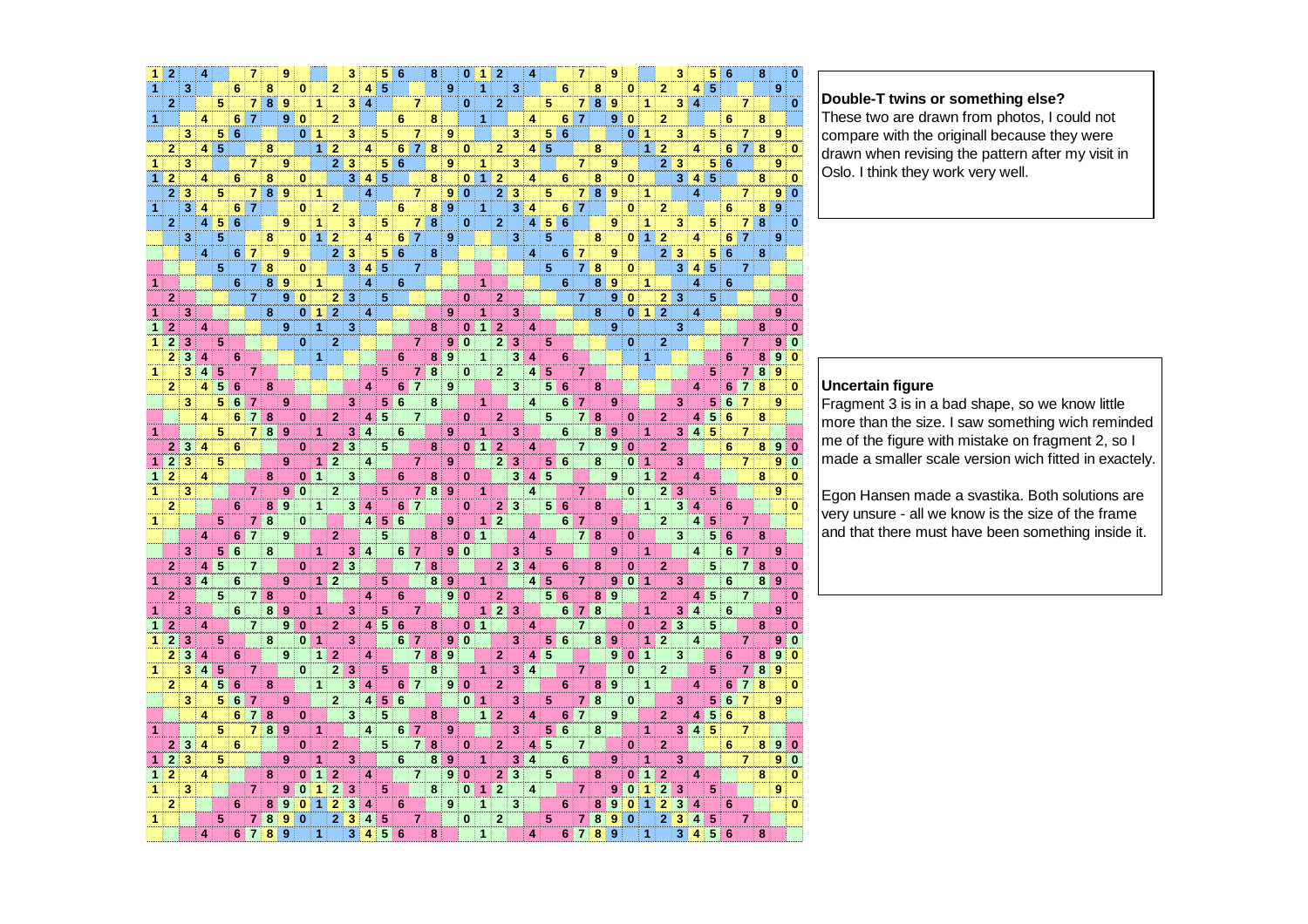| ____ |  |  |  |  | ______ |  |  |  |  |  | the property of the control of the control of the control of the control of the control of |  |  |  |  |  | ____ |  |  |  | <b>CONTRACTOR</b> |  |  |
|------|--|--|--|--|--------|--|--|--|--|--|--------------------------------------------------------------------------------------------|--|--|--|--|--|------|--|--|--|-------------------|--|--|
|      |  |  |  |  |        |  |  |  |  |  |                                                                                            |  |  |  |  |  |      |  |  |  |                   |  |  |

**Fragment 2**

|              | $\mathbf{2}$   | 3 | 41             | 5              |   | 7              |   |   | 0        |                | $\mathbf{2}$   |                |   | 5  |   | $\overline{7}$ | 8 | 9              | 0            |                      | $\mathbf{2}$   | 3 |                     | 5               |   | 7              |   |   | $\bf{0}$     |                      | $\overline{2}$ |                         |   | 5 |    |                | 8 | 9 | 0            |
|--------------|----------------|---|----------------|----------------|---|----------------|---|---|----------|----------------|----------------|----------------|---|----|---|----------------|---|----------------|--------------|----------------------|----------------|---|---------------------|-----------------|---|----------------|---|---|--------------|----------------------|----------------|-------------------------|---|---|----|----------------|---|---|--------------|
| 1            | $\overline{2}$ | 3 | 4              |                | 6 |                |   | 9 |          | 1              |                | 3              |   |    | 6 |                | 8 | 9              | $\bf{0}$     |                      | $\overline{2}$ | 3 | $\overline{4}$      |                 | 6 |                |   | 9 |              | 1                    |                | 3                       |   |   | 6  |                | 8 | 9 | $\bf{0}$     |
| 1            | $\overline{2}$ | 3 |                | 5              |   |                | 8 |   | 0        | $\mathbf{1}$   | $\overline{2}$ |                | 4 |    |   | $\overline{7}$ |   | 9              | 0            | 1                    | $\overline{2}$ | 3 |                     | 5               |   |                | 8 |   | $\mathbf{0}$ | $\blacktriangleleft$ | $\mathbf{2}$   |                         | 4 |   |    | 7              |   | 9 | $\bf{0}$     |
| 1            | $\overline{2}$ |   | 4              |                | 6 | $\overline{7}$ |   | 9 |          |                | $\overline{2}$ | $\mathbf{13}$  |   | 5  |   |                | 8 |                | $\bf{0}$     | 1                    | $\mathbf{2}$   |   | 4                   |                 | 6 | 7              |   | 9 |              |                      | $\mathbf{2}$   | 3                       |   | 5 |    |                | 8 |   | $\bf{0}$     |
| 1            |                | 3 |                |                |   | $\overline{7}$ | 8 |   | 0        |                |                | 3              | 4 |    | 6 |                |   | 9              |              | 1                    |                | 3 |                     |                 |   | $\mathbf{7}$   | 8 |   | $\bf{0}$     |                      |                | $\overline{\mathbf{3}}$ | 4 |   | 6  |                |   | 9 |              |
|              | $\overline{2}$ |   |                | 5              |   |                | 8 | 9 |          | $\mathbf{1}$   |                |                | 4 | 5  |   | 7.             |   |                | $\mathbf{0}$ |                      | $\mathbf{2}$   |   |                     | 5.              |   |                | 8 | 9 |              | 1                    |                |                         | 4 | 5 |    | 7              |   |   | 0            |
| 1            |                |   | 4              |                | 6 |                |   | 9 | $\bf{0}$ |                |                | $2 \mid 3$     |   | 5  | 6 |                | 8 |                |              | 1                    |                |   | 4                   |                 | 6 |                |   | 9 | $\bf{0}$     |                      | $\mathbf{2}$   | 3                       |   | 5 | -6 |                | 8 |   |              |
|              |                |   |                |                |   |                |   |   |          |                |                |                |   |    |   |                |   |                |              |                      |                |   |                     |                 |   |                |   |   |              |                      | $\overline{2}$ |                         |   |   |    |                |   |   |              |
|              |                | 3 |                | 5              |   | $\overline{7}$ |   |   |          | 1 <sup>1</sup> | $\overline{2}$ |                |   |    | 6 | 7              |   | 9              |              |                      |                | 3 |                     | 5               |   | 7              |   |   |              | 1                    |                |                         |   |   | 6  | 7              |   | 9 |              |
|              | 2              |   | 4              | 5 <sup>1</sup> | 6 |                | 8 |   | 0        | 1              |                |                | 4 |    |   | 7              | 8 |                | $\bf{0}$     |                      | $\mathbf{2}$   |   | 4                   | $5\phantom{.0}$ | 6 |                | 8 |   | 0            | 1                    |                |                         | 4 |   |    | 71             | 8 |   | 0            |
| 1            |                | 3 |                |                | 6 | 7              |   | 9 | 0        |                |                | 3              |   | 5  |   |                |   | 9              |              | 1                    |                | 3 |                     |                 | 6 | 7              |   | 9 | $\bf{0}$     |                      |                | 3                       |   | 5 |    |                |   | 9 |              |
| 1            | $\overline{2}$ |   | 4              |                |   | $\overline{7}$ | 8 | 9 |          |                |                | $2 \mid 3$     | 4 |    | 6 |                | 8 |                | $\bf{0}$     | $\blacktriangleleft$ | $\overline{2}$ |   | 4                   |                 |   | 7 <sup>1</sup> | 8 | 9 |              |                      |                | 2 3                     | 4 |   | 6  |                | 8 |   | 0            |
|              | $\overline{2}$ | 3 |                | 5              |   |                | 8 |   |          | 1.             |                |                | 4 | 5  |   | 7              |   | 9              | $\bf{0}$     |                      | $\mathbf{2}$   | 3 |                     | 5.              |   |                | 8 |   |              | 1                    |                |                         | 4 | 5 |    | 7              |   | 9 | $\bf{0}$     |
| 1            |                | 3 | 4              |                | 6 |                |   | 9 | $\bf{0}$ |                | 2.             |                |   | 5  | 6 |                | 8 | 9              |              | 1                    |                | 3 | 4                   |                 | 6 |                |   | 9 | $\bf{0}$     |                      | 2              |                         |   | 5 | 6  |                | 8 | 9 |              |
|              | $\overline{2}$ |   | $\vert$ 4      | 5              |   | $\overline{7}$ |   |   | 0        | 1              |                | 3              |   |    | 6 | $\mathbf{7}$   | 8 |                | $\bf{0}$     |                      | $\overline{2}$ |   | 4                   | 5               |   | $\overline{7}$ |   |   | $\bf{0}$     | $\blacktriangleleft$ |                | 3                       |   |   | 6  | $\overline{7}$ | 8 |   | $\bf{0}$     |
|              |                | 3 |                | 5              | 6 |                | 8 |   |          | 1 <sup>1</sup> | $\mathbf{2}$   |                | 4 |    |   | 7              |   | 9              |              |                      |                | 3 |                     | 5               | 6 |                | 8 |   |              | 1                    | $\mathbf{2}$   |                         | 4 |   |    | 7              |   | 9 |              |
| 1            |                |   | 4              |                | 6 | 7              |   | 9 |          |                |                | 3              |   | 5  | 6 |                | 8 |                |              | 1                    |                |   | 4                   |                 | 6 | 7              |   | 9 |              |                      |                | 3                       |   | 5 | 6  |                | 8 |   |              |
|              | $\overline{2}$ |   |                | 5              |   | $\overline{7}$ | 8 |   | 0        |                | $\mathbf{2}$   |                | 4 | -5 |   | $\overline{7}$ |   |                | $\mathbf{0}$ |                      | $\mathbf{2}$   |   |                     | 5               |   | 71             | 8 |   | $\bf{0}$     |                      | $\overline{2}$ |                         | 4 | 5 |    | $\overline{7}$ |   |   | $\bf{0}$     |
| 1            |                | 3 |                |                | 6 |                | 8 | 9 |          | 1              |                | 3              | 4 |    | 6 |                |   | 9              |              | 1                    |                | 3 |                     |                 | 6 |                | 8 | 9 |              | 1                    |                | 3                       | 4 |   | 6  |                |   | 9 |              |
|              | $\overline{2}$ |   | 4              |                |   | $\overline{7}$ |   | 9 | 0        |                | 2              | ∣ 3            |   | 5  |   |                | 8 |                | $\bf{0}$     | 1                    | $\overline{2}$ |   | 4                   |                 |   | $\overline{7}$ |   | 9 | $\bf{0}$     |                      | 2              | 3                       |   | 5 |    |                | 8 |   | 0            |
| 1            | $\overline{2}$ | 3 |                | 5              |   |                | 8 |   | 0        | $\mathbf{1}$   | $\overline{2}$ |                | 4 |    |   | $\overline{7}$ |   | 9              | $\bf{0}$     | 1                    | $\overline{2}$ | 3 |                     | 5               |   |                | 8 |   | $\mathbf{0}$ | $\mathbf{1}$         | $\overline{2}$ |                         | 4 |   |    | $\overline{7}$ |   | 9 | 0            |
|              | $\mathbf{2}$   | 3 | 4              |                | 6 |                |   | 9 |          | 1              |                | 3              |   |    | 6 |                | 8 | 9              | $\bf{0}$     | 1                    | $\mathbf{2}$   | 3 | 4                   |                 | 6 |                |   | 9 |              | 1                    |                | 3                       |   |   | 6  |                | 8 | 9 | $\bf{0}$     |
| 1            |                | 3 | 4              | 5              |   | 7              |   |   | 0        |                | $\mathbf{2}$   |                |   | 5  |   | 7              | 8 | 9              | $\bf{0}$     |                      | $\overline{2}$ | 3 | 4                   | 5               |   | 7              |   |   | 0            |                      | $\overline{2}$ |                         |   | 5 |    | 7              | 8 | 9 |              |
|              | $\mathbf{2}$   |   | $\overline{4}$ | 5              | 6 |                | 8 |   |          | $\mathbf{1}$   |                |                | 4 |    | 6 | $\overline{7}$ | 8 | 9              |              | 1                    |                | 3 | $\overline{\bf{4}}$ | 5               | 6 |                | 8 |   |              | 1                    |                |                         | 4 |   | 6  | $\overline{7}$ | 8 |   | $\bf{0}$     |
|              |                | 3 |                | 5              | 6 | 7              |   | 9 |          |                |                | 3              |   | 5  | 6 | 7              | 8 |                | 0            |                      | $\mathbf{2}$   |   | 4                   | 5               | 6 | 7              |   | 9 |              |                      |                | 3                       |   | 5 | 6  | 7              |   | 9 |              |
|              |                |   |                |                |   |                |   |   |          |                |                |                |   |    |   | $\overline{7}$ |   | 9              |              |                      |                |   |                     | 5               | 6 |                |   |   | 0            |                      | $\overline{2}$ |                         |   |   |    |                |   |   |              |
|              |                |   | 4              |                | 6 | 7              | 8 |   | 0        |                | $\mathbf{2}$   |                | 4 | 5  | 6 |                |   |                |              |                      |                | 3 |                     |                 |   | 7              | 8 |   |              |                      |                |                         | 4 | 5 | 6  |                | 8 |   |              |
|              |                |   |                | 5              |   | $\overline{7}$ | 8 | 9 |          | $\mathbf{1}$   |                | 3              | 4 | 5  | 6 |                | 8 |                |              |                      |                |   | 4                   |                 | 6 | 7              | 8 | 9 |              | 1                    |                | 3                       | 4 | 5 |    | $\overline{7}$ |   |   |              |
| 1            | 2              | 3 | 4              |                | 6 |                |   |   | 0        |                | 2              | 3              | 4 | 5  |   | $\overline{7}$ |   |                |              |                      |                |   |                     | 5               |   | 7              | 8 | 9 | $\bf{0}$     |                      | 2              |                         |   |   | 6  |                | 8 | 9 | $\Omega$     |
| 1            | $\overline{2}$ | 3 |                | 5              |   |                |   | 9 |          | 1              | $\overline{2}$ | 3              | 4 |    | 6 |                |   |                |              | 1                    |                |   |                     |                 | 6 |                | 8 | 9 |              | 1                    |                | 3                       |   |   |    | $\overline{7}$ |   | 9 | $\bf{0}$     |
| 1            | $\overline{2}$ |   | 4              |                |   |                | 8 |   | 0        | 1              | $\overline{2}$ | l 3            |   | 5  |   |                |   |                | $\bf{0}$     |                      | $\mathbf{2}$   |   |                     |                 |   | $\overline{7}$ |   | 9 | 0            | 1                    | $\overline{2}$ |                         | 4 |   |    |                | 8 |   | 0            |
| 1            |                | 3 |                |                |   | $\overline{7}$ |   | 9 | 0        | 1              | $\overline{2}$ |                | 4 |    |   |                |   | 9              |              | 1                    |                | 3 |                     |                 |   |                | 8 |   | $\bf{0}$     | 1                    | $\mathbf{2}$   | 3                       |   | 5 |    |                |   | 9 |              |
|              | $\overline{2}$ |   |                |                | 6 |                | 8 | 9 | 0        | 1              |                | 3              |   |    |   |                | 8 |                | 0            | 1                    | 2              |   | 4                   |                 |   |                |   | 9 |              | 1                    | $\overline{2}$ | 3                       |   |   | 6  |                |   |   | 0            |
| 1            |                |   |                | 5              |   | $\overline{7}$ | 8 | 9 | 0        |                | $\mathbf{2}$   |                |   |    |   | 7              |   | 9              | $\bf{0}$     | 1                    | $\overline{2}$ | 3 |                     | 5               |   |                |   |   | $\bf{0}$     |                      | $\overline{2}$ | 3                       | 4 | 5 |    | $\overline{7}$ |   |   |              |
|              |                |   | 4              |                | 6 | 7              | 8 | 9 |          | 1              |                |                |   |    | 6 |                | 8 | 9              | $\bf{0}$     | 1                    | $\mathbf{2}$   | 3 | 4                   |                 | 6 |                |   |   |              | 1                    |                | 3                       | 4 | 5 | 6  |                | 8 |   |              |
|              |                | 3 |                | 5              | 6 | 7              | 8 |   | 0        |                |                |                |   | 5  |   | $\overline{7}$ | 8 | 9              | $\bf{0}$     |                      | $\overline{2}$ | 3 | 4                   | 5               |   | 7              | 8 | 9 | $\bf{0}$     |                      | $\overline{2}$ |                         | 4 | 5 |    | 7              |   | 9 |              |
|              | $\mathbf{2}$   |   | 4              | 5              | 6 | $\overline{7}$ |   | 9 |          |                |                |                | 4 |    | 6 | 7              | 8 | 9              |              |                      |                | 3 | 4                   | 5               | 6 | 7              | 8 | 9 |              |                      |                | 3                       |   | 5 | 6  | 7              | 8 |   | 0            |
| 1            |                | 3 | 4              | 5              | 6 |                | 8 |   |          |                |                | 3              |   | 5  | 6 | 7              | 8 |                |              |                      |                |   | 4                   | $\overline{5}$  | 6 | $\overline{7}$ | 8 |   |              |                      |                |                         | 4 |   | 6  | 7              | 8 | 9 |              |
|              | $\mathbf{2}$   | 3 | 4              | 5              |   | $\overline{7}$ |   |   |          |                | 2              |                | 4 | 5  | 6 | $\overline{7}$ |   |                |              |                      |                |   |                     | $\overline{5}$  | 6 | 7              |   |   |              |                      |                |                         |   | 5 |    | 7              | 8 | 9 | 0            |
| 1            | $\overline{2}$ | 3 | 4              |                | 6 |                |   |   |          | 1.             |                | 3              | 4 | 5  | 6 |                |   |                |              | 1                    |                |   |                     |                 | 6 |                |   |   |              | 1                    |                |                         |   |   | 6  |                | 8 | 9 | 0            |
| 1            | $\overline{2}$ | 3 |                | 5              |   | $\overline{7}$ | 8 | 9 | 0        |                | $\mathbf{2}$   | 3              | 4 | 5  |   |                |   |                | $\bf{0}$     |                      | 2              | 3 | 4                   | 5               |   | 7              | 8 | 9 | $\bf{0}$     |                      | 2              |                         |   |   |    | $\overline{7}$ |   | 9 | $\bf{0}$     |
| 1            | $\overline{2}$ |   | 4              |                |   |                | 8 | 9 | 0        | 1 <sup>1</sup> | $\mathbf{2}$   | 3              | 4 |    |   |                |   | 9              |              | 1                    | $\overline{2}$ | 3 | 4                   |                 |   |                | 8 | 9 |              | 1                    |                | 3                       |   |   |    |                | 8 |   | $\mathbf{0}$ |
| $\mathbf{1}$ |                | 3 |                |                |   |                |   | 9 | $\bf{0}$ | $\mathbf{1}$   | $\overline{2}$ | $\mathbf{I}$ 3 |   |    |   |                | 8 |                | $\bf{0}$     | 1                    | $\overline{2}$ | 3 |                     |                 |   |                |   | 9 | 0            | 1                    | $\mathbf{2}$   |                         | 4 |   |    |                |   | 9 |              |
|              | $\overline{2}$ |   |                |                |   |                |   |   | 0        | $\mathbf{1}$   | $\overline{2}$ |                |   |    |   | $\overline{7}$ |   | 9 <sup>1</sup> | $\bf{0}$     | 1                    | $\overline{2}$ |   |                     |                 |   |                |   |   | 0            | 1                    | $\overline{2}$ | 3                       |   | 5 |    |                |   |   | 0            |
| 1            |                |   |                |                | 6 |                |   |   |          | 1              |                |                |   |    | 6 |                | 8 | 9 <sup>1</sup> | $\bf{0}$     | $\blacktriangleleft$ |                |   |                     |                 | 6 |                |   |   |              | $\mathbf{1}$         | $\overline{2}$ | 3                       | 4 |   | 6  |                |   |   |              |
|              |                |   |                | 5              |   | $\overline{7}$ | 8 |   | 0        |                |                |                |   |    |   | $\overline{7}$ |   |                |              |                      |                |   |                     | 5               |   | $\overline{7}$ |   |   |              |                      |                |                         |   | 5 |    | 7              |   |   |              |
|              |                |   |                |                |   |                |   | 9 |          |                | 2 <sup>1</sup> | 3              | 4 | 5  |   |                |   |                |              |                      |                |   |                     |                 |   |                |   |   |              |                      |                |                         |   |   |    |                |   |   |              |
|              |                |   | 4              |                | 6 | $\overline{7}$ | 8 | 9 |          |                |                | 3              | 4 | 5  | 6 |                | 8 |                |              |                      |                |   | 4                   |                 | 6 |                | 8 |   |              |                      |                |                         | 4 |   | 6  |                | 8 |   |              |

### **Double-T twins**

 Only two colours makes a very loose fabric. Be careful to keep the width of the band! Blue and yellow makes red and green on the other side.The T-twins are repeated on fragment 4.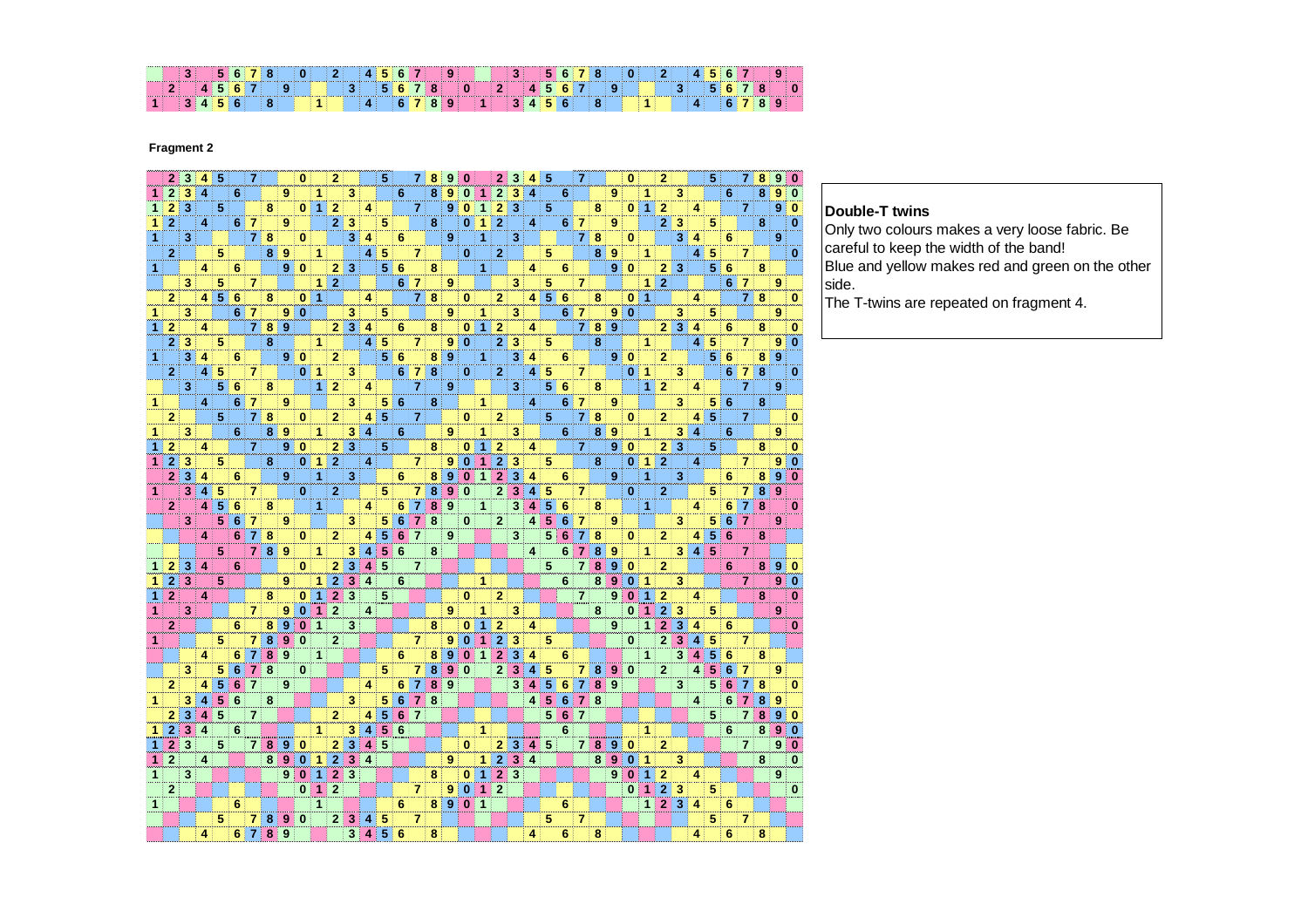|                         |                         | 3                         |                         | 5                         | 6               | 7                         | 8 |                  |          |                |                         |                           | 4                       | 5                       | 6               | 7              |   | 9                       |                |                |                         | 3                       |                         | 5                   | 6                   | 7              |   | 9 |           |   |                         | 3                                    |                         | 5                       |                 |                |   | 9              |              |
|-------------------------|-------------------------|---------------------------|-------------------------|---------------------------|-----------------|---------------------------|---|------------------|----------|----------------|-------------------------|---------------------------|-------------------------|-------------------------|-----------------|----------------|---|-------------------------|----------------|----------------|-------------------------|-------------------------|-------------------------|---------------------|---------------------|----------------|---|---|-----------|---|-------------------------|--------------------------------------|-------------------------|-------------------------|-----------------|----------------|---|----------------|--------------|
|                         | $\overline{2}$          |                           | 4                       | $\overline{5}$            | 6               | $\overline{7}$            |   |                  |          |                |                         |                           |                         | 5                       | 6               | 7              | 8 |                         | $\bf{0}$       |                | $\overline{2}$          |                         | 4                       | 5                   | 6                   | 7              | 8 |   | $\bf{0}$  |   | $\overline{2}$          |                                      | 4                       | 5                       | 6               | 7              | 8 |                | 0            |
| 1                       |                         | 3                         | $\vert$                 | $\overline{5}$            | $6\phantom{1}$  |                           |   |                  |          | 1              |                         |                           |                         |                         | 6               | $\overline{7}$ | 8 | 9                       |                | 1              |                         | 3                       | $\overline{\mathbf{4}}$ | 5                   | $6\phantom{1}6$     | $\overline{7}$ | 8 | 9 |           | 1 |                         | 3                                    | 4                       | 5                       | $6\phantom{1}$  | $\overline{7}$ | 8 | 9              |              |
|                         | $\overline{2}$          |                           |                         |                           |                 |                           |   |                  | 0        |                | $\overline{2}$          |                           |                         |                         |                 |                |   |                         | $\bf{0}$       |                | $\overline{2}$          |                         |                         |                     |                     | $\overline{7}$ | 8 | 9 | $\bf{0}$  |   | $\overline{2}$          | 3                                    | 4                       | 5                       |                 |                |   |                | 0            |
| 1                       |                         | 3                         |                         |                           |                 |                           |   | 9                |          | 1              |                         | 3                         |                         |                         |                 |                |   | 9                       |                | 1              |                         | 3                       |                         |                     |                     |                | 8 | 9 | $\bf{0}$  | 1 | $\overline{2}$          | 3                                    | $\overline{4}$          |                         |                 |                |   | 9              |              |
| 1                       | $\overline{2}$          |                           | 4                       |                           |                 |                           | 8 |                  | $\bf{0}$ | 1              | $\overline{a}$          |                           | 4                       |                         |                 |                | 8 |                         | $\bf{0}$       | 1              | $\overline{a}$          |                         | 4                       |                     |                     |                |   | 9 | $\bf{0}$  | 1 | $\overline{2}$          | 3                                    |                         |                         |                 |                | 8 |                | $\bf{0}$     |
| 1                       | $\mathbf{2}$            | 3                         |                         | 5                         |                 | $\overline{7}$            |   | 9                | $\bf{0}$ | 1              | $\overline{2}$          | 3                         |                         | 5                       |                 | $\overline{7}$ |   | 9                       | $\bf{0}$       | 1              | $\overline{\mathbf{c}}$ | 3                       |                         | 5                   |                     |                |   |   | $\bf{0}$  | 1 | $\overline{2}$          |                                      |                         |                         |                 | $\overline{7}$ |   | 9              | $\bf{0}$     |
| $\overline{1}$          | $\overline{2}$          | 3                         | 4                       |                           | 6               |                           | 8 | $\overline{9}$   | $\bf{0}$ | 1              | $\overline{2}$          | 3                         | 4                       |                         | 6               |                | 8 | 9                       | $\bf{0}$       | $\overline{1}$ | $\overline{2}$          | $\overline{3}$          | 4                       |                     | 6                   |                |   |   |           | 1 |                         |                                      |                         |                         | 6               |                | 8 | 9              | $\bf{0}$     |
|                         | $\overline{2}$          | 3                         | 4                       | 5                         |                 | 7                         |   |                  |          |                | $\overline{2}$          | 3                         | $\vert 4 \vert$         | 5                       |                 | 7              | 8 | $\overline{\mathbf{9}}$ | $\bf{0}$       |                |                         |                         |                         | 5                   |                     | 7              | 8 | 9 | $\bf{0}$  |   | $\mathbf{2}$            | 3                                    | 4                       | 5                       |                 | 7              | 8 | 9              | $\bf{0}$     |
| 1                       |                         | 3                         | 4                       | 5                         | 6               |                           | 8 |                  |          |                |                         | $\overline{\mathbf{3}}$   | 4                       | 5                       | 6               | 7              | 8 | $\overline{\mathbf{9}}$ |                |                |                         |                         | 4                       |                     | 6                   | $\overline{7}$ | 8 | 9 |           |   |                         | $\overline{\mathbf{3}}$              | 4                       | 5                       | 6               | 7              | 8 | 9              |              |
|                         | $\mathbf{2}$            |                           | 4                       | 5                         | $\overline{6}$  | 7                         |   | 9                |          |                |                         |                           | 4                       | $\overline{\mathbf{5}}$ | 6               | 7              | 8 |                         |                |                |                         | 3                       |                         | 5                   | 6                   | 7              | 8 |   |           |   |                         |                                      | $\overline{4}$          | $\overline{\mathbf{5}}$ | 6               | 7              | 8 |                | 0            |
|                         |                         | 3                         |                         | 5                         | $\bf 6$         | 7                         | 8 |                  | 0        |                |                         |                           |                         | 5                       | 6               | $\overline{7}$ |   |                         |                |                | $\overline{2}$          |                         | 4                       | $\overline{5}$      | $\overline{\bf{6}}$ | $\overline{7}$ |   |   |           |   |                         |                                      |                         | 5                       | $6\phantom{1}6$ | $\overline{7}$ |   | 9              |              |
|                         |                         |                           | 4                       |                           | 6               | $\overline{7}$            | 8 | 9                |          | 1              |                         |                           |                         |                         | 6               |                |   |                         |                | 1              |                         | 3                       | $\overline{4}$          | 5                   | $6\phantom{1}6$     |                |   |   |           | 1 |                         |                                      |                         |                         | 6               |                | 8 |                |              |
|                         |                         |                           |                         | 5                         |                 | $\overline{7}$            | 8 | 9                | 0        |                | $\overline{\mathbf{2}}$ | 3                         | 4                       | 5                       |                 | 7              | 8 | 9                       | 0              |                | $\overline{2}$          |                         |                         |                     |                     |                |   |   | $\bf{0}$  |   | 2                       | 3                                    | 4                       | 5                       |                 | $\overline{7}$ |   |                |              |
| 1                       |                         |                           |                         |                           | 6               |                           | 8 | 9                | $\bf{0}$ | 1              | $\overline{\mathbf{2}}$ | 3                         | 4                       |                         |                 |                | 8 | $\overline{\mathbf{9}}$ | $\bf{0}$       | 1              |                         | 3                       |                         |                     |                     |                |   | 9 |           | 1 | $\overline{2}$          | $\overline{\overline{\overline{3}}}$ | $\overline{4}$          |                         | $6\phantom{1}6$ |                |   |                |              |
|                         | $\overline{2}$          |                           |                         |                           |                 | $\overline{7}$            |   | 9                | $\bf{0}$ | 1              | $\overline{\mathbf{2}}$ | 3                         |                         |                         |                 |                |   | 9                       | $\bf{0}$       | 1              | $\overline{\mathbf{c}}$ |                         | 4                       |                     |                     |                | 8 |   | $\bf{0}$  | 1 | $\overline{\mathbf{2}}$ | $\overline{\overline{\overline{3}}}$ |                         | 5                       |                 |                |   |                | 0            |
| 1                       |                         | 3                         |                         |                           |                 |                           | 8 |                  | $\bf{0}$ | 1              | $\overline{2}$          |                           |                         |                         |                 |                |   |                         | $\bf{0}$       | 1              |                         | 3                       |                         | 5                   |                     | 7              |   | 9 | $\bf{0}$  | 1 | $\overline{2}$          |                                      | 4                       |                         |                 |                |   | 9              |              |
| $\overline{1}$          | $\overline{a}$          |                           | 4                       |                           |                 |                           |   | 9                |          | $\overline{1}$ |                         |                           |                         |                         | 6               |                |   |                         |                | $\overline{1}$ | $\frac{2}{2}$           | $\overline{\mathbf{3}}$ | 4                       |                     | 6                   |                | 8 | 9 | $\bf{0}$  | 1 |                         | 3                                    |                         |                         |                 |                | 8 |                | $\bf{0}$     |
| 1                       | $\overline{2}$          | 3                         |                         | 5                         |                 |                           |   |                  | $\bf{0}$ |                | $\overline{2}$          | 3                         | 4                       | 5                       |                 | $\overline{7}$ |   |                         |                |                |                         |                         |                         | 5                   |                     | $\overline{7}$ | 8 | 9 | $\bf{0}$  |   | $\overline{2}$          |                                      |                         |                         |                 | $\overline{7}$ |   | 9              | $\bf{0}$     |
|                         |                         |                           | 4                       |                           | 6               | 7                         | 8 | 9                |          | 1              |                         | 3                         | $\overline{\mathbf{4}}$ | 5                       | 6               |                | 8 |                         |                |                |                         |                         | 4                       |                     | 6                   | 7              | 8 | 9 |           | 1 |                         | 3                                    | 4                       | 5                       | 6               |                | 8 |                |              |
|                         |                         | 3                         |                         | 5                         | $6\phantom{1}6$ | $\overline{7}$            | 8 |                  | $\bf{0}$ |                | $\overline{2}$          |                           | 4                       | 5                       | 6               | 7              |   | 9                       |                |                |                         | 3                       |                         | 5                   | 6                   | $\overline{7}$ | 8 |   | $\bf{0}$  |   | $\mathbf{2}$            |                                      | $\overline{4}$          | 5                       | 6               | $\overline{7}$ |   | 9              |              |
|                         | $\overline{2}$          |                           | 4                       |                           | $\overline{6}$  | $\overline{7}$            |   | 9                |          |                |                         | 3                         |                         | 5                       | 6               | 7              | 8 |                         | 0              |                | $\overline{2}$          |                         | 4                       | $\overline{5}$      | $6\phantom{1}6$     | 7              |   | 9 |           |   |                         | 3                                    |                         | $\overline{5}$          | $6\phantom{1}6$ | 7              | 8 |                | 0            |
| 1                       |                         | 3                         | 4                       | $\frac{1}{5}$             | $\overline{6}$  |                           | 8 |                  |          |                |                         |                           | 4                       |                         | 6               | $\overline{7}$ | 8 | 9                       |                | 1              |                         | 3                       | 4                       | $\overline{\bf{5}}$ | $\overline{6}$      |                | 8 |   |           |   |                         |                                      | 4                       |                         | $6\phantom{1}6$ | $\overline{7}$ | 8 | 9              |              |
|                         | $\overline{\mathbf{2}}$ |                           | $\overline{\mathbf{4}}$ | $\overline{5}$            |                 | $\overline{7}$            |   |                  |          |                |                         |                           |                         | 5                       |                 | $\overline{7}$ | 8 | 9                       | $\bf{0}$       |                | $\overline{a}$          | $\overline{\mathbf{3}}$ | $\overline{\mathbf{4}}$ | $\overline{5}$      |                     | $\overline{7}$ |   |   |           |   |                         |                                      |                         | 5                       |                 | $\overline{7}$ | 8 | $\overline{9}$ | $\bf{0}$     |
| 1                       | $\overline{2}$          | 3                         | 4                       |                           | 6               |                           |   |                  |          | 1              |                         |                           |                         |                         | 6               |                | 8 | 9                       | $\bf{0}$       | 1              | $\overline{2}$          | 3                       | 4                       |                     | 6                   |                |   |   |           | 1 |                         |                                      |                         |                         | 6               |                | 8 | $\overline{9}$ | $\bf{0}$     |
| $\overline{1}$          | $\overline{2}$          | 3                         |                         | 5                         |                 |                           |   |                  | 0        |                | $\overline{2}$          |                           |                         |                         |                 | $\overline{7}$ |   | 9                       | $\mathbf{0}$   | $\overline{1}$ | $\overline{2}$          | 3                       |                         | 5                   |                     |                |   |   | $\bf{0}$  |   | $\overline{2}$          |                                      |                         |                         |                 | $\overline{7}$ |   | 9              | $\mathbf 0$  |
| 1                       | $\overline{2}$          |                           | 4                       |                           |                 |                           |   | 9                |          | 1              |                         | 3                         |                         |                         |                 |                | 8 |                         | $\overline{0}$ | 1              | $\overline{2}$          |                         | 4                       |                     |                     |                |   | 9 |           | 1 |                         | 3                                    |                         |                         |                 |                | 8 |                | $\mathbf{0}$ |
| $\mathbf{1}$            |                         | 3                         |                         |                           |                 |                           | 8 |                  | 0        | 1              | $\overline{2}$          |                           | 4                       |                         |                 |                |   | 9                       |                | $\overline{1}$ |                         | 3                       |                         |                     |                     |                | 8 |   | $\bf{0}$  | 1 | $\overline{2}$          |                                      | 4                       |                         |                 |                |   | 9              |              |
|                         | $\mathbf{2}$            |                           |                         |                           |                 | $\overline{7}$            |   | 9                | $\bf{0}$ | 1              | $\overline{2}$          | 3                         |                         | 5                       |                 |                |   |                         | $\bf{0}$       |                | $\mathbf{2}$            |                         |                         |                     |                     | 7              |   | 9 | $\bf{0}$  | 1 | $\overline{2}$          | 3                                    |                         | 5                       |                 |                |   |                | 0            |
| $\mathbf{1}$            |                         |                           |                         |                           | 6               |                           | 8 | 9                | $\bf{0}$ |                | $\overline{2}$          |                           | 4                       |                         | 6               |                |   |                         |                | 1              |                         |                         |                         |                     | 6                   |                | 8 | 9 | $\bf{0}$  |   | $\overline{2}$          |                                      | 4                       |                         | 6               |                |   |                |              |
|                         |                         |                           |                         | 5                         |                 | $\overline{7}$            | 8 | 9                |          | 1              |                         |                           |                         | 5                       |                 | $\overline{7}$ |   |                         |                |                |                         |                         |                         | 5                   |                     | $\overline{7}$ | 8 | 9 |           | 1 |                         |                                      |                         | 5                       |                 | $\overline{7}$ |   |                |              |
|                         |                         |                           | 4                       |                           | 6               | $\overline{\overline{7}}$ | 8 |                  | $\bf{0}$ |                |                         |                           | 4                       | 5                       | 6               |                | 8 |                         |                |                |                         |                         | 4                       |                     | 6                   | 7              | 8 |   | 0         |   |                         |                                      | 4                       | 5                       | $6\phantom{1}6$ |                | 8 |                |              |
|                         |                         | 3                         |                         | 5                         | 6               | $\overline{7}$            |   | 9                |          |                |                         | 3                         | 4                       | 5                       | 6               | 7              |   | 9                       |                |                |                         | 3                       |                         | 5                   | 6                   | $\overline{7}$ |   | 9 |           |   |                         | 3                                    | 4                       | 5                       | $6\phantom{1}6$ | 7              |   | 9              |              |
|                         | $\overline{2}$          |                           | 4                       | $\overline{5}$            | 6               |                           | 8 |                  |          |                | $\overline{2}$          | $\overline{\overline{3}}$ | $\overline{\mathbf{4}}$ |                         | $6\phantom{1}$  | $\overline{7}$ | 8 |                         | 0              |                | $\overline{2}$          |                         | 4                       | $\overline{5}$      | $6\phantom{1}$      |                | 8 |   |           |   | 2                       | $\overline{\overline{3}}$            | $\overline{\mathbf{4}}$ |                         | $6\phantom{1}6$ | $\overline{7}$ | 8 |                | 0            |
| $\mathbf{1}$            |                         | 3                         | 4                       | $\overline{\overline{5}}$ |                 | $\overline{7}$            |   | 9                | $\bf{0}$ | 1              | $\overline{2}$          | $\overline{\overline{3}}$ |                         | 5                       |                 |                |   | 9                       |                | 1              |                         | 3                       | 4                       | $\overline{5}$      |                     | $\overline{7}$ |   | 9 | $\pmb{0}$ | 1 | $\overline{2}$          | $\overline{\overline{3}}$            |                         | 5                       |                 |                |   | 9              |              |
|                         | 2                       | $\overline{\mathbf{3}}$   | $\overline{\mathbf{A}}$ |                           | 6               |                           | 8 |                  | $\bf{0}$ | 1              | $\overline{2}$          |                           | 4                       |                         |                 |                | 8 | 9                       | $\bf{0}$       |                | $\overline{2}$          | $\overline{\mathbf{3}}$ | $\overline{4}$          |                     | 6                   |                | 8 |   | $\bf{0}$  | 1 | $\overline{2}$          |                                      | 4                       |                         |                 |                | 8 | 9              | 0            |
| 1                       | $\overline{2}$          | 3                         |                         | 5                         |                 |                           |   | 9                |          | 1              |                         | 3                         |                         |                         |                 | $\overline{7}$ | 8 | 9                       | $\bf{0}$       | 1              | $\overline{\mathbf{c}}$ | 3                       |                         | 5                   |                     |                |   | 9 |           | 1 |                         | 3                                    |                         |                         |                 | $\overline{7}$ | 8 | 9              | $\bf{0}$     |
| $\overline{1}$          | $\overline{2}$          |                           | 4                       |                           |                 |                           |   |                  | 0        |                | $\overline{2}$          |                           |                         |                         | 6               | 7              | 8 |                         | $\bf{0}$       | $\mathbf{1}$   | $\overline{2}$          |                         | 4                       |                     |                     |                |   |   | $\bf{0}$  |   | $\overline{2}$          |                                      |                         |                         | 6               | 7              | 8 |                | $\bf{0}$     |
| 1                       |                         | 3                         |                         | 5                         | 6               | 7                         |   |                  |          | 1              |                         | 3                         | $\vert 4 \vert$         | 5                       | 6               | 7              |   | 9                       |                |                |                         | 3                       |                         | 5                   | $6\phantom{1}6$     | 7              |   |   |           | 1 |                         | 3                                    | 4                       | 5                       | 6               | $\overline{7}$ |   | 9              |              |
|                         | $\mathbf{2}$            |                           | 4                       |                           | 6               | 7                         | 8 |                  |          |                | $\overline{2}$          |                           | $\overline{4}$          | $\overline{5}$          | $6\phantom{1}6$ |                | 8 |                         |                |                |                         |                         | 4                       |                     | $6\phantom{1}$      | 7              | 8 |   |           |   | $\overline{2}$          |                                      | $\overline{4}$          | 5                       | $6\phantom{1}6$ |                | 8 |                |              |
| $\mathbf{1}$            |                         |                           |                         | 5                         |                 | $\overline{7}$            | 8 | 9                |          |                |                         | 3                         |                         | 5                       |                 | $\overline{7}$ |   |                         |                | 1              |                         |                         |                         | 5                   |                     | $\overline{7}$ | 8 | 9 |           |   |                         | 3                                    |                         | 5                       |                 | $\overline{7}$ |   |                |              |
|                         |                         |                           |                         |                           | 6               |                           | 8 | $\boldsymbol{9}$ | 0        |                |                         |                           | 4                       |                         | 6               |                |   |                         | $\bf{0}$       |                | $\overline{2}$          |                         |                         |                     | 6                   |                | 8 | 9 | $\bf{0}$  |   |                         |                                      | 4                       |                         | $6\phantom{1}6$ |                |   |                | $\bf{0}$     |
|                         |                         | 3                         | 4                       | 5                         |                 | $\overline{7}$            |   | 9                | $\bf{0}$ | 1              |                         |                           |                         | 5                       |                 | 7              | 8 | 9                       |                | 1              |                         | 3                       | 4                       | 5                   |                     | 7              |   | 9 | $\bf{0}$  | 1 |                         |                                      |                         | 5                       |                 | $\overline{7}$ | 8 | 9              | $\bf{0}$     |
|                         | 2                       | 3                         | 4                       |                           | 6               |                           | 8 |                  | 0        | 1              | $\overline{2}$          |                           |                         |                         | 6               |                | 8 | 9                       | $\bf{0}$       |                | $\mathbf{2}$            | 3                       | 4                       |                     | 6                   |                | 8 |   | 0         | 1 | $\overline{2}$          |                                      |                         |                         | 6               |                | 8 | 9              | $\bf{0}$     |
| 1                       | $\overline{2}$          | $\overline{\overline{3}}$ |                         | 5                         |                 |                           |   | 9                |          | 1              | $\overline{2}$          | 3                         |                         |                         |                 | 7              |   | $\overline{9}$          | $\bf{0}$       | 1              | $\overline{2}$          | 3                       |                         | 5                   |                     |                |   | 9 |           | 1 | $\overline{2}$          | 3                                    |                         |                         |                 | 7              |   | 9              |              |
| $\overline{\mathbf{1}}$ | $\overline{\mathbf{c}}$ |                           | 4                       |                           |                 |                           |   |                  | $\bf{0}$ |                | $\overline{2}$          | $\overline{\mathbf{3}}$   | 4                       |                         |                 |                | 8 |                         | $\mathbf{0}$   | $\mathbf{1}$   | $\overline{2}$          |                         | 4                       |                     |                     |                |   |   | $\bf{0}$  |   | $\overline{\mathbf{2}}$ | $\overline{\mathbf{3}}$              | 4                       |                         |                 |                | 8 |                | $\bf{0}$     |
|                         |                         | 3                         |                         |                           |                 | 7                         | 8 | 9                |          | 1              |                         | 3                         | 4                       | 5                       | $6\phantom{1}6$ | 7              |   | 9                       |                |                |                         | 3                       |                         |                     |                     | 71             | 8 | 9 |           | 1 |                         | 3                                    | 4                       | 5                       | $\overline{6}$  | $\overline{7}$ |   | 9              |              |
|                         |                         |                           |                         |                           | 6               | $\overline{7}$            | 8 |                  | 0        |                | $\overline{2}$          |                           | 4                       | 5                       | $6\phantom{1}6$ |                | 8 |                         |                |                |                         |                         |                         |                     | 6                   | 7              | 8 |   | $\bf{0}$  |   | $\mathbf{2}$            |                                      | $\overline{4}$          | 5                       | $6\phantom{1}6$ |                | 8 |                |              |
| 1                       |                         |                           |                         | 5                         | 6               | $\overline{7}$            |   | 9                |          |                |                         | 3                         |                         | 5                       |                 | 7              |   |                         |                | 1              |                         |                         |                         | 5                   | 6                   | $\overline{7}$ |   | 9 |           |   |                         | 3                                    |                         | 5                       |                 | $\overline{7}$ |   |                |              |
|                         | $\mathbf{2}$            |                           | 4                       | $\overline{5}$            | 6               |                           | 8 |                  |          |                |                         |                           | 4                       |                         | 6               |                |   |                         | 0              |                | 2                       |                         | 4                       | 5                   | 6                   |                | 8 |   |           |   |                         |                                      |                         |                         | 6               |                |   |                |              |
|                         |                         |                           |                         |                           |                 |                           |   |                  |          |                |                         |                           |                         |                         |                 |                |   |                         |                |                |                         |                         |                         |                     |                     |                |   |   |           |   |                         |                                      |                         |                         |                 |                |   |                |              |

# **Figure with mistake**

 This figure was supposed to be red, but on the original, it looked like yellow! Which means the back must be red, because the red and yellow threads are in opposite holes in the tablet. We were allowed to turn it, and the red colour on the back was evident.

Next question: As this is double face, how do we know it has not been turned, that the back is not really the "right" side? Well, I am not perfectely sure, but the edge towards fragment 1 and the turning direction of the edge tablets seem to point in the same direction: Yellow.

Maybe the weaver said to himself: Oh, this figure again, Let me try a different colour this time, so that I don't fall asleep... Maybe that was too boring too, because there is a mistake on top of the figure. Exactely the same kind of mistake as in the Øvre Berge band: The weaving is perfect, only the lines are not.

### **Twin combes**

 These figures starts like svastika twins, and turnsout bigger and more complicated. Maybe the weaver wanted a challenge?

The figures are not in Egon Hansens pattern, he put in a repetiton instead. I can understand why you can observe parts of it on the original, other parts ar unsure. I drawed it from photoes, and after having seen the original I made changes only to thecolours.

The big figures are built by elements of 5 tablets x 5 wefts. Smaller figures with three colours are built with  $4 \times 4$ .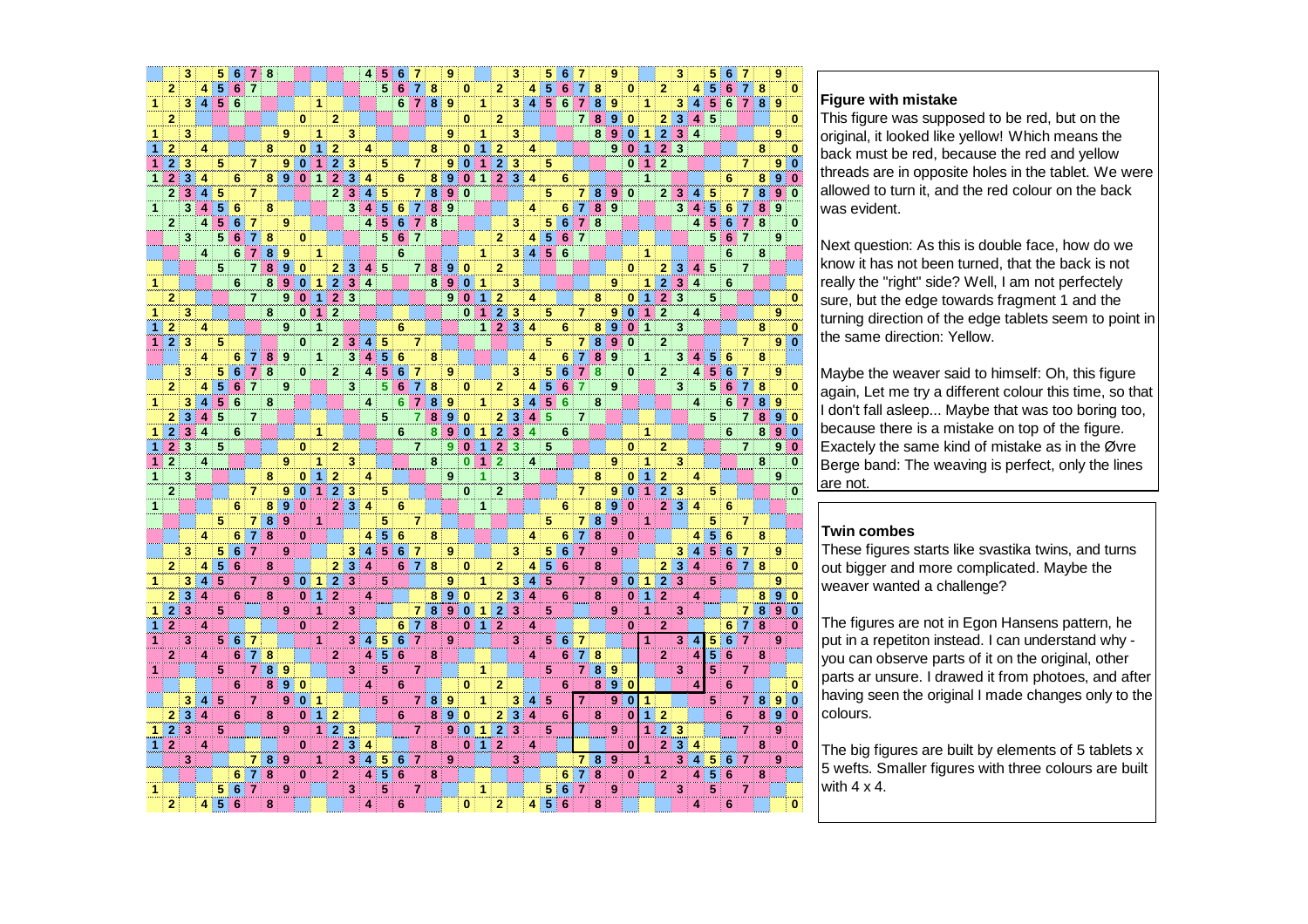#### **Fragment 1**

| 1                    |                | 3 |                         |   |                      | $\overline{7}$            |                         |                  |              | 1                    | $\mathbf{2}$   | 3                       |                         | 5              |                      |                |                         | 9                          |          |                |                | 3                         |                         |                         |                      |                |        |                  |          | 1              | 2                       | 3                                    |                         | 5      |                 |                |                         | 9                |                         |
|----------------------|----------------|---|-------------------------|---|----------------------|---------------------------|-------------------------|------------------|--------------|----------------------|----------------|-------------------------|-------------------------|----------------|----------------------|----------------|-------------------------|----------------------------|----------|----------------|----------------|---------------------------|-------------------------|-------------------------|----------------------|----------------|--------|------------------|----------|----------------|-------------------------|--------------------------------------|-------------------------|--------|-----------------|----------------|-------------------------|------------------|-------------------------|
| 1                    | $\overline{2}$ |   | 4                       |   |                      |                           |                         |                  | 0            | 1                    | $\overline{2}$ |                         | 4                       |                |                      |                | 8                       |                            | $\bf{0}$ |                | $\overline{2}$ |                           | 4                       |                         |                      |                |        |                  | $\bf{0}$ | 1              | $\overline{2}$          |                                      | 4                       |        |                 |                | 8                       |                  | 0                       |
| $\mathbf{1}$         | $\overline{2}$ | 3 |                         | 5 |                      |                           |                         | 9                | $\bf{0}$     | $\overline{1}$       |                | 3                       |                         |                |                      | $\overline{7}$ |                         | 9                          | $\bf{0}$ | 1              | $\overline{2}$ | 3                         |                         | 5                       |                      |                |        | 9                | $\bf{0}$ | $\overline{1}$ |                         | 3                                    |                         |        |                 | $\overline{7}$ |                         | $\pmb{9}$        | $\overline{\mathbf{0}}$ |
|                      | $\mathbf 2$    | 3 | 4                       |   | 6                    |                           | 8                       | 9                | $\bf{0}$     |                      | $\overline{2}$ |                         |                         |                | 6                    |                | 8                       | 9                          | $\bf{0}$ |                | $\mathbf{z}$   | 3                         | 4                       |                         | 6                    |                | 8      | $\boldsymbol{9}$ | $\bf{0}$ |                | 2                       |                                      |                         |        | 6               |                | 8                       | $\overline{9}$   | $\overline{\mathbf{0}}$ |
| $\mathbf{1}$         |                | 3 | 4                       | 5 |                      | $\overline{7}$            |                         |                  |              | 1                    |                |                         |                         | 5              |                      | $\overline{7}$ | 8                       | ੈ 9                        |          | 1              |                | 3                         | 4                       | 5                       |                      | $\overline{7}$ |        |                  |          | 1              |                         |                                      |                         | 5      |                 | 7              | 8                       | $\overline{9}$   |                         |
|                      | $\overline{2}$ |   | 4                       | 5 |                      |                           | 8                       |                  |              |                      |                |                         | 4                       |                |                      | $\overline{7}$ | 8                       |                            | 0        |                |                |                           | 4                       | $\overline{\mathbf{5}}$ |                      |                | 8      |                  |          |                |                         |                                      | 4                       |        |                 | $\overline{7}$ | $\overline{\mathbf{8}}$ |                  |                         |
|                      |                | 3 |                         | 5 | 6<br>$6\phantom{1}6$ | $\overline{7}$            |                         | 9                |              |                      |                | 3                       |                         | 5              | 6<br>$6\phantom{1}6$ | $\overline{7}$ |                         | 9                          |          |                | 2              | 3                         |                         | 5                       | 6<br>$6\phantom{1}6$ | $\overline{7}$ |        | 9                |          |                |                         | 3                                    |                         | 5      | 6<br>6          | $\overline{7}$ |                         | 9                | 0                       |
|                      |                |   |                         |   | 6                    | $\overline{7}$            |                         |                  |              |                      |                |                         |                         | $\overline{5}$ | $\overline{6}$       |                |                         |                            |          |                |                |                           |                         |                         | 6                    | $\overline{7}$ |        |                  |          |                |                         |                                      |                         |        | $6\phantom{1}6$ |                | 8                       |                  |                         |
|                      |                |   | 4                       |   |                      | $\overline{7}$            | 8<br>8                  |                  | 0            |                      | $\overline{2}$ | 3                       | 4<br>$\overline{\bf 4}$ | 5              |                      | $\overline{7}$ | 8                       |                            |          |                |                |                           | 4                       | 5                       |                      | $\overline{7}$ | 8<br>8 |                  | $\bf{0}$ |                | 2                       |                                      | 4                       | 5<br>5 |                 | $\overline{7}$ |                         |                  |                         |
|                      |                |   |                         | 5 |                      |                           | $\overline{\mathbf{8}}$ | 9                |              | 1                    |                |                         |                         |                |                      |                |                         |                            |          |                |                |                           |                         |                         |                      |                |        | 9                |          | 1              |                         | 3                                    | $\overline{\mathbf{4}}$ |        |                 |                |                         |                  |                         |
|                      |                |   |                         |   | 6                    |                           |                         | 9                | 0            |                      | $\overline{2}$ | 3                       | 4                       |                | 6                    |                |                         |                            |          | $\overline{1}$ |                |                           |                         |                         | 6                    |                | 8      | 9                | $\bf{0}$ |                | $\overline{2}$          | $\overline{\overline{3}}$            | $\overline{\mathbf{4}}$ |        | 6               |                |                         |                  |                         |
|                      |                |   |                         |   |                      | $\overline{7}$            |                         | 9                | 0            | 1                    | $\overline{2}$ | $\overline{\mathbf{3}}$ |                         | 5              |                      |                |                         |                            | $\bf{0}$ |                | 2              |                           |                         |                         |                      | $\overline{7}$ |        | 9                | $\bf{0}$ | 1              | $\overline{2}$          | $\overline{\overline{\overline{3}}}$ |                         | 5      |                 |                |                         |                  |                         |
|                      |                |   |                         |   |                      |                           | 8                       |                  | $\mathbf{0}$ | $\mathbf{1}$         | $\overline{2}$ |                         | 4                       |                |                      |                |                         | 9                          |          | 1              |                | 3                         |                         |                         |                      |                | 8      |                  | $\bf{0}$ | $\overline{1}$ | $\overline{2}$          |                                      | 4                       |        |                 |                |                         |                  |                         |
|                      |                |   |                         |   |                      |                           |                         | 9                |              | 1                    |                | 3                       |                         |                |                      |                | 8                       |                            | 0        | 1              | $\mathbf{2}$   |                           | 4                       |                         |                      |                |        | 9                |          | $\overline{1}$ |                         | 3                                    |                         |        |                 |                |                         |                  |                         |
|                      |                |   |                         |   |                      |                           |                         |                  | $\bf{0}$     |                      | $\overline{2}$ |                         |                         |                |                      | $\overline{7}$ |                         | 9                          | $\bf{0}$ | 1              | 2              | 3                         |                         | 5                       |                      |                |        |                  | $\bf{0}$ |                | $\overline{2}$          |                                      |                         |        |                 |                |                         |                  |                         |
| 1                    | 2              | 3 | 4                       | 5 | 6                    | $\overline{7}$            | 8                       | 9                |              | 1                    |                |                         |                         |                | 6                    |                | 8                       | 9                          | $\bf{0}$ | $\overline{1}$ | $\mathbf 2$    | $\overline{\mathbf{3}}$   | 4                       |                         | 6                    |                |        |                  |          | 1              |                         | 3                                    | 4                       | 5      | 6               | 7              | 8                       | 9                | $\bf{0}$                |
|                      | $\overline{2}$ | 3 | 4                       | 5 | 6                    | 7                         | 8                       |                  | $\bf{0}$     |                      |                |                         |                         | 5              |                      | $\overline{7}$ | $\overline{\mathbf{8}}$ | 9                          | $\bf{0}$ |                | $\overline{2}$ |                           | 4                       | 5                       |                      | $\overline{7}$ |        |                  |          |                | $\overline{2}$          |                                      | 4                       | 5      | 6               | 7              | 8                       | $\boldsymbol{9}$ | $\bf{0}$                |
| $\mathbf{1}$         | 2              | 3 | 4                       | 5 | 6                    | $\overline{7}$            |                         | 9                |              |                      |                |                         | 4                       |                | 6                    | $\overline{7}$ | 8                       | 9                          |          | $\overline{1}$ |                |                           |                         |                         | 6                    |                | 8      |                  |          |                |                         | 3                                    |                         | 5      | 6               | 7              | 8                       | 9                | $\bf{0}$                |
| 1                    | $\overline{2}$ | 3 | 4                       | 5 | 6                    |                           | 8                       |                  |              |                      |                | 3                       |                         | 5              | $6\phantom{1}6$      | 71             | 8                       |                            | 0        |                |                |                           |                         | 5                       | $6\phantom{1}6$      | $\overline{7}$ |        | 9                |          |                |                         |                                      | 4                       |        | 6               | 7              | 8                       | 9                | $\mathbf{0}$            |
| $\mathbf{1}$         | $\overline{2}$ | 3 | 4                       | 5 |                      | $\overline{7}$            |                         |                  |              |                      | $\overline{2}$ |                         | 4                       | 5              | $\frac{6}{6}$        | $\overline{7}$ |                         | 9                          |          |                |                |                           | 4                       |                         | $6\phantom{1}6$      | $\overline{7}$ | 8      |                  | $\bf{0}$ |                |                         |                                      |                         | 5      |                 | $\overline{7}$ | 8                       | 9                | $\bf{0}$                |
| $\overline{1}$       | $\overline{2}$ | 3 | 4                       |   | 6                    |                           |                         |                  |              | $\mathbf{1}$         |                | 3                       | 4                       | $\overline{5}$ |                      |                | 8                       |                            |          |                |                | $\overline{\mathbf{3}}$   | $\overline{\mathbf{4}}$ | $\frac{5}{5}$           | $6\phantom{1}$       | 7              | 8      | 9                |          | 1              |                         |                                      |                         |        | 6               |                | 8                       | $\overline{9}$   | $\overline{\mathbf{0}}$ |
| $\mathbf{1}$         | $\frac{2}{2}$  | 3 |                         | 5 |                      |                           |                         |                  | $\bf{0}$     |                      | $\mathbf{2}$   | $\overline{\mathbf{3}}$ | $\overline{\mathbf{4}}$ | 5              |                      | $\overline{7}$ |                         |                            |          |                | $\mathbf{2}$   | $\frac{3}{3}$             | $\overline{4}$          |                         |                      | $\overline{7}$ | 8      | 9                | 0        |                | 2                       |                                      |                         |        |                 | $\overline{7}$ |                         | 9                | $\mathbf 0$             |
| $\mathbf{1}$         |                |   | 4                       |   |                      |                           |                         | 9                |              | $\mathbf{1}$         | $\overline{2}$ | 3                       | 4                       |                | 6                    |                |                         |                            |          | $\mathbf 1$    | 2              |                           | $\overline{\mathbf{4}}$ |                         | 6                    |                | 8      | 9                | 0        | 1              |                         | 3                                    |                         |        |                 |                | 8                       |                  | $\overline{\mathbf{0}}$ |
| $\mathbf{1}$         |                | 3 |                         |   |                      |                           | 8                       |                  | 0            | 1                    | $\overline{2}$ | 3                       |                         | 5              |                      |                |                         |                            | $\bf{0}$ | 1              | $\mathbf 2$    | 3                         |                         | 5                       |                      | 7              |        | 9                | 0        | 1              | 2                       |                                      | 4                       |        |                 |                |                         | 9                |                         |
|                      | $\mathbf{2}$   |   |                         |   |                      | $\overline{7}$            |                         | 9                | 0            | $\mathbf{1}$         | $\overline{2}$ |                         | 4                       |                |                      |                |                         | 9                          | $\bf{0}$ | 1              | $\mathbf 2$    |                           | 4                       |                         |                      |                | 8      |                  | 0        | 1              | 2                       | 3                                    |                         | 5      |                 |                |                         |                  | 0                       |
| $\mathbf{1}$         |                |   |                         |   | 6                    |                           | 8                       | $\boldsymbol{9}$ | $\bf{0}$     | $\blacktriangleleft$ |                | 3                       |                         |                |                      |                | 8                       | $\overline{\phantom{a}}$ 9 | $\bf{0}$ | 1              |                | 3                         |                         |                         |                      |                |        | 9                |          | 1              | $\overline{2}$          | $\mathbf 3$                          | 4                       |        | 6               |                |                         |                  |                         |
|                      |                |   |                         | 5 |                      | 7                         | 8                       | $\boldsymbol{9}$ | $\bf{0}$     |                      | $\overline{2}$ |                         |                         |                |                      | $\mathbf{7}$   | 8                       | $\boldsymbol{9}$           | $\bf{0}$ |                | $\overline{2}$ |                           |                         |                         |                      |                |        |                  | $\bf{0}$ |                | $\overline{\mathbf{2}}$ | $\overline{\mathbf{3}}$              | 4                       | 5      |                 | $\overline{7}$ |                         |                  |                         |
|                      |                |   | 4                       |   | 6                    | $\overline{7}$            | 8                       | 9                |              | 1                    |                |                         |                         |                | 6                    | 7              | 8                       | $\overline{9}$             |          | $\mathbf 1$    |                |                           |                         |                         | 6                    |                |        |                  |          | 1              |                         | 3                                    | 4                       | 5      | 6               |                | 8                       |                  |                         |
|                      |                | 3 |                         | 5 | $6\phantom{1}6$      | $\overline{\overline{7}}$ | $\overline{\mathbf{8}}$ |                  | $\bf{0}$     |                      |                |                         |                         | 5              | $6\phantom{1}6$      | 7              | $\overline{\mathbf{8}}$ |                            | $\bf{0}$ |                |                |                           |                         | 5                       | 6                    | 7              |        |                  |          |                | $\overline{2}$          |                                      | 4                       | 5      | 6               | 7              |                         | 9                |                         |
|                      | $\mathbf{2}$   |   | 4                       | 5 | $6\phantom{1}6$      | $\overline{7}$            |                         | $\boldsymbol{9}$ |              |                      |                |                         | 4                       | 5              | 6                    | $\overline{7}$ |                         | 9                          |          |                |                |                           | 4                       | $\overline{\mathbf{5}}$ | $\bf 6$              | 7              | 8      |                  |          |                |                         | 3                                    |                         | 5      | 6               | 7              | 8                       |                  | 0                       |
| $\mathbf{1}$         |                | 3 | 4                       | 5 | 6                    |                           | 8                       |                  |              |                      |                | $\mathbf 3$             | 4                       | $\overline{5}$ | $\overline{6}$       |                | 8                       |                            |          |                |                | 3                         | 4                       | $\overline{5}$          | $6\phantom{1}6$      | 7              | 8      | 9                |          |                |                         |                                      | 4                       |        | 6               | 7              | 8                       | 9                |                         |
|                      | 2              | 3 | $\overline{\mathbf{4}}$ | 5 |                      | $\overline{7}$            |                         |                  |              |                      | $\mathbf{2}$   | 3                       | 4                       | 5              |                      | 7              |                         |                            |          |                | 2              | 3                         | $\overline{4}$          | $\overline{5}$          |                      | $\overline{7}$ | 8      | 9                | 0        |                |                         |                                      |                         | 5      |                 | 7              | 8                       | 9                | 0                       |
| $\blacktriangleleft$ |                |   |                         |   | 6                    |                           | 8                       | 9                | $\bf{0}$     | $\mathbf{1}$         |                |                         |                         |                | 6                    |                |                         | 8 <sup>8</sup>             | $\bf{0}$ | 1              | $\overline{2}$ | $\overline{\overline{3}}$ | $\overline{\mathbf{4}}$ |                         | 6                    |                | 8      | 9                | $\bf{0}$ | 1              |                         |                                      |                         |        | 6               |                | 8                       | 9                | $\bf{0}$                |
| 1                    | $\mathbf{2}$   |   |                         |   |                      | 7                         |                         | 9                | $\bf{0}$     | 1                    | $\overline{2}$ |                         |                         |                |                      | 7              |                         | 9                          | $\bf{0}$ | 1              | $\mathbf{2}$   | 3                         |                         | 5                       |                      | 7              |        | 9                | 0        | 1              | 2                       |                                      |                         |        |                 | 7              |                         | 9                | $\bf{0}$                |
| 1                    | 2              | 3 |                         |   |                      |                           | 8                       |                  | $\bf{0}$     | 1                    | $\overline{2}$ | 3                       |                         |                |                      |                | 8                       |                            | 0        | 1              | $\overline{2}$ |                           | 4                       |                         |                      |                | 8      |                  | $\bf{0}$ | 1              | 2                       | 3                                    |                         |        |                 |                | 8                       |                  | $\bf{0}$                |
| $\mathbf{1}$         | $\overline{2}$ | 3 | 4                       |   |                      |                           |                         | 9                |              | 1                    | $\overline{2}$ | 3                       | 4                       |                |                      |                |                         | 9                          |          | 1              |                | 3                         |                         |                         |                      |                |        | 9                |          | $\mathbf{1}$   | 2                       | $\overline{\mathbf{3}}$              | 4                       |        |                 |                |                         | 9                |                         |
|                      | $\overline{2}$ | 3 | 4                       | 5 |                      |                           |                         |                  | $\bf{0}$     |                      | $\overline{2}$ | 3                       | 4                       | 5              |                      |                |                         |                            | $\bf{0}$ |                | $\overline{2}$ |                           |                         |                         |                      |                |        |                  | $\bf{0}$ |                | $\overline{\mathbf{2}}$ | $\overline{\mathbf{3}}$              | 4                       | 5      |                 |                |                         |                  | 0                       |
| $\mathbf{1}$         |                | 3 | 4                       | 5 | 6                    |                           |                         |                  |              | 1                    |                | 3                       | 4                       | 5              | 6                    | 7              |                         | 8 <sup>°</sup>             |          | 1              |                | 3                         | 4                       | ${\bf 5}$               | 6                    |                |        |                  |          | 1              |                         | 3                                    | 4                       | 5      | 6               |                |                         |                  |                         |
|                      | $\mathbf{2}$   |   | 4                       | 5 | 6                    | $\overline{7}$            |                         |                  |              |                      | $\mathbf{2}$   |                         | 4                       | $\overline{5}$ | 6                    | 7 <sup>1</sup> | 8                       |                            | 0        |                | $\mathbf{2}$   |                           | 4                       | $\overline{\mathbf{5}}$ | $6\phantom{1}6$      | 7              |        |                  |          |                | 2                       |                                      | 4                       | 5      | 6               | 7              |                         |                  |                         |
|                      |                | 3 |                         | 5 | 6                    | $\overline{7}$            | 8                       |                  |              |                      |                | 3                       |                         | 5              | 6                    | $\overline{7}$ |                         | 9                          |          |                |                | 3                         |                         | $\overline{\bf{5}}$     | $\bf 6$              | 7              | 8      |                  |          |                |                         | 3                                    |                         | 5      | 6               | 7              | 8                       |                  |                         |
|                      |                |   | 4                       |   | 6                    | $\overline{7}$            | 8                       | 9                |              |                      |                |                         | 4                       |                | 6                    |                | 8                       |                            |          |                |                |                           | 4                       |                         | 6                    | $\overline{7}$ | 8      | 9                |          |                |                         |                                      | 4                       |        | 6               | $\overline{7}$ | 8                       | $\boldsymbol{9}$ |                         |
|                      |                |   |                         | 5 |                      | $\overline{7}$            | 8                       | 9                | $\bf{0}$     |                      |                |                         |                         | 5              |                      | $\overline{7}$ |                         |                            |          |                |                |                           |                         | 5                       |                      | $\overline{7}$ | 8      | 9                | $\bf{0}$ |                |                         |                                      |                         | 5      |                 | $\overline{7}$ | 8                       | 9                | $\bf{0}$                |
| $\mathbf{1}$         |                |   |                         |   | 6                    |                           | 8                       | 9                | 0            | 1                    |                |                         |                         |                | 6                    |                |                         |                            |          | 1              | 2              | 3                         | $\overline{\mathbf{4}}$ |                         | 6                    |                |        |                  |          | 1              | 2                       | 3                                    | 4                       |        | 6               |                |                         |                  |                         |
|                      | $\overline{2}$ |   |                         |   |                      | $\overline{7}$            |                         | 9                | $\bf{0}$     | 1                    | $\overline{2}$ |                         |                         |                |                      |                |                         |                            | $\bf{0}$ | 1              | 2              | 3                         |                         | 5                       |                      |                |        |                  | $\bf{0}$ | 1              | $\overline{2}$          |                                      |                         | 5      |                 |                |                         |                  | 0                       |
| $\mathbf{1}$         |                | 3 |                         |   |                      |                           | 8                       |                  | $\bf{0}$     | 1                    | $\overline{2}$ | 3                       |                         |                |                      |                |                         | 9                          | 0        | 1              | $\overline{2}$ |                           | 4                       |                         |                      |                |        | 9                | 0        | 1              | $\overline{2}$          |                                      | 4                       |        |                 |                |                         | 9                |                         |
| $\mathbf{1}$         | $\overline{2}$ |   | 4                       |   |                      |                           |                         | 9                |              | 1                    | $\overline{2}$ | 3                       | 4                       |                |                      |                | 8                       | 9                          | 0        | 1              |                | 3                         |                         |                         |                      |                | 8      | 9                | 0        | 1              |                         | 3                                    |                         |        |                 |                | 8                       |                  | 0                       |
|                      | 2              | 3 |                         | 5 |                      |                           |                         |                  | 0            |                      | $\overline{2}$ | 3                       | 4                       | 5              |                      | $\mathbf{7}$   | $\overline{\mathbf{8}}$ | $\overline{9}$             | $\bf{0}$ |                | $\overline{2}$ |                           |                         |                         |                      | 7              | 8      | 9                | $\bf{0}$ |                | $\overline{2}$          |                                      |                         |        |                 | $\overline{7}$ |                         | 9                | $\overline{0}$          |
| $\mathbf{1}$         |                | 3 | 4                       |   | 6                    |                           |                         |                  |              | 1                    |                | 3                       | 4                       | 5              | 6                    | 7              | 8                       | 9                          |          | 1              |                |                           |                         |                         | 6                    | 7              | 8      | 9                |          | 1              |                         |                                      |                         |        | 6               |                | 8                       | $\boldsymbol{9}$ |                         |
|                      | $\overline{2}$ |   | 4                       | 5 |                      | $\overline{7}$            |                         |                  |              |                      | $\overline{2}$ |                         | 4                       | 5              | 6                    | 7              | 8                       |                            | 0        |                |                |                           |                         | 5                       | $6\phantom{1}6$      | $\overline{7}$ | 8      |                  | $\bf{0}$ |                |                         |                                      |                         | 5      |                 | $\overline{7}$ | 8                       |                  | $\bf{0}$                |
|                      |                | 3 |                         | 5 | 6                    |                           | 8                       |                  |              |                      |                | 3                       |                         | 5              | 6                    | $\overline{7}$ |                         | 9                          |          |                |                |                           | 4                       | $\frac{5}{5}$           | 6                    | $\overline{7}$ |        | 9                |          |                |                         |                                      | 4                       |        | 6               | $\overline{7}$ |                         | 9                |                         |
|                      |                |   | 4                       |   | 6                    |                           |                         | 9                |              |                      |                |                         |                         |                |                      |                | 8                       |                            |          |                |                | 3                         | 4                       |                         |                      |                |        |                  |          |                |                         | 3                                    |                         | 5      | 6               |                |                         |                  |                         |

# **Triangles**

 There are parallel triangels between all the figures. Sometimes with flottations, sometimes not.

# **Svastika with elongated arms**

 This figure is not changed from Egon Hansens version.

The figure is same as the svastika on the band from Øve Berge (Agder, Norway, 500 AD, 5 cm wide, 12 cm long). Same figure, same period, same area, same technique - could it be the same weaver?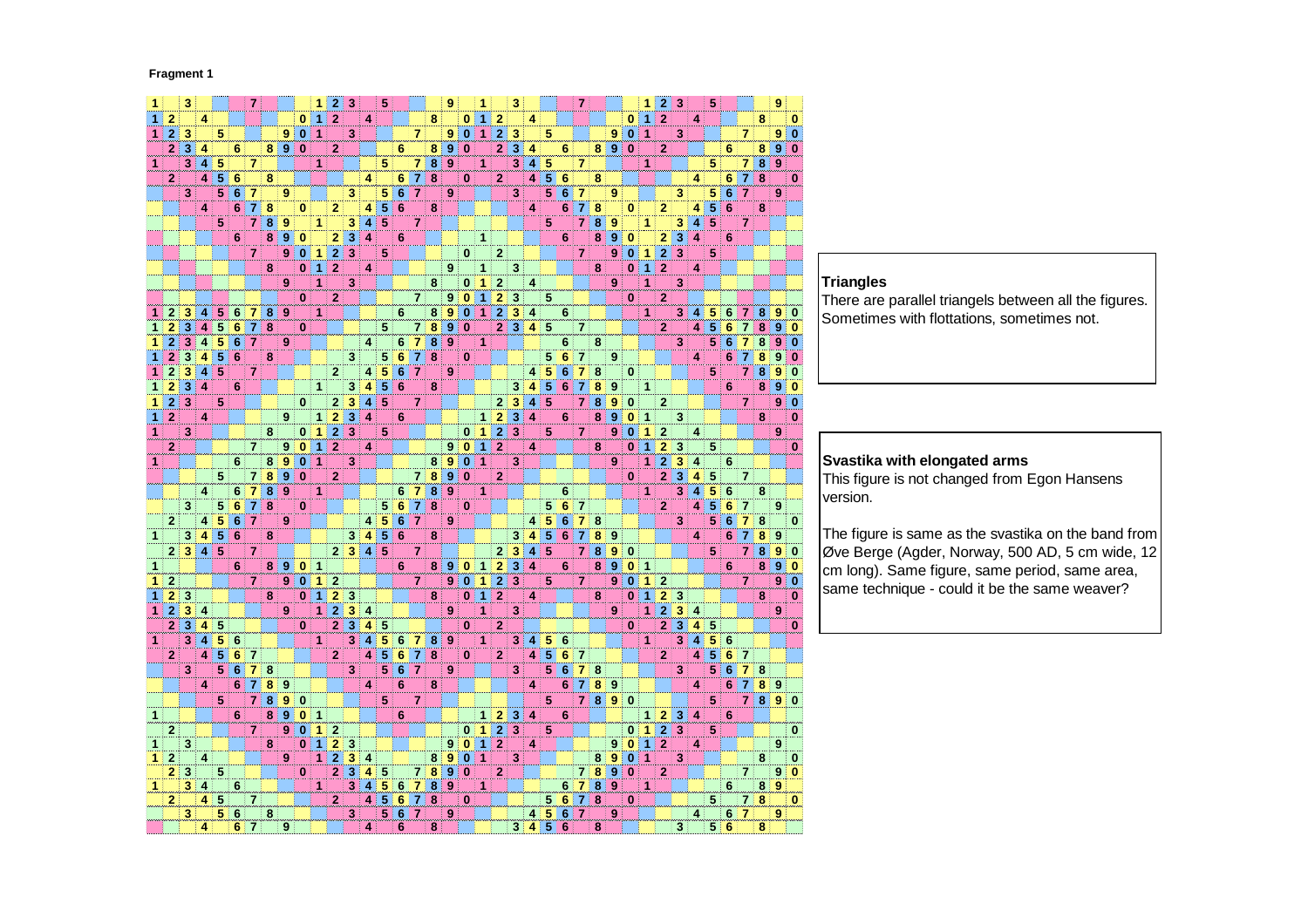|   |                         |                           |         | 5                                    |                 | $\overline{7}$ | 8                       |                  | $\bf{0}$     |                |                |                             |                  | 5                       |                         | 7                       |                |                  |                         |                | $\overline{2}$            |                                      | 4                       | 5                       |                         |                         |                         |                  |                         |              | $\overline{2}$ |                         | 4                       | 5                       |                                 | 7              |                         |   |          |
|---|-------------------------|---------------------------|---------|--------------------------------------|-----------------|----------------|-------------------------|------------------|--------------|----------------|----------------|-----------------------------|------------------|-------------------------|-------------------------|-------------------------|----------------|------------------|-------------------------|----------------|---------------------------|--------------------------------------|-------------------------|-------------------------|-------------------------|-------------------------|-------------------------|------------------|-------------------------|--------------|----------------|-------------------------|-------------------------|-------------------------|---------------------------------|----------------|-------------------------|---|----------|
|   |                         |                           |         |                                      | 6               |                | 8                       | 9                |              | 1              |                |                             |                  |                         | 6                       |                         |                |                  |                         | 1              | $\overline{2}$            | $\overline{\overline{3}}$            | 4                       |                         | $\bf 6$                 |                         |                         |                  |                         | 11           |                | 3                       | 4                       |                         | 6                               |                |                         |   |          |
| 1 | $\overline{2}$          | 3                         | 4       | 5                                    |                 | $\overline{7}$ |                         |                  | $\bf{0}$     |                | $\overline{2}$ |                             |                  |                         |                         |                         |                |                  | $\bf{0}$                | 1              | $\overline{2}$            | $\overline{\overline{\overline{3}}}$ |                         | 5                       |                         |                         |                         |                  | $\mathbf{0}$            |              | $\mathbf{2}$   |                         |                         | 5                       |                                 | 7              | 8                       | 9 | $\bf{0}$ |
| 1 |                         | 3                         | 4       |                                      | 6               |                |                         | 9                |              | 1              |                | 3                           |                  |                         |                         |                         |                | $\overline{9}$   | $\bf{0}$                | 1              | $\mathbf{2}$              |                                      | 4                       |                         |                         |                         |                         | 9                |                         | $\mathbf{1}$ |                | 3                       |                         |                         | 6                               |                | 8                       | 9 |          |
| 1 | $\overline{2}$          | 3                         |         | 5                                    |                 |                | 8                       |                  | 0            | $\mathbf{1}$   | $\overline{2}$ |                             | 4                |                         |                         |                         |                | 8 9              | $\bf{0}$                | 1              |                           | 3                                    |                         |                         |                         |                         | 8                       |                  | $\mathbf{0}$            | 1            | $\overline{2}$ |                         | 4                       |                         |                                 | 7              |                         | 9 | 0        |
| 1 | 2                       |                           | 4       |                                      |                 | $\overline{7}$ |                         | 9                | $\bf{0}$     | 1              | $\overline{2}$ | 3                           |                  | 5                       |                         |                         | 789            |                  | $\bf{0}$                |                | $\mathbf{2}$              |                                      |                         |                         |                         | $\overline{7}$          |                         | 9                | $\bf{0}$                | 1            | $\overline{2}$ | 3                       |                         | 5                       |                                 |                | 8                       |   | 0        |
| 1 |                         | 3                         |         |                                      | $\bf 6$         |                | 8                       | $\boldsymbol{9}$ | $\bf{0}$     |                | $\overline{2}$ | 3                           | 4                |                         | 6                       |                         |                |                  |                         | 1.             |                           |                                      |                         |                         | $\bf 6$                 |                         | 8                       | $\overline{9}$   | $\bf{0}$                |              | $\overline{2}$ | 3                       | 4                       |                         | 6                               |                |                         | 9 |          |
|   | $\overline{2}$          |                           |         | 5                                    |                 | $\overline{7}$ | 8                       | 9                |              | 1.             |                | 3                           | 4                | 5                       |                         | $\mathbf{7}$            |                |                  |                         |                |                           |                                      |                         | 5                       |                         | $\mathbf{7}$            | 8                       | 9                |                         | 1            |                | 3                       | 4                       | 5                       |                                 | $\overline{7}$ |                         |   | $\bf{0}$ |
| 1 |                         |                           | 4       |                                      | 6               | $\vert$ 7      | $\overline{\mathbf{8}}$ |                  | 0            |                | $\mathbf{2}$   |                             | $\overline{4}$   | $\overline{\bf{5}}$     | 6                       |                         | 8              |                  |                         |                |                           |                                      | 4                       |                         | 6                       | $\overline{7}$          | $\overline{\mathbf{8}}$ |                  | $\mathbf{0}$            |              | $\mathbf{2}$   |                         | 4                       | $\overline{5}$          | 6                               |                | 8                       |   |          |
|   |                         | 3                         |         | $\overline{5}$                       | $6\phantom{1}$  | $\overline{7}$ |                         | 9                |              |                |                | 3                           |                  | $\overline{\bf{5}}$     | $6\phantom{1}6$         | $\overline{7}$          |                | 9                |                         |                |                           | $\overline{\overline{\overline{3}}}$ |                         | $\overline{\mathbf{5}}$ | $\overline{\mathbf{6}}$ | $\overline{\mathbf{z}}$ |                         | 9                |                         |              |                | 3                       |                         | 5                       | $6 \overline{\smash{\big)}\ 7}$ |                |                         | 9 |          |
|   | $\overline{\mathbf{c}}$ |                           | 4       | $\overline{5}$                       | 6               |                | 8                       |                  |              |                |                |                             | $\boldsymbol{4}$ |                         | 6                       | 7                       | 8              |                  | 0                       |                | $\mathbf{2}$              |                                      | $\vert$                 | 5                       | 6                       |                         | 8                       |                  |                         |              |                |                         | 4                       |                         | 6                               | $\overline{7}$ | 8                       |   | 0        |
| 1 |                         | 3                         | 4       |                                      |                 | $\overline{7}$ |                         |                  |              | $\mathbf{1}$   |                |                             |                  | $\overline{5}$          |                         | $\overline{7}$          |                | 8 <sup>°</sup>   |                         | 1              |                           | 3                                    | 4 5                     |                         |                         | 7                       |                         |                  |                         | $\mathbf{1}$ |                |                         |                         | 5                       |                                 | 7              | $\overline{\mathbf{8}}$ | 9 |          |
|   | $\mathbf{2}$            | $\overline{\mathbf{3}}$   | 4       |                                      | 6               |                |                         |                  | $\mathbf{0}$ |                |                | $2 \overline{3}$ 4          |                  |                         | 6                       |                         | 8              | 9                | $\bf{0}$                |                | $\overline{2}$            | $\overline{\mathbf{3}}$              | 4                       |                         | 6                       |                         |                         |                  | $\mathbf{0}$            |              | $\mathbf{2}$   | 3 <sup>1</sup>          | $\overline{4}$          |                         | 6                               |                | 8                       | 9 | 0        |
| 1 | $\overline{2}$          | 3                         |         | 5                                    |                 |                |                         | 9                |              | $\blacksquare$ | $\mathbf{2}$   | $\overline{\overline{3}}$   |                  |                         |                         | 7)                      |                | 9                | $\bf{0}$                | 1              | $\mathbf{2}$              | 3                                    |                         | 5                       |                         |                         |                         | 9                |                         | 1            | $\bf{2}$       | 3                       |                         |                         |                                 | 7              |                         | 9 |          |
| 1 | $\mathbf{2}$            |                           | 4       |                                      |                 |                | 8                       |                  | $\bf{0}$     | $\mathbf{1}$   | $\mathbf{2}$   |                             |                  |                         |                         |                         | <b>8</b>       |                  | 0                       | 1              | $\mathbf{2}$              |                                      | 4                       |                         |                         |                         | 8                       |                  | $\mathbf{0}$            | $\mathbf{1}$ | $\overline{2}$ |                         |                         |                         |                                 |                | 8                       |   | $\bf{0}$ |
| 1 |                         | 3                         |         |                                      |                 | $\overline{7}$ |                         | 9 <sup>1</sup>   | $\mathbf{0}$ | $\overline{1}$ |                |                             |                  | $5\phantom{.0}$         |                         |                         |                | 9                |                         | 1              |                           | 3                                    |                         |                         |                         | $\overline{7}$          |                         |                  | 9 0 1                   |              |                |                         |                         | 5                       |                                 |                |                         | 9 |          |
|   | $\overline{2}$          |                           | $\vert$ | 5 <sup>1</sup>                       | $6\phantom{1}6$ |                | 8                       |                  |              |                |                |                             | $\overline{4}$   |                         | 6                       |                         |                |                  | $\bf{0}$                |                | $\overline{2}$            |                                      | 4 <sup>1</sup>          | 5                       | $6\phantom{1}6$         |                         | 8                       |                  |                         |              |                |                         | 4                       |                         | 6                               |                |                         |   | $\bf{0}$ |
| 1 |                         |                           |         |                                      | 56              | $\overline{7}$ |                         | 9                |              |                |                | 3                           |                  | 5                       |                         | $\mathbf{7}$            |                |                  |                         | $\overline{1}$ |                           |                                      |                         | 5                       | 6                       | 7                       |                         | 9                |                         |              |                | 3                       |                         | 5                       |                                 | $\overline{7}$ |                         |   |          |
|   |                         |                           |         |                                      | 6 <sup>1</sup>  | $\overline{7}$ | $\bf8$                  |                  | 0            |                | $\mathbf{2}$   |                             | 4                | $\overline{\mathbf{5}}$ | 6                       |                         | 8              |                  |                         |                |                           |                                      |                         |                         | 6                       | $\overline{7}$          | 8                       |                  | $\mathbf{0}$            |              | $\mathbf{2}$   |                         | 4                       | $\overline{\mathbf{5}}$ | $6\phantom{1}6$                 |                | 8                       |   |          |
|   |                         | 3                         |         |                                      |                 | $\overline{7}$ | 8 <sup>1</sup>          | 9                |              | $\mathbf{1}$   |                | 3                           | $\vert$          | $\overline{5}$          | 6                       | $\overline{7}$          |                | 9                |                         |                |                           | 3 <sup>1</sup>                       |                         |                         |                         | $\overline{7}$          | 8                       | 9                |                         | $\mathbf{1}$ |                | 3                       | 4                       | $\overline{5}$          | 6 7                             |                |                         | 9 |          |
| 1 | $\mathbf{2}$            |                           | 4       |                                      |                 |                |                         |                  | $\bf{0}$     |                | $\overline{2}$ |                             |                  |                         | 6                       | $\mathbf{7}$            | 8              |                  | 0                       | 1              | $\mathbf 2$               |                                      | 4                       |                         |                         |                         |                         |                  | $\mathbf{0}$            |              | $\mathbf{2}$   |                         |                         |                         | 6                               | $\overline{7}$ | 8                       |   |          |
| 1 | $\mathbf{2}$            | 3                         |         | 5                                    |                 |                |                         | 9                |              | 1              |                | 3                           |                  |                         |                         | 7                       | 8              | $\boldsymbol{9}$ | $\bf{0}$                | $\overline{1}$ | $\overline{2}$            | 3                                    |                         | 5                       |                         |                         |                         | 9                |                         | 1            |                | 3                       |                         |                         |                                 | 7              | 8                       | 9 | $\bf{0}$ |
|   | $\overline{2}$          | 3                         | 4       |                                      | 6               |                | 8                       |                  | 0            | 1              | $\mathbf{2}$   |                             | $\overline{4}$   |                         |                         |                         | 8              | 9                | $\bf{0}$                |                | $\overline{2}$            |                                      | 4                       |                         | 6                       |                         | 8                       |                  | $\mathbf{0}$            | $\mathbf{1}$ | $\mathbf{2}$   |                         | 4                       |                         |                                 |                | 8                       |   |          |
| 1 |                         | 3                         | 4       | 5                                    |                 | $\overline{7}$ |                         | 9                | $\bf{0}$     | $\mathbf{1}$   |                | $2 \overline{\phantom{a}}3$ |                  | 5                       |                         |                         |                | 9                |                         | 1              |                           | $\overline{\mathbf{3}}$              | 4                       | 5                       |                         | $\overline{7}$          |                         | 9                | $\mathbf{0}$            | $\mathbf{1}$ | $\mathbf{2}$   | 3                       |                         | 5                       |                                 |                |                         | 9 |          |
|   | $\overline{2}$          |                           | 4       | 5                                    | $6\phantom{1}6$ |                | 8                       | 9                | $\bf{0}$     |                |                |                             | 4                |                         | 6                       | $\mathbf{7}$            | 8              |                  | $\bf{0}$                |                | $\overline{2}$            |                                      | 4                       | 5                       | $6\phantom{1}6$         |                         | 8                       | $\bf{9}$         | $\bf{0}$                |              |                |                         | 4                       |                         |                                 | 6 7            | 8                       |   | $\bf{0}$ |
|   |                         | 3                         |         | 5                                    | $6\phantom{1}$  | $\overline{7}$ | $\overline{\mathbf{8}}$ | 9                |              |                |                | 3                           |                  | 5                       | $\overline{\mathbf{6}}$ | $\overline{7}$          |                | 9                |                         |                |                           | 3                                    |                         | 5                       | $6\phantom{1}6$         | $\mathbf{7}$            | $\overline{\mathbf{8}}$ | $\boldsymbol{9}$ |                         |              |                | 3                       |                         | 5                       |                                 | 6 7            |                         | 9 |          |
|   |                         |                           | 4       |                                      | $6\phantom{1}$  | $\overline{7}$ | 8                       |                  |              |                | $\mathbf{2}$   |                             | 4                | $\overline{\bf{5}}$     | $6\phantom{1}$          |                         | 8              |                  |                         |                |                           |                                      | $\overline{\mathbf{4}}$ |                         | 6                       | $\overline{7}$          | 8                       |                  |                         |              | $\mathbf{2}$   |                         | 4                       | $\overline{5}$          | $6\phantom{1}6$                 |                | 8                       |   |          |
|   |                         |                           |         | 5                                    |                 | 7              |                         |                  |              | $\mathbf{1}$   |                | $\overline{\overline{3}}$   | $\overline{4}$   | 5                       |                         | $\mathbf{7}$            |                |                  |                         |                |                           |                                      |                         | 5                       |                         | $\overline{\mathbf{z}}$ |                         |                  |                         | $\mathbf{1}$ |                | 3                       | 4                       | 5                       |                                 | 7              |                         |   |          |
| 1 |                         |                           |         |                                      | 6               |                | 8                       | $\boldsymbol{9}$ | $\bf{0}$     |                |                | $2 \overline{3}$            | $\overline{4}$   |                         | 6                       |                         |                |                  |                         | $\mathbf{1}$   |                           |                                      |                         |                         | 6                       |                         | 8                       | $9^{\circ}$      | $\bf{0}$                |              | $\overline{2}$ | $\overline{\mathbf{3}}$ | $\overline{\mathbf{4}}$ |                         | 6                               |                |                         |   |          |
|   | $\mathbf{2}$            |                           |         |                                      |                 | $\overline{7}$ |                         | $\mathbf{9}$     | $\bf{0}$     | $\mathbf{1}$   | 2              | $\overline{\mathbf{3}}$     |                  | 5                       |                         |                         |                |                  | $\bf{0}$                |                | $\mathbf{2}$              |                                      |                         |                         |                         | $\overline{7}$          |                         | 9 <sup>°</sup>   | $\mathbf{0}$            | $\mathbf{1}$ | $\mathbf{2}$   | 3                       |                         | 5                       |                                 |                |                         |   | $\bf{0}$ |
| 1 |                         | 3                         |         |                                      |                 |                | 8                       |                  | 0            | $\mathbf{1}$   | $\mathbf{2}$   |                             | 4                |                         |                         |                         |                | 9                |                         | 1              |                           | 3                                    |                         |                         |                         |                         | 8                       |                  | $\mathbf{0}$            | 1            | $\overline{2}$ |                         | 4                       |                         |                                 |                |                         | 9 |          |
| 1 | $\overline{2}$          |                           | 4       |                                      |                 |                |                         | 9                |              | $\mathbf{1}$   |                | 3                           |                  |                         |                         |                         | † 8            |                  | $\bf{0}$                | 1              | $\overline{2}$            |                                      | 4                       |                         |                         |                         |                         | $\mathbf{9}$     |                         | 1            |                | 3                       |                         |                         |                                 |                | 8                       |   | 0        |
|   |                         | 3                         |         | 5                                    |                 |                |                         |                  | $\bf{0}$     |                | $\overline{2}$ |                             |                  |                         |                         | 7                       |                | 9                | $\bf{0}$                | 1              | $\overline{2}$            | 3                                    |                         | 5                       |                         |                         |                         |                  | $\mathbf{0}$            |              | 2              |                         |                         |                         |                                 | $\overline{7}$ |                         | 9 | 0        |
|   |                         | 3                         | 4       |                                      | $6\phantom{1}$  |                |                         |                  |              | $\mathbf{1}$   |                |                             |                  |                         | 6                       |                         | 8              | 9                | $\bf{0}$                | 1              | $\overline{2}$            | 3                                    | 4                       |                         | 6                       |                         |                         |                  |                         | 1            |                |                         |                         |                         | 6                               |                | 8                       |   |          |
|   |                         | 3                         | 4       | 5                                    |                 | $\overline{7}$ |                         |                  |              |                |                |                             |                  | 5                       |                         | $\overline{\mathbf{7}}$ | $\bf{8}$       | $\boldsymbol{9}$ | $\bf{0}$                |                | $\overline{2}$            |                                      | 4                       | 5                       |                         | 7                       |                         |                  |                         |              |                |                         |                         | 5                       |                                 | $\overline{7}$ | 8                       |   | 0        |
| 1 |                         | 3                         | 4       | 5                                    | 6               |                | 8                       |                  |              |                |                |                             | 4                |                         | 6                       | $\overline{7}$          |                | 8 <sup>8</sup>   |                         | 1              |                           | 3                                    | $\overline{\mathbf{4}}$ | 5                       | 6                       |                         | 8                       |                  |                         |              |                |                         | 4                       |                         | 6                               |                | 8                       |   | 0        |
|   |                         | $\overline{\mathbf{3}}$   | 4       | 5                                    | 6               | 7              |                         | 9                |              |                |                | $\overline{\overline{3}}$   |                  | 5                       | $\overline{6}$          | 7                       | 8              |                  | 0                       |                | $\overline{2}$            |                                      | 4                       | 5                       | $6\phantom{1}6$         | 5                       |                         | 9                |                         |              |                | 3                       |                         | 5                       | 6                               |                |                         |   |          |
| 1 |                         | 3                         | 4       | 5                                    | 6               | 7              | 8                       |                  | 0            |                | $\overline{2}$ |                             | 4                | 5                       | 6                       | 7                       |                | 9                |                         |                |                           | $\overline{\mathbf{3}}$              |                         | 5                       | 6                       | 7                       | 8                       |                  | $\mathbf{0}$            |              | $\overline{2}$ |                         | 4                       | $\overline{5}$          | 6                               | 7              | 8                       |   |          |
| 1 | $\overline{2}$          | 3                         | $\vert$ | 5 <sup>1</sup>                       | 6               | $\overline{7}$ | 8                       | 9                |              | 1              |                | 3                           | 4                | 5                       | $\overline{\mathbf{6}}$ |                         | 8              |                  |                         |                |                           |                                      | 4                       |                         | 6                       | 7                       | 8                       | 9                |                         | $\mathbf{1}$ |                | 3                       |                         | 4 5                     | 6                               | $\overline{7}$ | 8                       | 9 | 0        |
|   |                         |                           |         |                                      |                 |                |                         |                  | 0            |                | 2              | $\overline{\overline{3}}$   | 4                | $\overline{\mathbf{5}}$ |                         | 7.                      |                |                  |                         |                |                           |                                      |                         | 5                       |                         | 7                       | 8                       | $\boldsymbol{9}$ | 0                       |              | $\mathbf{2}$   |                         |                         |                         |                                 |                |                         |   |          |
|   |                         |                           |         |                                      |                 |                |                         | 9                |              | 1              | $\mathbf 2$    | 3                           | $\overline{4}$   |                         | 6                       |                         |                |                  |                         | $\mathbf{1}$   |                           |                                      |                         |                         | 6                       |                         | 8                       | $\bf{9}$         | 0                       | 1            |                | 3                       |                         |                         |                                 |                |                         |   |          |
|   |                         |                           |         |                                      |                 |                | 8                       |                  | 0            | 1              | $\overline{2}$ | 3                           |                  | 5                       |                         | $\mathbf{7}$            | 8 <sup>1</sup> | $\overline{9}$   | $\bf{0}$                |                | $\mathbf{2}$              |                                      |                         |                         |                         | $\overline{7}$          |                         | 9                | $\bf{0}$                | 1            | $\overline{2}$ |                         | 4                       |                         |                                 |                |                         |   |          |
|   |                         |                           |         |                                      |                 | $\overline{7}$ |                         | 9                | $\bf{0}$     | $\mathbf{1}$   | $\overline{2}$ |                             | 4                |                         |                         |                         |                | 8 <sup>8</sup>   | $\bf{0}$                | 1              |                           | 3                                    |                         |                         |                         |                         | 8                       |                  | $\bf{0}$                | 1            | $\overline{2}$ | 3                       |                         | 5                       |                                 |                |                         |   |          |
|   |                         |                           |         |                                      | 6               |                | 8                       | 9                | $\bf{0}$     | 1              |                | 3                           |                  |                         |                         |                         |                | 9                | $\bf{0}$                | 1              | $\overline{2}$            |                                      | 4                       |                         |                         |                         |                         | 9                |                         | 1            | $\overline{2}$ | 3                       | 4                       |                         | 6                               |                |                         |   |          |
|   |                         |                           |         | 5                                    |                 | $\overline{7}$ | 8                       | 9                | 0            |                | $\overline{2}$ |                             |                  |                         |                         |                         |                |                  | $\bf{0}$                | 1              | $\overline{2}$            | 3                                    |                         | 5                       |                         |                         |                         |                  | $\bf{0}$                |              | $\overline{2}$ | 3                       | 4                       | 5                       |                                 | $\overline{7}$ |                         |   |          |
|   |                         |                           | 4       |                                      | 6               | $\overline{7}$ | 8                       | 9                |              | 1              |                |                             |                  |                         | 6                       |                         |                |                  |                         | $\mathbf{1}$   |                           | 2 3 4                                |                         |                         | 6                       |                         |                         |                  |                         | 11           |                | 3                       | 4                       | 5                       | 6                               |                | 8                       |   |          |
|   |                         | 3                         |         | 5 <sup>1</sup>                       | 6               | $\overline{7}$ | 8                       |                  | 0            |                |                | $2 \mid 3$                  | 4                | 5                       |                         | 7                       |                |                  |                         |                |                           |                                      |                         | 5                       |                         | 7                       | 8                       |                  | 9 0                     |              | $\overline{2}$ |                         | 4                       | 5                       | 6 <sup>1</sup>                  | 7              |                         | 9 |          |
|   | $\mathbf{2}$            |                           | 4       | 5                                    | 6               | $\overline{7}$ |                         | 9                |              |                |                | 3                           | 4                | 5                       | 6                       |                         | 8              |                  |                         |                |                           |                                      | 4                       |                         | 6                       | $\overline{7}$          | $\overline{\mathbf{8}}$ | $\overline{9}$   |                         |              |                | 3                       |                         | 5                       | 6                               |                | 8                       |   | 0        |
| 1 |                         | 3                         | 4       | $\overline{\overline{\overline{5}}}$ | $6\phantom{1}6$ |                | 8                       |                  |              |                |                |                             | 4                | 5                       | 6                       | 7                       |                | 9                |                         |                |                           | 3                                    |                         | 5                       | 6                       | 7                       | 8                       |                  |                         |              |                |                         | 4                       |                         | 6                               | $\overline{7}$ | 8                       |   |          |
|   | $\overline{\mathbf{2}}$ | $\overline{\overline{3}}$ | 4       | $\overline{5}$                       |                 | 7              |                         |                  |              |                |                |                             |                  | 5                       | 6                       | 7 <sup>1</sup>          | 8              |                  | 0                       |                | 2                         |                                      | 4 <sup>1</sup>          | $\overline{5}$          | $\bf 6$                 | $\overline{7}$          |                         |                  |                         |              |                |                         |                         | 5                       |                                 | 7              | 8                       | 9 | 0        |
| 1 | $\overline{2}$          | 3                         | 4       |                                      | 6               |                |                         |                  |              | 1              |                |                             |                  |                         | $6\phantom{1}$          | $\mathbf{7}$            | 8 <sup>8</sup> |                  |                         | 1              |                           | $\overline{\mathbf{3}}$              | 4                       | $\overline{5}$          | $6\phantom{1}6$         |                         |                         |                  |                         | 1            |                |                         |                         |                         | 6                               |                | 8                       | 9 | $\bf{0}$ |
| 1 | $\overline{2}$          | 3                         |         | 5                                    |                 | $\overline{7}$ | 8                       | 9                | $\bf{0}$     |                | $\overline{2}$ |                             |                  |                         |                         |                         |                |                  | 0                       |                | $\overline{2}$            | $\overline{\overline{3}}$            | 4                       | 5                       |                         |                         |                         |                  | $\bf{0}$                |              | $\overline{2}$ |                         |                         |                         |                                 | $\overline{7}$ |                         | 9 | $\bf{0}$ |
| 1 | $\overline{2}$          |                           | 4       |                                      |                 |                | 8                       | 9                | $\bf{0}$     | 1              |                | 3                           |                  |                         |                         |                         |                | 9                |                         | 1              | $\overline{\overline{2}}$ | 3                                    | $\overline{\mathbf{4}}$ |                         |                         |                         |                         | 9                |                         | 1            |                | 3                       |                         |                         |                                 |                | 8                       |   | 0        |
| 1 |                         |                           |         |                                      |                 |                |                         | $\overline{9}$   |              |                |                |                             |                  |                         |                         |                         |                |                  |                         |                |                           | 3                                    |                         |                         |                         |                         |                         |                  |                         |              |                |                         |                         |                         |                                 |                |                         |   |          |
|   |                         | 3                         |         |                                      |                 |                |                         |                  | $\bf{0}$     | 1              | $\overline{2}$ |                             | 4                |                         |                         |                         | 8              |                  | 0                       | 1              | $\mathbf{2}$              |                                      |                         |                         |                         |                         | $\bf8$                  |                  | 0                       | 1            | $\mathbf{2}$   |                         | 4                       |                         |                                 |                |                         | 9 |          |
|   | $\overline{2}$          |                           |         |                                      |                 |                |                         |                  | $\bf{0}$     | 1              | $\overline{2}$ | 3                           |                  | 5                       |                         | $\overline{7}$          |                | $\boldsymbol{9}$ | $\overline{\mathbf{0}}$ | 1              | $\overline{2}$            |                                      |                         |                         |                         | $\overline{\mathbf{z}}$ |                         | $\overline{9}$   | $\overline{\mathbf{0}}$ | $\mathbf{1}$ | $\overline{2}$ | 3                       |                         | 5                       |                                 |                |                         |   | 0        |

### **Svastika twins**

 Egon Hansen wanted these two svastikas to be yellow. They did not look like yellow on my photoes, so I first made them red. But I was not sure, as the back of the band did not look like yellow. Because red and yellow are in opposite holes in the tablet, all red figures will be yellow on the other side, green figures will be blue.

When seeing the band in Oslo it seemed clear the frame was blue, so according to the rules of the technique, the figure could only be green. Yellow and blue, the lightest and the darkest of the colours, are more easily identified than red and green, which looks more or less alike on a black and white photo.

So Egon Hansens colour rythm, big red figures alternating with small yellow figures, had to be disturbed.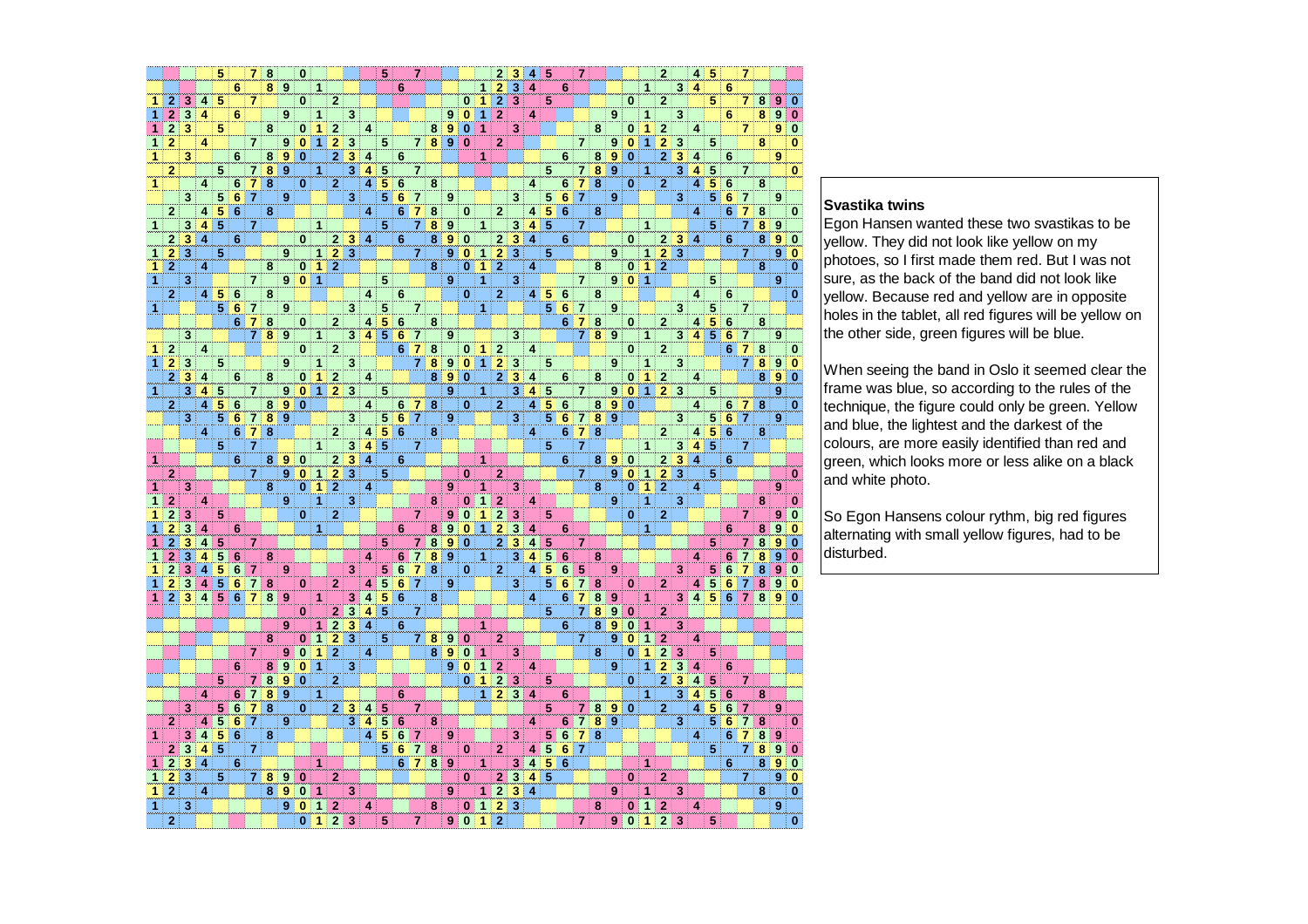| 1              |                         |   |                         |                | 6               |                |   |                  |              | $\mathbf{1}$ | $\mathbf{2}$            | 3                                    | 4              |                  | 6               |                | 8            | 9                | $\bf{0}$ | 1              |                         |                                      |                         |                         | 6               |                | 8              | 9                | $\pmb{0}$   | 1              | $\mathbf{2}$            | 3                       | 4                |   | 6               |                |   |                  |                         |
|----------------|-------------------------|---|-------------------------|----------------|-----------------|----------------|---|------------------|--------------|--------------|-------------------------|--------------------------------------|----------------|------------------|-----------------|----------------|--------------|------------------|----------|----------------|-------------------------|--------------------------------------|-------------------------|-------------------------|-----------------|----------------|----------------|------------------|-------------|----------------|-------------------------|-------------------------|------------------|---|-----------------|----------------|---|------------------|-------------------------|
|                | 2                       | 3 | 4                       | 5              |                 | 7              |   |                  |              |              |                         |                                      |                | 5                |                 | $\mathbf{2}$ : | $\mathbf{3}$ | 4                | 5        |                |                         |                                      |                         | 5                       |                 | 7              | $\bf8$         | 9                | $\bf{0}$    |                |                         |                         |                  | 5 |                 | $\overline{7}$ |   |                  |                         |
|                |                         | 3 | $\overline{\bf 4}$      | 5              | 6               |                | 8 |                  |              |              |                         |                                      | 4              |                  | 1               | $\mathbf 2$    | 3            | $\overline{4}$   |          |                |                         |                                      | 4                       |                         | 6               | $\overline{7}$ | 8              | 9                |             |                |                         |                         | 4                |   | 6               |                | 8 |                  |                         |
|                |                         |   | $\vert$                 | 5              | 6               | 7              |   | 9                |              |              |                         | 3                                    |                | 5                | 1               | $\mathbf{2}$   | 3            |                  |          |                |                         | 3                                    |                         | 5                       | $6\phantom{1}6$ | $\overline{7}$ | 8              |                  |             |                |                         | 3                       |                  | 5 | $6\phantom{1}6$ | $\overline{7}$ |   | $\boldsymbol{9}$ |                         |
|                |                         |   |                         | 5              | $6\phantom{1}6$ | $\overline{7}$ | 8 |                  | $\bf{0}$     |              | $\overline{2}$          |                                      | 4              | 5                | 1               | $\mathbf{2}$   |              |                  |          |                | $\overline{2}$          |                                      | $\vert$                 | 5                       | $6\phantom{1}6$ | $\overline{7}$ |                |                  |             |                | $\overline{2}$          |                         | 4                | 5 | 6               | 7              | 8 |                  | $\bf{0}$                |
| $\mathbf{1}$   |                         |   |                         |                | 6               | 7              | 8 | 9                |              | 1            |                         | 3                                    | 4              | 5                | 1               |                |              |                  |          | $\mathbf{1}$   |                         | 3                                    | 4                       | 5                       | $6\phantom{1}6$ |                |                |                  |             | 1              |                         | 3                       | 4 <sup>1</sup>   | 5 | $\bf 6$         | $\overline{7}$ | 8 | 9                |                         |
|                | 2                       |   |                         |                |                 |                |   |                  | $\bf{0}$     |              | $\overline{2}$          | $\overline{\overline{\overline{3}}}$ | 4              | 5                |                 |                |              |                  | $\bf{0}$ |                | 2                       | 3                                    | 4                       | 5                       |                 |                |                |                  | 0           |                | $\mathbf{2}$            |                         |                  |   |                 | $\overline{7}$ | 8 | 9                | 0                       |
| 1              |                         | 3 |                         |                |                 |                |   | 9                |              | 1            | $\overline{2}$          | 3                                    | 4              |                  |                 |                |              | 9                |          | 1              | $\overline{2}$          | 3                                    | $\overline{\mathbf{4}}$ |                         |                 |                |                | 9                |             | 1              |                         | 3                       |                  |   |                 |                | 8 | 9                | $\pmb{0}$               |
| 1              | $\overline{2}$          |   | 4                       |                |                 |                | 8 |                  | $\mathbf{0}$ | $\mathbf{1}$ | $\overline{2}$          | 3                                    |                |                  |                 |                | 8            |                  | $\bf{0}$ | $\mathbf{1}$   | $\mathbf{2}$            | 3                                    |                         |                         |                 |                | 8              |                  | $\bf{0}$    | $\mathbf{1}$   | $\overline{2}$          |                         | 4                |   |                 |                |   | 9                | $\bf{0}$                |
| 1              | $\overline{2}$          | 3 |                         | 5              |                 | $\overline{7}$ |   | 9                | $\bf{0}$     | $\mathbf{1}$ | $\overline{2}$          |                                      |                |                  |                 | $\overline{7}$ |              | $\boldsymbol{9}$ | $\bf{0}$ | 1              | $\overline{2}$          |                                      |                         |                         |                 | $\overline{7}$ |                | 9                | $\bf{0}$    | $\mathbf{1}$   | $\overline{2}$          | 3                       |                  | 5 |                 |                |   |                  | $\bf{0}$                |
| $\mathbf{1}$   | $\overline{2}$          | 3 | 4                       |                | 6               |                | 8 | $\boldsymbol{9}$ | $\bf{0}$     | 1            |                         |                                      |                |                  | 6               |                | 8            | $\overline{9}$   | $\bf{0}$ | 1              |                         |                                      |                         |                         | $6\phantom{1}6$ |                | 8 <sup>1</sup> | 9                | $\bf{0}$    | $\mathbf{1}$   | $\overline{a}$          | $\overline{\mathbf{3}}$ | 4                |   | 6               |                |   |                  |                         |
|                | 2                       | 3 | 4                       | 5              |                 | $\overline{7}$ |   |                  |              |              |                         |                                      |                | 5                |                 | 7              | 8            | 9                | $\bf{0}$ |                |                         |                                      |                         | 5                       |                 | 7              |                |                  |             |                | $\overline{2}$          | 3                       | 4                | 5 |                 | $\overline{7}$ | 8 | 9                | $\bf{0}$                |
| $\overline{1}$ |                         | 3 | $\overline{\mathbf{4}}$ | $\overline{5}$ | $6\phantom{1}6$ |                | 8 |                  |              |              |                         |                                      | 4              |                  | 6               | $\overline{7}$ | 8            | $\boldsymbol{9}$ |          |                |                         |                                      | 4                       |                         | $6\phantom{1}6$ |                | 8              |                  |             |                |                         | 3                       | 4                | 5 | $6\phantom{1}6$ | $\overline{7}$ | 8 | 9                |                         |
|                | $\mathbf{2}$            |   | 4                       | 5              | 6               | 7              |   | 9                |              |              |                         | 3                                    |                | 5                | 6               | $\mathbf{7}$   | 8            |                  |          |                |                         | 3                                    |                         | 5                       | $6\phantom{1}6$ | 7              |                | 9                |             |                |                         |                         | 4                | 5 | 6               | 7              | 8 |                  | $\bf{0}$                |
|                |                         | 3 |                         | 5              | $6\phantom{1}6$ | $\overline{7}$ | 8 |                  | 0            |              | $\overline{\mathbf{c}}$ |                                      | 4              | $\overline{5}$   | 6               | $\overline{7}$ |              |                  |          |                | $\overline{2}$          |                                      | $\vert$                 | 5                       | 6               | 7              | 8              |                  | $\bf{0}$    |                |                         |                         |                  | 5 | $6\phantom{1}6$ | 7              |   | 9                |                         |
|                |                         |   | 4                       |                | 6               | $\overline{7}$ | 8 | 9                |              | 1            |                         | 3                                    | 4              | 5                | 6               |                |              |                  |          | 1              |                         | 3                                    | $\overline{\mathbf{4}}$ | 5                       | $6\phantom{1}6$ | $\overline{7}$ | 8              | $\boldsymbol{9}$ |             | 1              |                         |                         |                  |   | 6               |                | 8 |                  |                         |
|                |                         |   |                         | 5              |                 | $\overline{7}$ | 8 | 9                | 0            |              | $\overline{2}$          | $\overline{\mathbf{3}}$              | 4              | $\overline{5}$   |                 |                |              |                  | $\bf{0}$ |                | $\mathbf{2}$            |                                      |                         |                         |                 | 7              | 8              | 9                | $\bf{0}$    |                | $\mathbf{2}$            | 3                       | 4                | 5 |                 | $\overline{7}$ |   |                  |                         |
| $\mathbf{1}$   |                         |   |                         |                | 6               |                | 8 | 9                | $\bf{0}$     | $\vert$ 1    | $\overline{2}$          | $\overline{\mathbf{3}}$              | $\overline{4}$ |                  |                 |                |              | 9                |          | 1              |                         | 3                                    |                         |                         |                 |                | 8              | $\boldsymbol{9}$ | $\pmb{0}$   | $\mathbf{1}$   | $\overline{2}$          | $\overline{\mathbf{3}}$ | $\boldsymbol{4}$ |   | 6               |                |   |                  |                         |
|                | $\overline{2}$          |   |                         |                |                 | $\overline{7}$ |   | 9                | $\bf{0}$     | $\mathbf{1}$ | 2                       | 3                                    |                |                  |                 |                | 8            |                  | 0        | 1              | $\mathbf{2}$            |                                      | 4                       |                         |                 |                |                | 9                | $\bf{0}$    | 1              | 2                       | 3                       |                  | 5 |                 |                |   |                  | $\bf{0}$                |
| 1              |                         | 3 |                         |                |                 |                | 8 |                  | $\bf{0}$     | $\mathbf{1}$ | $\mathbf{2}$            |                                      |                |                  |                 | 71             |              | 9                | $\bf{0}$ | 1              | $\mathbf{2}$            | $\mathbf{3}$                         |                         | 5                       |                 |                |                |                  | $\bf{0}$    | $\mathbf{1}$   | $\overline{2}$          |                         | 4                |   |                 |                |   | 9                |                         |
| 1              | $\mathbf{2}$            |   | 4                       |                |                 |                |   | 9                |              | 1            |                         |                                      |                |                  | 6               |                |              | 8 9              | $\bf{0}$ | $\mathbf{1}$   | $\mathbf 2$             | $\mathbf{3}$                         | 4                       |                         | 6               |                |                |                  |             | $\overline{1}$ |                         | 3                       |                  |   |                 |                | 8 |                  | $\bf{0}$                |
| 1              | 2                       | 3 |                         | 5              |                 |                |   |                  | 0            |              | $\mathbf{2}$            | 3                                    | $\vert$        | 5                |                 | $\overline{7}$ |              |                  |          |                | $\mathbf{2}$            | $\overline{\mathbf{3}}$              | 4                       | 5                       |                 | 7              | 8              | $\boldsymbol{9}$ | $\bf{0}$    |                | $\mathbf{2}$            |                         |                  |   |                 | 7              |   | 9                | $\overline{\mathbf{0}}$ |
| 1              | $\overline{2}$          | 3 | 4                       |                | 6               |                |   |                  |              | 1            |                         | 3                                    | 4              | $\overline{5}$   | 6               |                | 8            |                  |          |                |                         | $\overline{\mathbf{3}}$              | 4                       | 5                       | $6\phantom{1}6$ | 7              | 8              | $\overline{9}$   |             | 1              |                         |                         |                  |   | 6               |                | 8 | 9                | $\pmb{0}$               |
| 1              | $\overline{2}$          | 3 | 4                       | 5              |                 | $\overline{7}$ |   |                  |              |              | $\mathbf{2}$            |                                      | 4              | 5                | 6               | 7              |              | 9                |          |                |                         |                                      | 4                       | 5                       | 6               | 7              | 8              |                  | $\bf{0}$    |                |                         |                         |                  | 5 |                 | 7              | 8 | 9                | $\bf{0}$                |
| 1              | $\overline{2}$          | 3 | 4                       | 5              | $6\phantom{1}6$ |                | 8 |                  |              |              |                         | 3                                    |                | 5                | $6\phantom{1}6$ | $\overline{7}$ | 8            |                  | $\bf{0}$ |                |                         |                                      |                         | 5                       | $6\phantom{1}6$ | $\overline{7}$ |                | 9                |             |                |                         |                         | 4                |   | 6               | $\overline{7}$ | 8 | 9                | $\overline{\mathbf{0}}$ |
| 1              | $\overline{\mathbf{2}}$ | 3 | 4                       | 5              | $6\phantom{1}6$ | 7              |   | 9                |              |              |                         |                                      | 4              |                  | 6               | $\mathbf{7}$   | 8            | 9                |          | $\mathbf{1}$   |                         |                                      |                         |                         | 6               |                | 8              |                  |             |                |                         | 3                       |                  | 5 | $6\phantom{1}6$ | $\overline{7}$ | 8 | 9                | $\bf{0}$                |
| 1              | $\overline{\mathbf{c}}$ | 3 | $\overline{\mathbf{4}}$ | 5              | $6\phantom{1}6$ | 7              | 8 |                  | 0            |              |                         |                                      |                | 5                |                 | 7              | 8            | $\boldsymbol{9}$ | 0        |                | 2                       | 3                                    | 4 5                     |                         |                 | 7              |                |                  |             |                | $\mathbf{2}$            |                         | 4                | 5 | $6\phantom{1}6$ | 7              | 8 | 9                | $\bf{0}$                |
| 1              | $\overline{2}$          | 3 | $\overline{4}$          | 5              | $6\phantom{a}$  | $\overline{7}$ | 8 | 9                |              | $\mathbf{1}$ |                         |                                      |                |                  | 6               |                | 8            | 9                | $\bf{0}$ | 1              | $\overline{\mathbf{2}}$ | 3                                    | $\overline{\mathbf{4}}$ |                         | 6               |                |                |                  |             | $\mathbf{1}$   |                         | 3                       | 4                | 5 | 6               | $\overline{7}$ | 8 | 9                | $\bf{0}$                |
|                |                         |   |                         |                |                 |                |   |                  | $\bf{0}$     |              | $\mathbf{2}$            |                                      |                |                  |                 | $\overline{7}$ |              | 9                | $\bf{0}$ | 1              | $\mathbf{2}$            | 3                                    |                         | 5                       |                 |                |                |                  | $\bf{0}$    |                | $\mathbf{2}$            |                         |                  |   |                 |                |   |                  |                         |
|                |                         |   |                         |                |                 |                |   | 9                |              | 1            |                         | 3                                    |                |                  |                 |                | 8            |                  | $\bf{0}$ | 1              | $\overline{2}$          |                                      | 4                       |                         |                 |                |                | 9                |             | 1              |                         | 3                       |                  |   |                 |                |   |                  |                         |
|                |                         |   |                         |                |                 |                | 8 |                  | 0            | 1            | $\overline{a}$          |                                      | 4              |                  |                 |                |              | $\boldsymbol{9}$ |          | 1              |                         | 3                                    |                         |                         |                 |                | 8              |                  | 0           | 1              | $\overline{2}$          |                         | 4                |   |                 |                |   |                  |                         |
|                |                         |   |                         |                |                 | $\overline{7}$ |   | 9                | 0            | 1            | $\overline{2}$          | 3                                    |                | 5                |                 |                |              |                  | $\bf{0}$ |                | $\mathbf{2}$            |                                      |                         |                         |                 | $\overline{7}$ |                | 9                | $\bf{0}$    | 1              | $\overline{\mathbf{c}}$ | 3                       |                  | 5 |                 |                |   |                  |                         |
|                |                         |   |                         |                | 6               |                | 8 | 9                | $\bf{0}$     | 1            | $\overline{2}$          | 3                                    | 4              |                  | 6               |                |              |                  |          | 1              |                         |                                      |                         |                         | 6               |                | 8              | 9                | $\bf{0}$    | 1              | $\overline{2}$          | 3                       | 4                |   | 6               |                |   |                  |                         |
|                |                         |   |                         | 5              |                 | 7              | 8 | $\boldsymbol{9}$ | $\bf{0}$     | $\mathbf{1}$ | $\overline{2}$          | 3                                    | 4              | 5                |                 | 7              |              |                  |          |                |                         |                                      |                         | 5                       |                 | 7              | 8              | $\boldsymbol{9}$ | $\bf{0}$    | $\overline{1}$ | $\overline{2}$          | 3                       | 4                | 5 |                 | 7              |   |                  |                         |
|                |                         |   | 4                       |                | 6               | $\overline{7}$ | 8 | 9                | $\bf{0}$     | 1            | $\overline{\mathbf{c}}$ | $\overline{\mathbf{3}}$              | 4              | 5                | 6               |                | 8            |                  |          |                |                         |                                      | 4                       |                         | 6               | 7              | 8              | 9                | $\bf{0}$    | 1              | $\overline{\mathbf{c}}$ | 3                       | 4                | 5 | 6               |                | 8 |                  |                         |
|                |                         | 3 |                         | 5              | $6\phantom{1}6$ | 7              | 8 | 9                | $\bf{0}$     | 1            | $\overline{\mathbf{c}}$ | 3                                    | 4              | 5                | 6               | 7              |              | 9                |          |                |                         | 3                                    |                         | 5                       | $6\phantom{1}6$ | 7              | 8              | $\boldsymbol{9}$ | $\mathbf 0$ | 1              | $\overline{\mathbf{c}}$ | 3                       | 4                | 5 | 6               | 7              |   | 9                |                         |
|                | 2                       |   | 4                       | 5              | 6               | 7              | 8 | $\boldsymbol{9}$ | $\bf{0}$     | $\mathbf{1}$ | $\overline{2}$          | 3                                    | 4              | 5                | $6\phantom{1}6$ | 7              | 8            |                  | $\bf{0}$ |                | $\overline{2}$          |                                      | 4                       | 5                       | $6\phantom{1}6$ | 7              | 8              | 9                | $\bf{0}$    | 1              | $\overline{a}$          | 3                       | 4                | 5 | 6               | 7              | 8 |                  | $\bf{0}$                |
| 1              |                         | 3 | 4                       | 5              | 6               | 7              | 8 | 9                | $\bf{0}$     | 1            | $\overline{\mathbf{c}}$ | 3                                    | 4              | 5                | 6               | $\overline{7}$ | 8            | 9                |          | 1              |                         | 3                                    | 4                       | 5                       | 6               | 7              | 8              | 9                | $\bf{0}$    | 1              | $\overline{\mathbf{c}}$ | 3                       | 4                | 5 | 6               | $\overline{7}$ | 8 | 9                |                         |
|                | $\mathbf{2}$            | 3 | 4                       | 5              | 6               | 7              | 8 | 9                | 0            | 1            | $\overline{2}$          | 3                                    | 4              | 5                | 6               | $\overline{7}$ | 8            | 9                | $\bf{0}$ |                | $\mathbf 2$             | $\overline{\overline{3}}$            | 4                       | 5                       | 6               | 7              | 8              | 9                | 0           | 1              | $\overline{\mathbf{c}}$ | 3                       | 4                | 5 | 6               | 7              | 8 | 9                | $\bf{0}$                |
| 1              |                         | 3 | $\boldsymbol{4}$        | 5              | 6               | 7              | 8 | 9                | 0            | 1            | $\overline{2}$          | 3                                    | 4              | 5                | 6               | $\overline{7}$ | 8            | 9                | $\bf{0}$ | 1              | $\overline{2}$          | $\overline{\overline{\overline{3}}}$ | $\overline{4}$          | $\overline{\mathbf{5}}$ | 6               | 7              | 8              | 9                | $\pmb{0}$   | 1              | $\overline{2}$          | 3                       | 4                | 5 | 6               | $\overline{7}$ | 8 | $\boldsymbol{9}$ | $\pmb{0}$               |
| 1              | $\frac{2}{2}$           | 3 | $\overline{\mathbf{4}}$ | 5              | 6               | $\overline{7}$ | 8 | 9                | $\pmb{0}$    | $\mathbf{1}$ | $\overline{2}$          | $\overline{\overline{\overline{3}}}$ | 4              | 5                | $6\phantom{1}6$ | $\overline{7}$ | 8            | 9                | $\bf{0}$ | $\overline{1}$ | $\overline{\mathbf{2}}$ | $\mathbf{3}$                         | $\overline{4}$          | $\overline{5}$          | $6\phantom{1}6$ | $\overline{7}$ | 8              | 9                | $\bf{0}$    | 1              | $\overline{\mathbf{2}}$ | 3                       | 4                | 5 | 6               | $\overline{7}$ | 8 | 9                | $\bf{0}$                |
|                |                         |   |                         |                |                 |                |   |                  |              |              |                         |                                      |                | 1 row of soumak  |                 |                |              |                  |          |                |                         |                                      |                         |                         |                 |                |                |                  |             |                |                         |                         |                  |   |                 |                |   |                  |                         |
|                |                         |   |                         |                |                 |                |   |                  |              |              |                         |                                      |                | 9 triple "teeth" |                 |                |              |                  |          |                |                         |                                      |                         |                         |                 |                |                |                  |             |                |                         |                         |                  |   |                 |                |   |                  |                         |
|                |                         |   |                         |                |                 |                |   |                  |              |              |                         |                                      |                | 1 row of soumak  |                 |                |              |                  |          |                |                         |                                      |                         |                         |                 |                |                |                  |             |                |                         |                         |                  |   |                 |                |   |                  |                         |
|                |                         |   |                         |                |                 |                |   |                  |              |              |                         |                                      |                |                  |                 |                |              |                  |          |                |                         |                                      |                         |                         |                 |                |                |                  |             |                |                         |                         |                  |   |                 |                |   |                  |                         |
|                |                         |   |                         |                |                 |                |   |                  |              |              |                         |                                      |                |                  |                 |                |              |                  |          |                |                         |                                      |                         |                         |                 |                |                |                  |             |                |                         |                         |                  |   |                 |                |   |                  |                         |
|                |                         |   |                         |                |                 |                |   |                  |              |              |                         |                                      |                |                  |                 |                |              |                  |          |                |                         |                                      |                         |                         |                 |                |                |                  |             |                |                         |                         |                  |   |                 |                |   |                  |                         |
|                |                         |   |                         |                |                 |                |   |                  |              |              |                         |                                      |                |                  |                 |                |              |                  |          |                |                         |                                      |                         |                         |                 |                |                |                  |             |                |                         |                         |                  |   |                 |                |   |                  |                         |
|                |                         |   |                         |                |                 |                |   |                  |              |              |                         |                                      |                |                  |                 |                |              |                  |          |                |                         |                                      |                         |                         |                 |                |                |                  |             |                |                         |                         |                  |   |                 |                |   |                  |                         |
|                |                         |   |                         |                |                 |                |   |                  |              |              |                         |                                      |                |                  |                 |                |              |                  |          |                |                         |                                      |                         |                         |                 |                |                |                  |             |                |                         |                         |                  |   |                 |                |   |                  |                         |
|                |                         |   |                         |                |                 |                |   |                  |              |              |                         |                                      |                |                  |                 |                |              |                  |          |                |                         |                                      |                         |                         |                 |                |                |                  |             |                |                         |                         |                  |   |                 |                |   |                  |                         |
|                |                         |   |                         |                |                 |                |   |                  |              |              |                         |                                      |                |                  |                 |                |              |                  |          |                |                         |                                      |                         |                         |                 |                |                |                  |             |                |                         |                         |                  |   |                 |                |   |                  |                         |

# **Comb figure**

 This figure is repeated on fragment 4 - wich is interesting, because there are not many repetitionson this band.

Why did Egon Hansen turn this figure inside out? I have seen parts of his archive, and it seemed like he, together with weaver Lise Ræder Knudsen, tried out many different soloutions, but never arrived at the right one. I am sorry if I seem arrogant, but to me the shape seems so evident from photoes!

There are three different big figures on the band, and they are all composed by elements of 5 tablets x 5 wefts. The 40 pattern tablets allow 8 elements. Find yourself a matchbox and start building!

#### **Soumak**

 There is soumak on both ends, and not exactely alike. I will not describe this furter, as I am not quite sure about how it is done.

The colour may be some kind of bluish red.